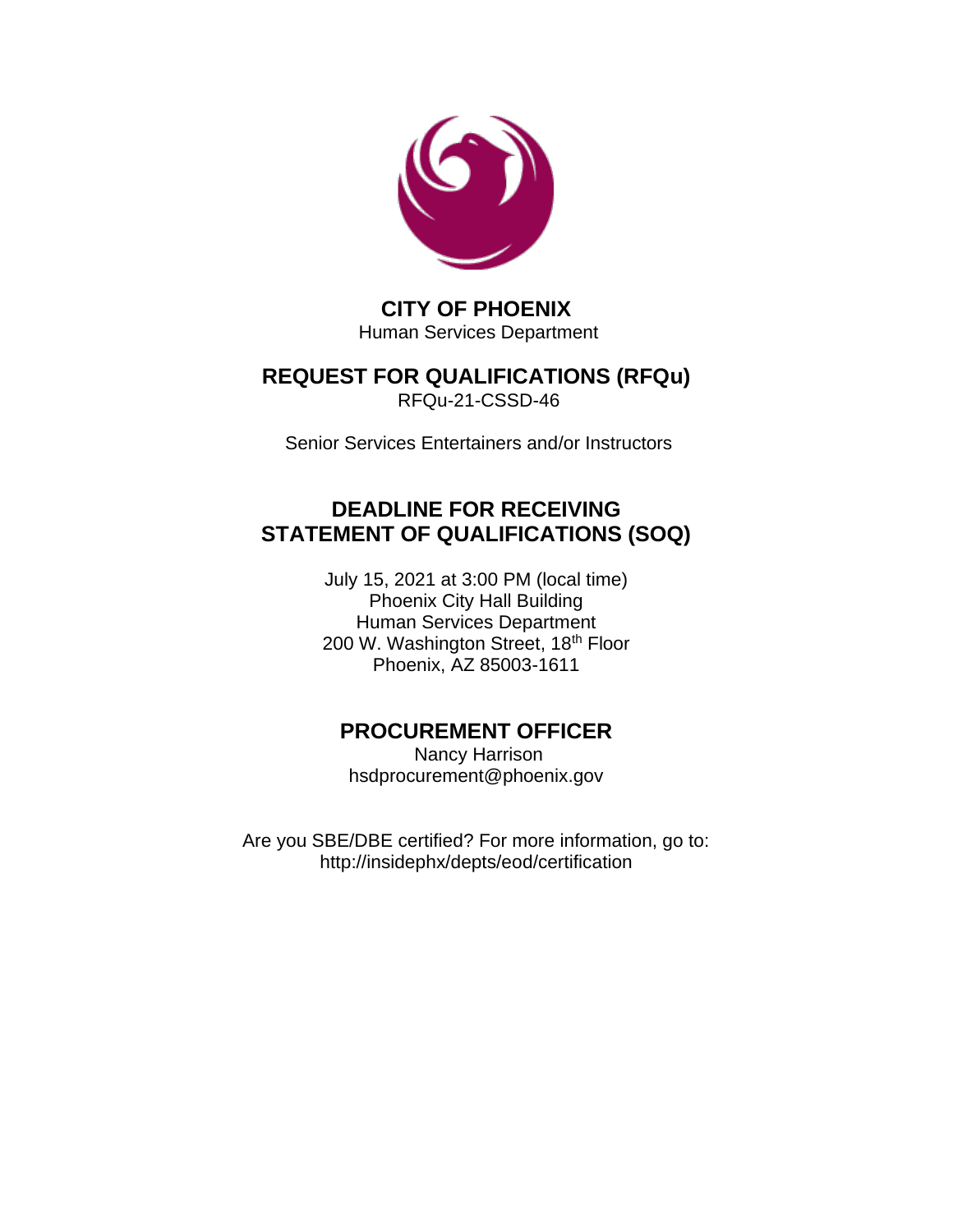

| <b>ATTACHMENT A - RFQU RESPONSE FORM</b>                                                                    |
|-------------------------------------------------------------------------------------------------------------|
| <b>ATTACHMENT B – CONTRACTOR INFORMATION FORM AND</b><br><b>EMPLOYEES/ADDITIONAL INSTRUCTORS/PERFORMERS</b> |
| <b>ATTACHMENT C - SCOPE OF SERVICES AND FEES</b>                                                            |
| <b>ATTACHMENT D - COST AND PAYMENT TERMS AND OPTIONS</b>                                                    |
| <b>ATTACHMENT E - REFERENCES</b>                                                                            |
| <b>ATTACHMENT F - OFFER FORM</b>                                                                            |
| <b>ATTACHMENT G - SOLICITATION TRANSPARENCY DISCLOSURE FORM</b>                                             |
| <b>ATTACHMENT H - CONFIDENTIAL FORM</b>                                                                     |
| <b>ATTACHMENT I - AFFIDAVIT OF LAWFUL PRESENCE</b>                                                          |
| ATTACHMENT J - SOLE PROPRIETOR WORKER'S COMPENSATION WAIVER                                                 |
| <b>EXHIBITS A - C</b>                                                                                       |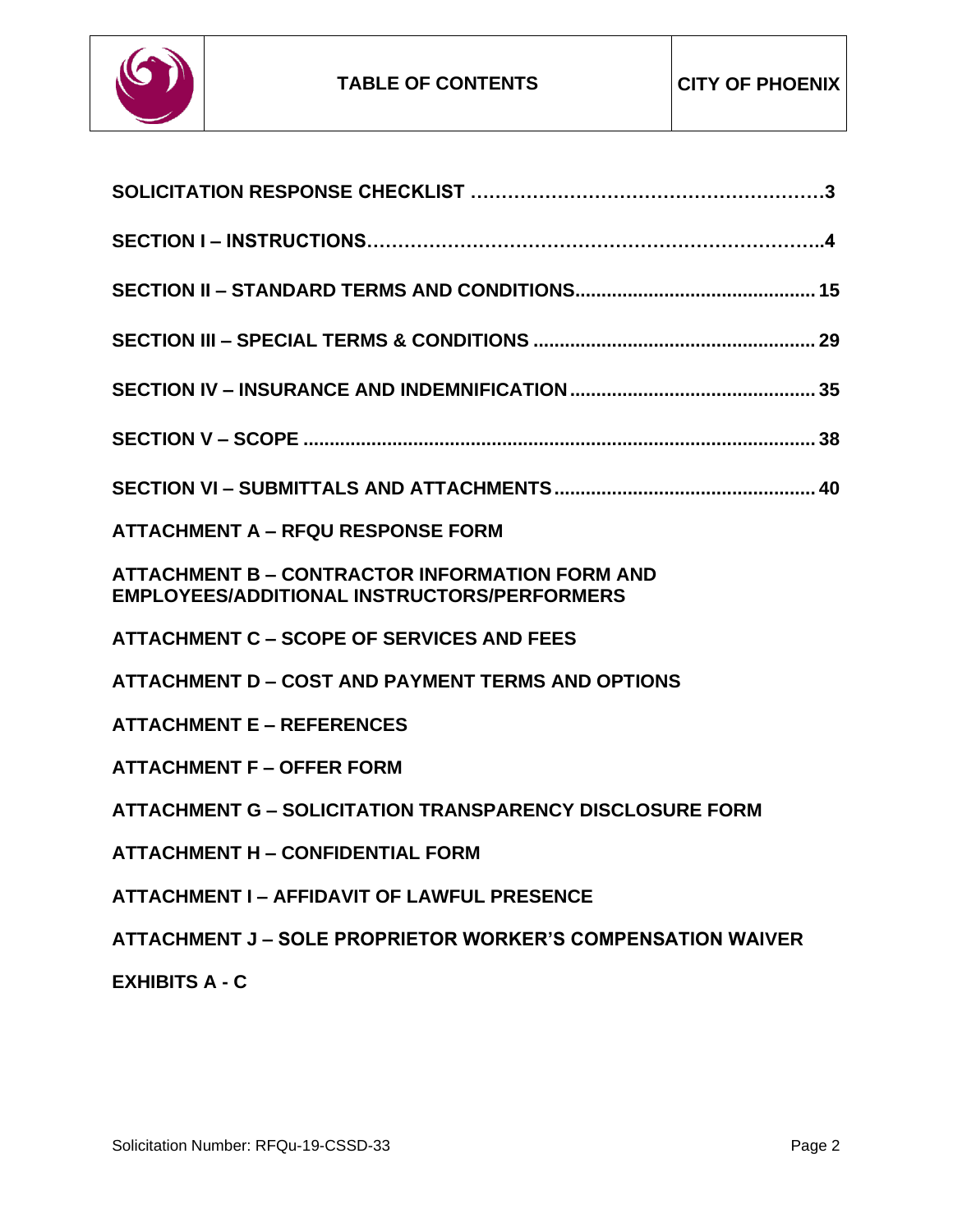

### **Please read before continuing to the proposal document. This list may not include every requirement; the purpose is to assist vendors, but vendors are expected to read and comply with the entire solicitation.**

Check off each of the following as the necessary action is completed.

- □ All forms have been completed and signed, including Solicitation Disclosure form.
- □ All Submittals are included.
- □ Reviewed and verified prices offered.
- □ Checked price extensions and totals.
- $\Box$  Included any required drawings or descriptive literature.
- $\Box$  If required, checked and included the amount of the offer surety.
- $\Box$  Reviewed the insurance requirements, if any, to assure compliance.
- $\Box$  Included the specified number of copies of the offer as indicated in Submittal section.
- $\Box$  Included signed addenda, if any.

### **E-MAILED THE RESPONSE IN TIME – CITY MUST RECEIVE OFFERS NO LATER THAN THE DATE AND TIME INDICATED IN THE SCHEDULE OF EVENTS OR ADDENDA.**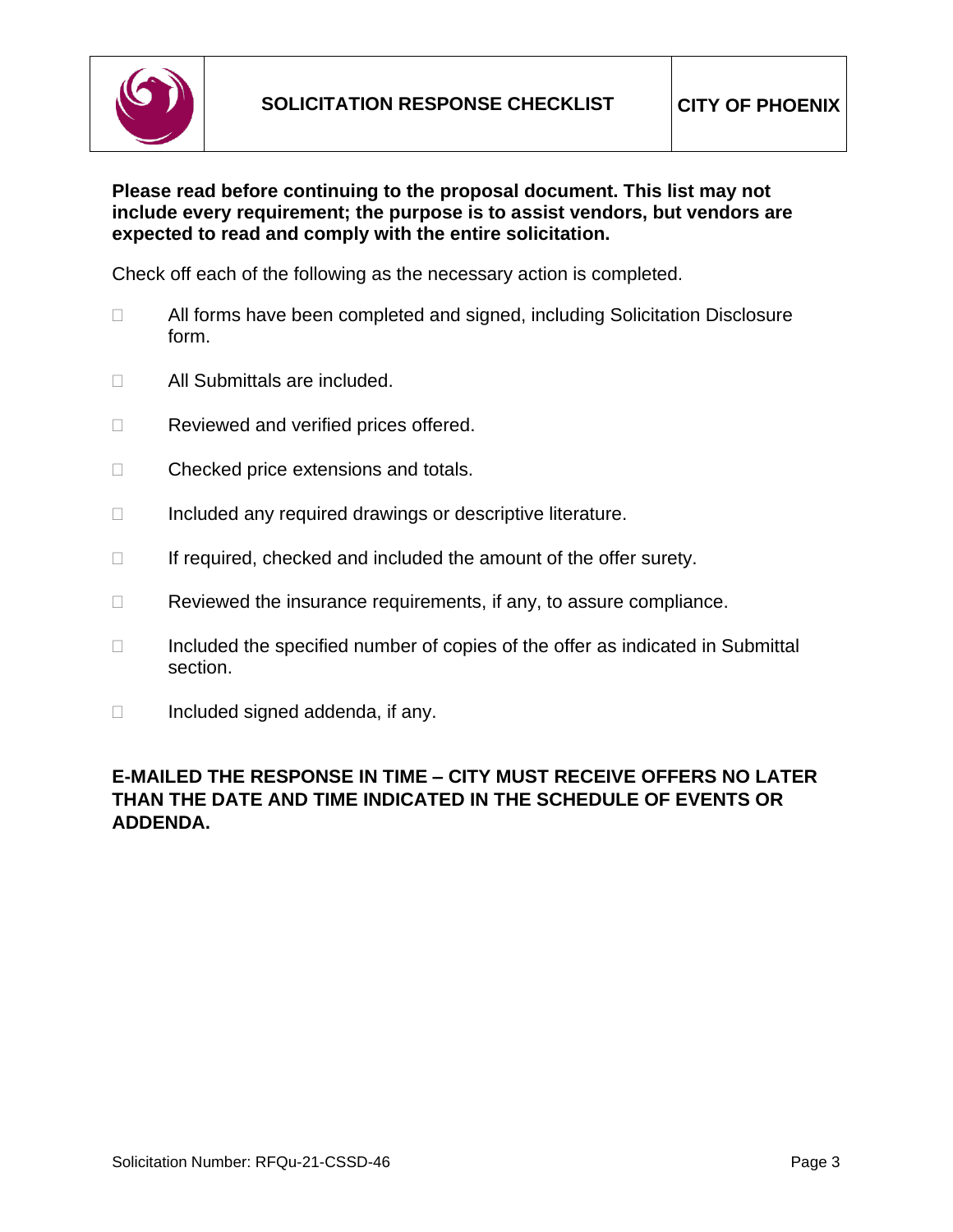

# **1. DESCRIPTION – STATEMENT OF NEED:**

- **1.1.** The City of Phoenix invites sealed offers for Senior Services Entertainers and/or Instructors for a five-year period commencing on or about August 1, 2021, in accordance with the specifications and provisions contained herein.
- **1.2.** This solicitation is available through Arizona Relay Service 7-1-1. Please call TTY 800-367-8939 for assistance.
- **1.3.** Notwithstanding the foregoing, this Agreement will terminate upon the earliest occurrence: by reaching the end of the term including any extensions exercised, or termination pursuant to the provisions of this Agreement.

### **2. CITY'S VENDOR SELF-REGISTRATION AND NOTIFICATION:**

Vendors must be registered in the City's procurePHX Self-Registration System at <https://www.phoenix.gov/financesite/Pages/EProc-help.aspx>to respond to solicitations and access procurement information. The City may, at its sole discretion, reject any offer from an Offeror who has not registered.

### **3. SCHEDULE OF EVENTS:**

| ACTIVITY (All times are local Phoenix time) | <b>DATE</b>                                                                                 |
|---------------------------------------------|---------------------------------------------------------------------------------------------|
| Written Inquiries Due Date                  | Friday, June 25, 2021 by 3:00 PM                                                            |
| Response to Written Inquiries               | Wednesday, June 30, 2021                                                                    |
| Offer Due Date                              | Thursday, July 15, 2021 by 3:00 PM                                                          |
| <b>Offer Submittal</b>                      | Bids shall be submitted electronically via<br>email to hsdprocurement@phoenix.gov.          |
|                                             | Enter the solicitation number on the subject<br>line of the email when submitting your bid. |

The City reserves the right to change dates and/or locations as necessary, and the City does not always hold a Pre-Offer Conference.

### **4. REQUEST FOR QUALIFICATIONS RESPONSE SUBMITTAL**:

- **4.1.** Submittals shall be received no later than the date and time indicated in the Schedule of Events.
- **4.2.** Offeror must submit one original and one thumb drive of the RFQu response.
- **4.3.** All forms provided in Section VI Submittals must be completed and submitted with the offer. The signed and completed Solicitation Disclosure form must be included or your offer may be deemed non-responsive.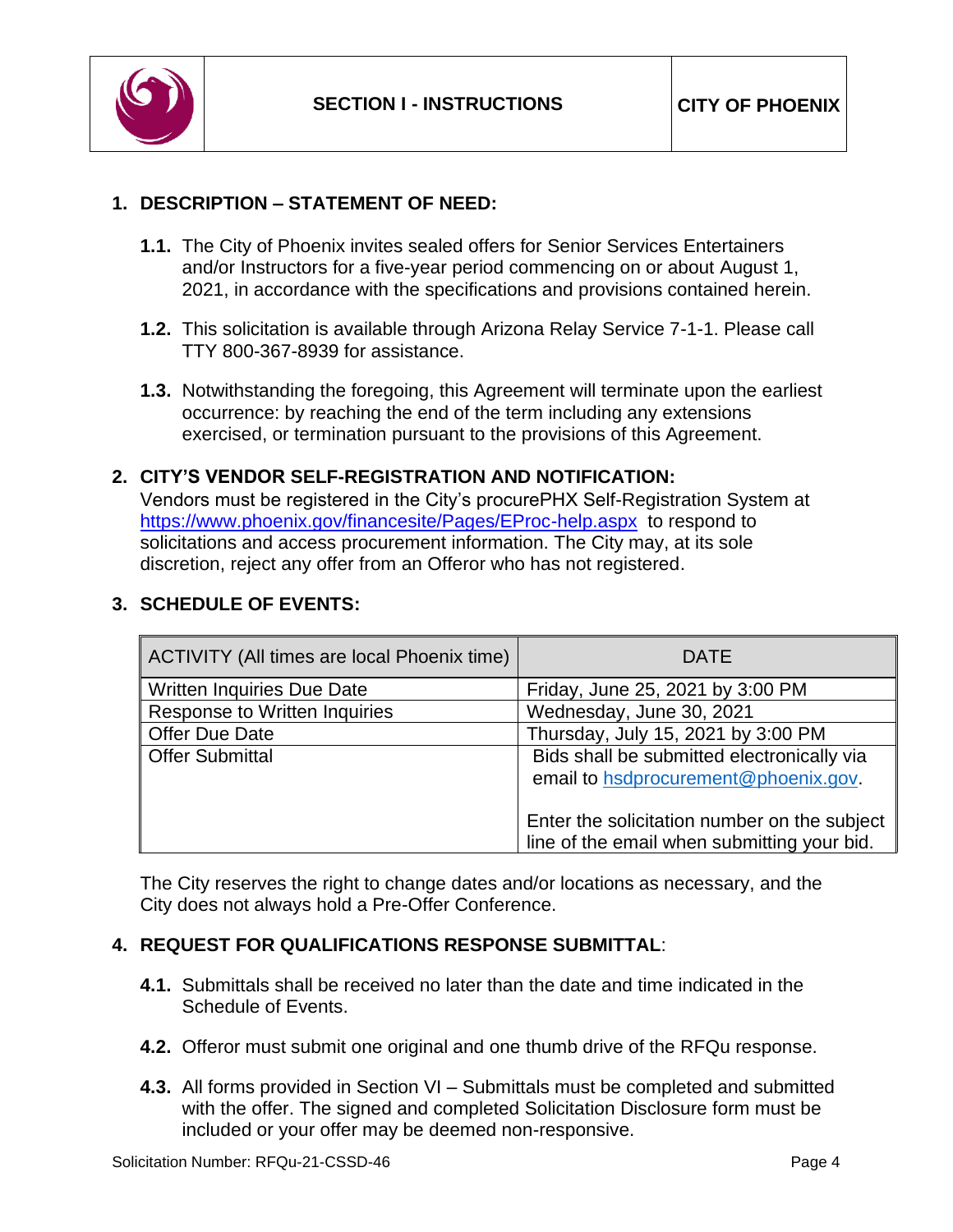

- **4.4.** It is permissible to copy Submittal forms if necessary. Erasures, interlineations, or other modifications of the offer must be initialed in original ink by the authorized person signing the offer. No offer will be altered, amended or withdrawn after the specified offer due date and time. The City is not responsible for Offeror's errors or omissions.
- **4.5.** All time periods stated as a number of days will be calendar days.
- **4.6.** It is the responsibility of all Offerors to examine the entire solicitation and seek clarification of any requirement that may not be clear and to check all responses for accuracy before submitting an offer. Negligence in preparing an offer confers no right of withdrawal after due date and time. Offerors are strongly encouraged to:
	- 4.6.1. Consider applicable laws and/or economic conditions that may affect cost, progress, performance, or furnishing of the products or services.
	- 4.6.2. Study and carefully correlate Offeror's knowledge and observations with the solicitation and other related data.
	- 4.6.3. Promptly notify the City of all conflicts, errors, ambiguities, or discrepancies that Offeror has discovered in or between the solicitation and other related documents.
	- 4.6.4. The City does not reimburse the cost of developing, presenting or providing a response to this solicitation. Offers submitted for consideration should be prepared simply and economically, providing adequate information in a straightforward and concise manner. The Offeror is responsible for all costs incurred in responding to this solicitation. All materials and documents submitted in response to this solicitation become the property of the City and will not be returned.

# **5. OBTAINING A COPY OF THE SOLICITATION AND ADDENDA:**

Interested Offerors may download the complete solicitation and addenda from [https://solicitations.phoenix.gov/.](https://solicitations.phoenix.gov/) Internet access is available at all public libraries. Any interested offerors without internet access may obtain this solicitation by calling the Procurement Officer or picking up a copy during regular business hours at the City of Phoenix Human Services Department, Management Services Division, 200 W. Washington Street, 18<sup>th</sup> Floor, Phoenix, AZ. It is the Offeror's responsibility to **check the website, read the entire solicitation, and verify all required information is submitted with their offer**.

#### **6. EXCEPTIONS:**

Offeror must not take any exceptions to any terms, conditions or material requirements of this solicitation. Offers submitted with exceptions may be deemed non-responsive and disqualified from further consideration in the City's sole discretion. Offerors must conform to all the requirements specified in the solicitation.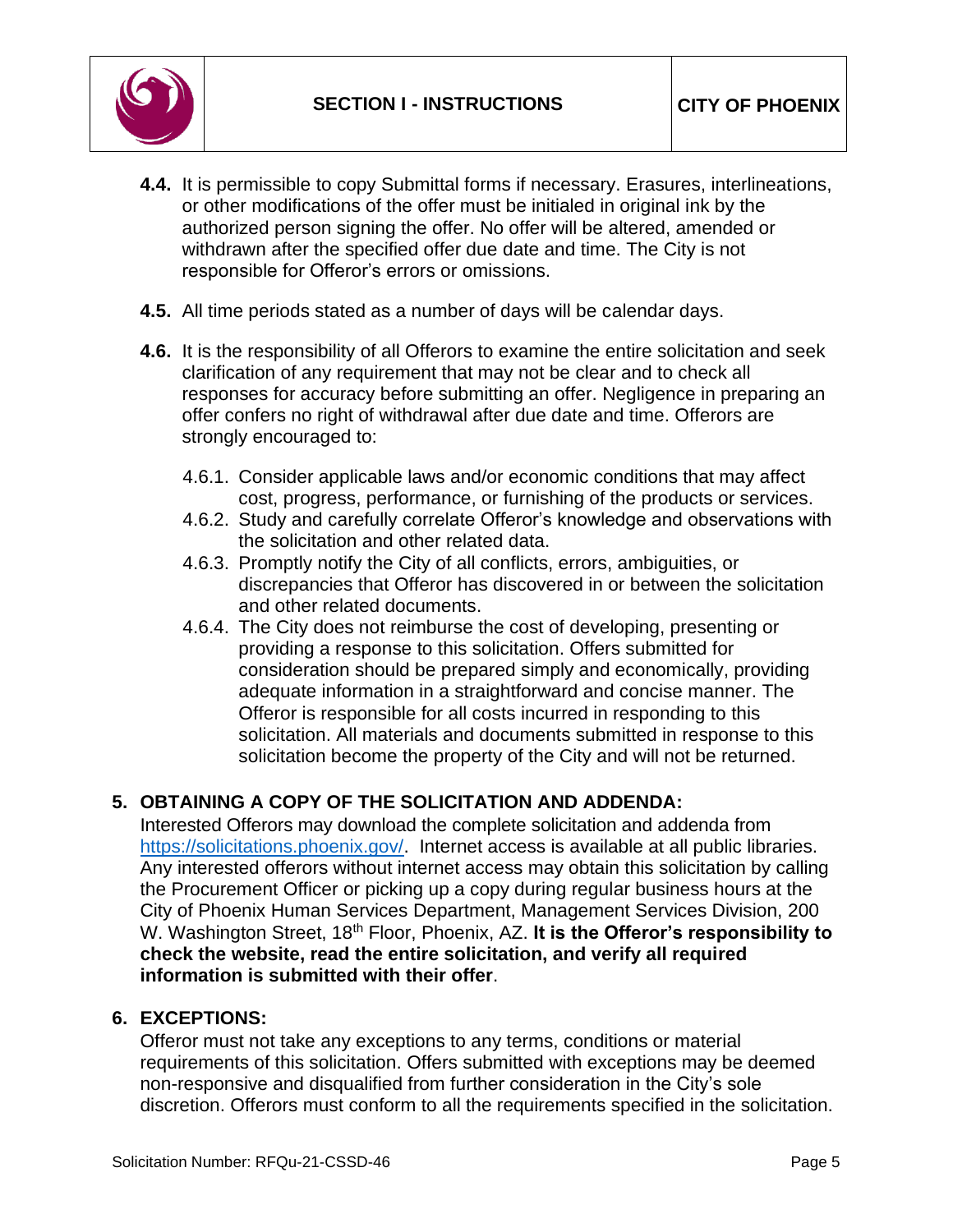

The City encourages Offerors to send inquiries to the Procurement Officer rather than including exceptions in their Offer.

### **7. INQUIRIES:**

All questions that arise relating to this solicitation should be directed via email to the Procurement Officer and must be received by the due date indicated in the Schedule of Events. The City will not consider questions received after the deadline.

No informal contact initiated by Offerors on the proposed service will be allowed with members of City's staff from date of distribution of this solicitation until after City Council awards the contract. All questions concerning, or issues related to this solicitation must be presented **in writing**.

The Procurement Officer will answer written inquiries in an addendum and publish any addendums on the Procurement Website.

### **8. ADDENDA:**

The City of Phoenix will not be responsible for any oral instructions made by any employees or officers of the City of Phoenix regarding this solicitation. Any changes will be in the form of an addendum. The Offeror must acknowledge receipt of any/all addenda by signing and returning the document with the offer submittal.

### **9. BUSINESS IN ARIZONA:**

The City will not enter contracts with Offerors (or any company(ies)) not granted authority to transact business, or not in good standing, in the state of Arizona by the Arizona Corporation Commission, unless the offeror asserts a statutory exception prior to entering a contract with the City**.**

#### **10.LICENSES:**

If required by law for the operation of the business or work related to this Offer, Offeror must possess all valid certifications and/or licenses as required by federal, state or local laws at the time of submittal.

### **11.CERTIFICATION:**

By signature in the offer section of the Offer page, Offeror certifies:

- The submission of the offer did not involve collusion or other anti-competitive practices.
- The Offeror must not discriminate against any employee, or applicant for employment in violation of Federal or State Law.
- The Offeror has not given, offered to give, nor intends to give at any time hereafter, any economic opportunity, future employment, gift, loan, gratuity, special discount, trip, favor, or service to a public servant in connection with the submitted offer.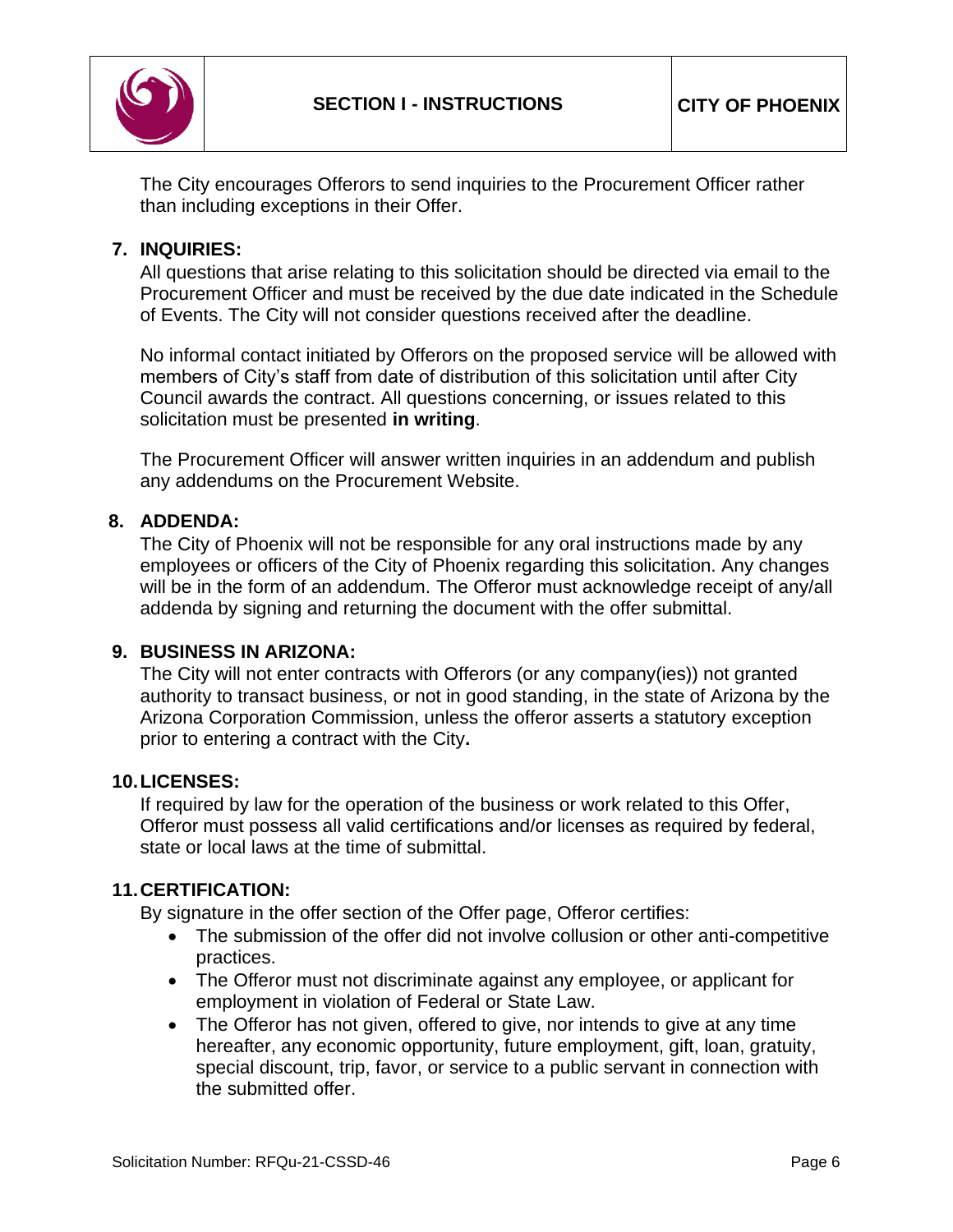

### **12. SUBMISSION OF OFFER:**

Offers must be in possession of the Department on or prior to the exact time and date indicated in the Schedule of Events. Late Offers will not be considered. The prevailing clock will be the City Department's clock.

Offers must be submitted in a sealed envelope and the following information should be noted on the outside of the envelope:

- Offeror's Name
- Offeror's Address (as shown on the Certification Page)
- Solicitation Number
- Solicitation Title
- Offer Opening Date

All offers must be completed in ink or typewritten. Include the number of copies that are required as indicated in the Submittal section.

#### **13.WITHDRAWAL OF OFFER:**

At any time prior to the solicitation due date and time, an Offeror (or designated representative) may withdraw the offer by submitting a request in writing and signed by a duly authorized representative.

#### **14.OFFER RESULTS:**

Offers will be opened on the Offer Due Date, time and location indicated in the Schedule of Events, at which time the name of each Offeror, and the prices may be read. Offers and other information received in response to the solicitation will be shown only to authorized City personnel having a legitimate interest in them or persons assisting the City in the evaluation. Offers are not available for public inspection until after the City has posted the QVL award recommendation on the City's website.

The City will post a preliminary offer tabulation on the City's website, <https://solicitations.phoenix.gov/Awards> within five calendar days of the offer opening. The City will post the information on the preliminary tabulation as it was read during the offer opening. The City makes no guarantee as to the accuracy of any information on the preliminary tabulation. Once the City has evaluated the offers, the City will post an award recommendation on the website. The City will not provide any further notification to unsuccessful Offerors.

#### **15.SPECIAL REQUIREMENTS:**

In order for an RFQu response to be considered, the Offeror shall comply with Phoenix City Code, 1969, Chapter 18, Article V, as amended, Equal Employment Opportunity Requirements. Any questions in regard to these requirements shall be directed to the Equal Opportunity Department, (602) 262-6790.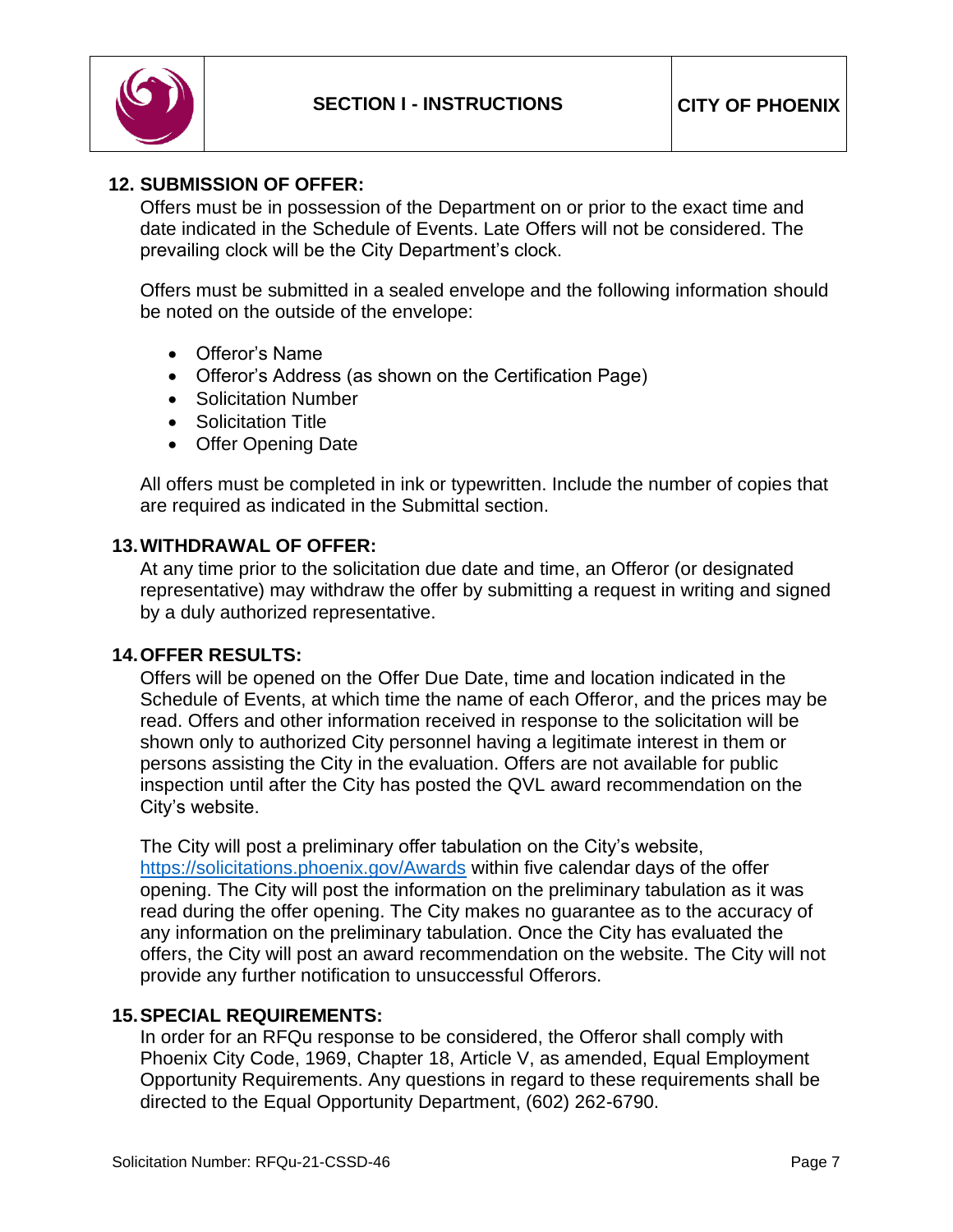

### **16.QUALIFICATION CRITERIA:**

Statement of Qualifications shall relate specifically to the following item for evaluation and selection purposes:

Offerors must have at least two (2) years of verifiable instruction experience and/or certification for all services being submitted.

# **17.EVALUATION AND SELECTION:**

- **17.1.** After evaluating all submissions, the City may ask some or all the firms that submitted a response to participate in interviews. Upon completion of the evaluation process, the City may assign a detailed scope of work to the selected candidate and negotiate fees for services. Multiple vendors may be selected to perform the services.
- **17.2.** RFQu responses should be concise, well-organized according to the requested information and clearly written. The review process places considerable emphasis on the responsiveness of the RFQu response to the requirements outlined above. RFQu responses that are not written specifically in response to this request cannot receive serious consideration.
- **17.3.** All RFQu responses will be evaluated based on the criteria listed above in the Qualifications Criteria and the Submittal Section of this RFQu.
- **17.4.** The firms under consideration for this RFQu, will be evaluated by the Procurement Officer. The City reserves the right to request supplemental information that the Procurement Officer deems necessary to make a selection.

#### **18.AGREEMENT:**

- **18.1.** The City may require the selected Offerors to participate in negotiations and to submit such cost, technical or other revisions of the submittals as may result from negotiations. The City shall draft all final contracts and documents that result from this RFQu.
- **18.2.** The language contained in this RFQu, the Offeror's SOQ, and Exhibit A Recreational Services Contract will form the basis of any resulting Contract. However, this RFQu does not commit the City to enter a Contract, to pay any costs incurred in the preparation of a submittal to this request or in subsequent negotiations, or to procure a contract for the project(s).

# **19.CITY'S RIGHT TO DISQUALIFY FOR CONFLICT OF INTEREST:**

The City reserves the right to disqualify any Offeror based on any real or apparent conflict of interest that is disclosed by the offer submitted or any other data available to the City. This disqualification is at the sole discretion of the City. Any Offeror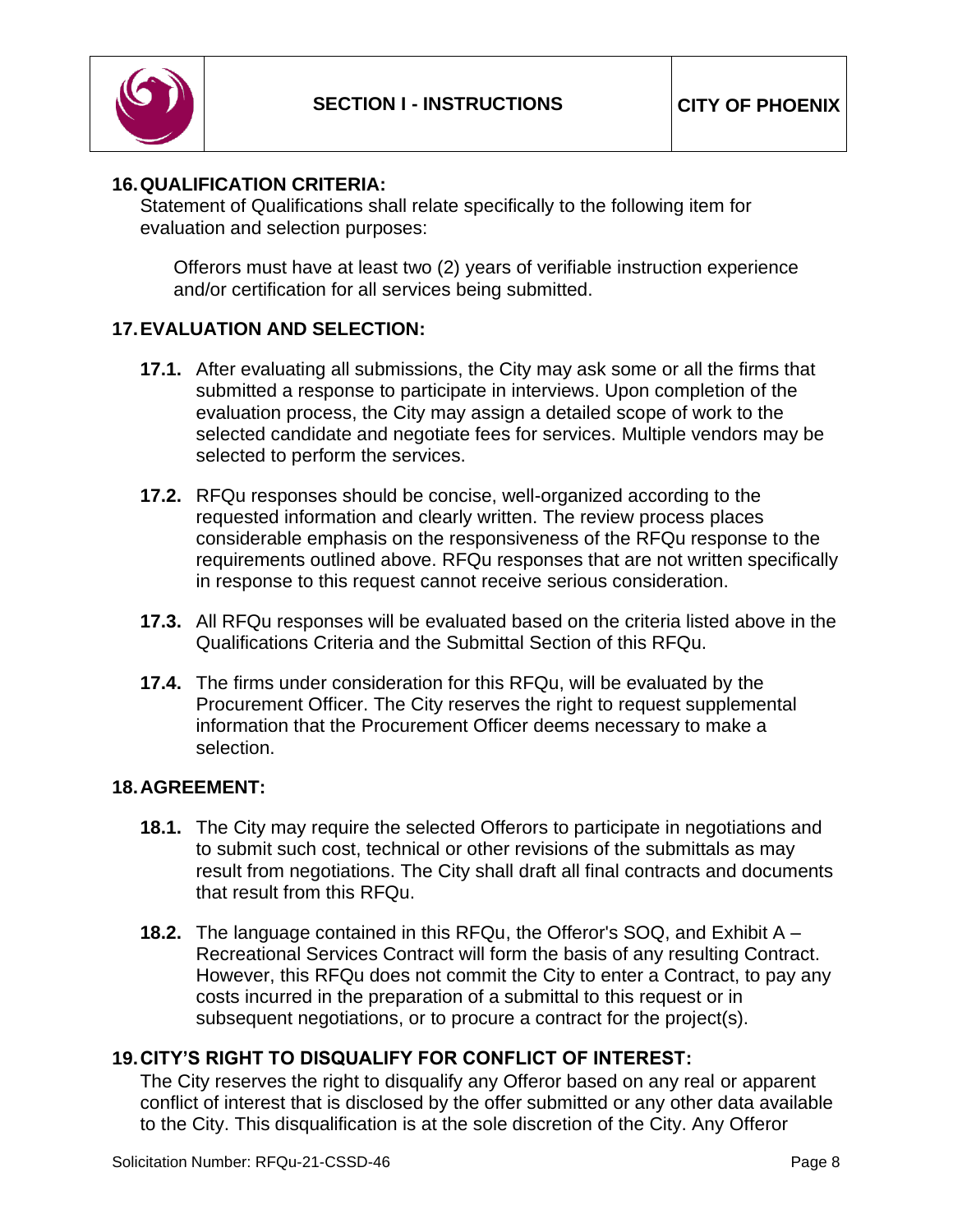

submitting an offer herein waives any right to object now or at any future time, before any agency or body, including but not limited to, the City Council of the City of Phoenix or any court.

# **20.SOLICITATION TRANSPARENCY POLICY:**

- **20.1.** Commencing on the date and time a solicitation is published, potential or actual offerors or respondents(including their representatives) shall only discuss matters associated with the solicitation with the Mayor, any members of City Council, the City Manager, any Deputy City Manager, or any department director directly associated with the solicitation (including in each case their assigned staff, except for the designated procurement officer) at a public meeting, posted under Arizona Statutes, until the resulting contract(s) are awarded to all offers or responses are rejected and the solicitation is cancelled without any announcement by the Procurement Officer of the City's intent to reissue the same or similar solicitation.
- **20.2.** As long as the solicitation is not discussed, Offerors may continue to conduct business with the City and discuss business that is unrelated to the solicitation with the City staff. Offerors may not discuss the solicitation with any City employees or evaluation panel members.
- **20.3.** Offerors may discuss their proposal or the solicitation with the Mayor or one or more members of the Phoenix City Council, provided such meetings are scheduled through the Procurement Officer, and are posted as open meetings with the City Clerk at least 24 hours prior to the scheduled meetings. The City Clerk will be responsible for posting the meetings. The posted notice shall identify the participants and the subject matter, as well as invite the public to participate.
- **20.4.** With respect to the selection of the successful Offerors, the City Manager and/or City Manager's Office will continue the past practice of exerting no undue influence on the process. In all solicitations of bids and proposals, any direction on the selection from the City Manager and/or City Manager's Office and Department Head (or representative) to the proposal review panel or selecting authority must be provided in writing to all prospective Offerors.
- **20.5.** This policy is intended to create a level playing field for all Offerors, assure that contracts are awarded in public, and protect the integrity of the selection process. **OFFERORS THAT VIOLATE THIS POLICY SHALL BE DISQUALIFIED.** After official Notice is received by the City for disqualification, the Offeror may follow the Protest process, unless the Solicitation is cancelled without notice of intent to re-issue.
- **20.6.** "To discuss" means any contact by the Offeror, regardless of whether the City responds to the contact. Offerors that violate this policy will be disqualified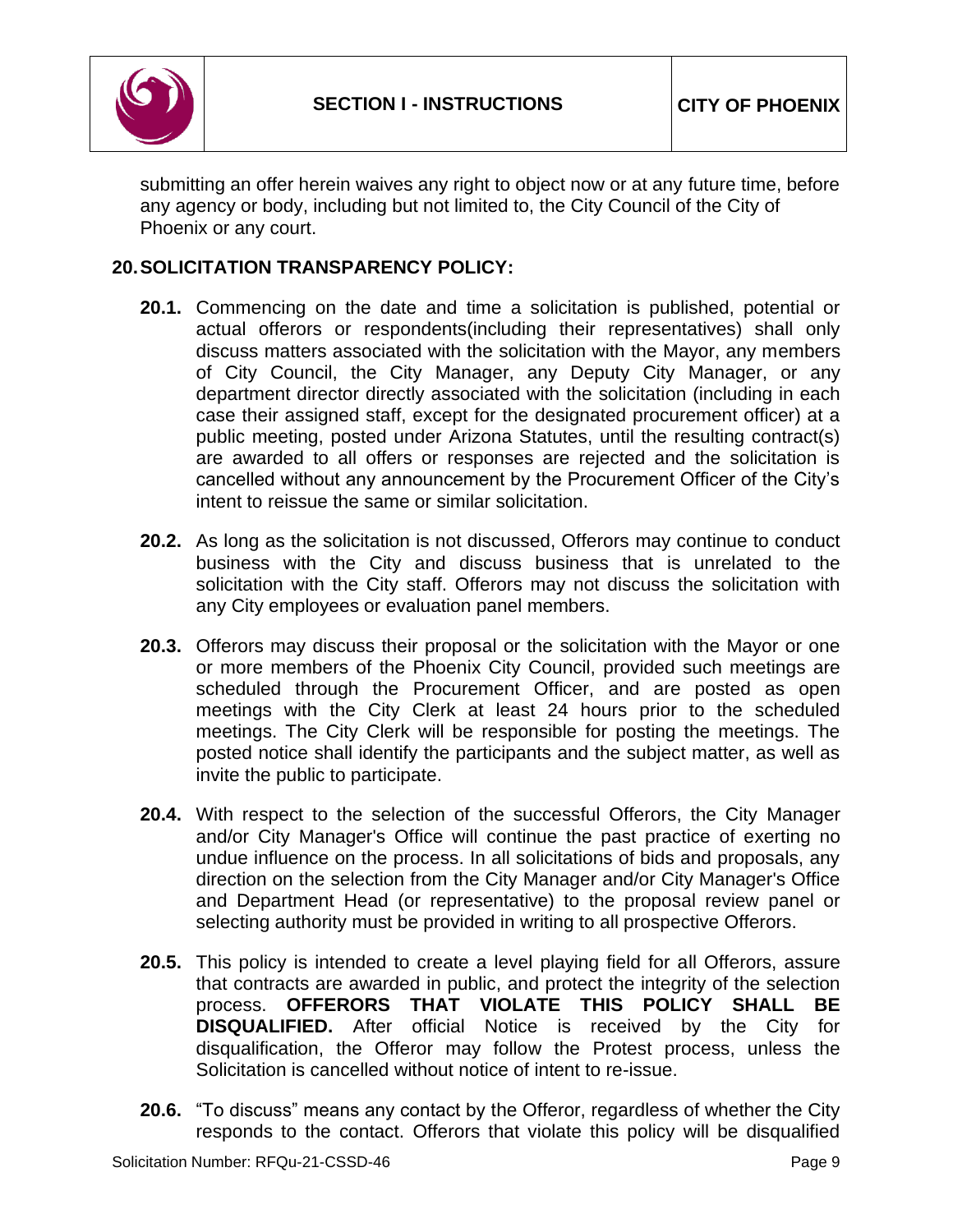

until the resulting contract(s) are awarded, or all offers or responses are rejected and the solicitation is cancelled without any announcement by the Procurement Officer of the City's intent to reissue the same or a similar solicitation. The City interprets the policy as continuing through a cancellation of a solicitation until Council award of the contract, as long as the City cancels with a statement that the City will rebid the solicitation.

#### **21.PROTEST PROCESS**:

- **21.1.** Offeror may protest the contents of a solicitation no later than seven days before the solicitation deadline when the protest is based on an apparent alleged mistake, impropriety or defect in the solicitation. Protests filed regarding the solicitation may be addressed by an amendment to the solicitation or denied by the City. If denied, the opening and award will proceed unless the City determines that it is in the City's best interests to set new deadlines, amend the solicitation, cancel or re-bid.
- **21.2.** Therefore, unless otherwise notified by a formal amendment, the Protester must adhere to all solicitation dates and deadlines, including timely filing of an offer, regardless of filing a protest.
- **21.3.** Offeror may protest an adverse determination issued by the City regarding responsibility and responsiveness, within seven days of the date the Offeror was notified of the adverse determination.
- **21.4.** Offeror may protest an award recommendation if the Offeror can establish that it had a substantial chance of being awarded the contract and will be harmed by the recommended award. The City will post recommendations on the City's website to award the contract(s) to an Offeror(s). Offeror must submit award protests within seven days after the posting of the award recommendation, with exceptions only for good cause shown, within the City's full and final discretion.
- **21.5.** All protests will be in writing, filed with the Procurement Officer identified in the solicitation and include the following:
	- 21.5.1. Identification of the solicitation number;
	- 21.5.2. The name, address and telephone number of the protester;
	- 21.5.3. A detailed statement describing the legal and factual grounds for the protest, including copies of relevant documents;
	- 21.5.4. The form of relief requested; and
	- 21.5.5. The signature of the protester or its authorized representative.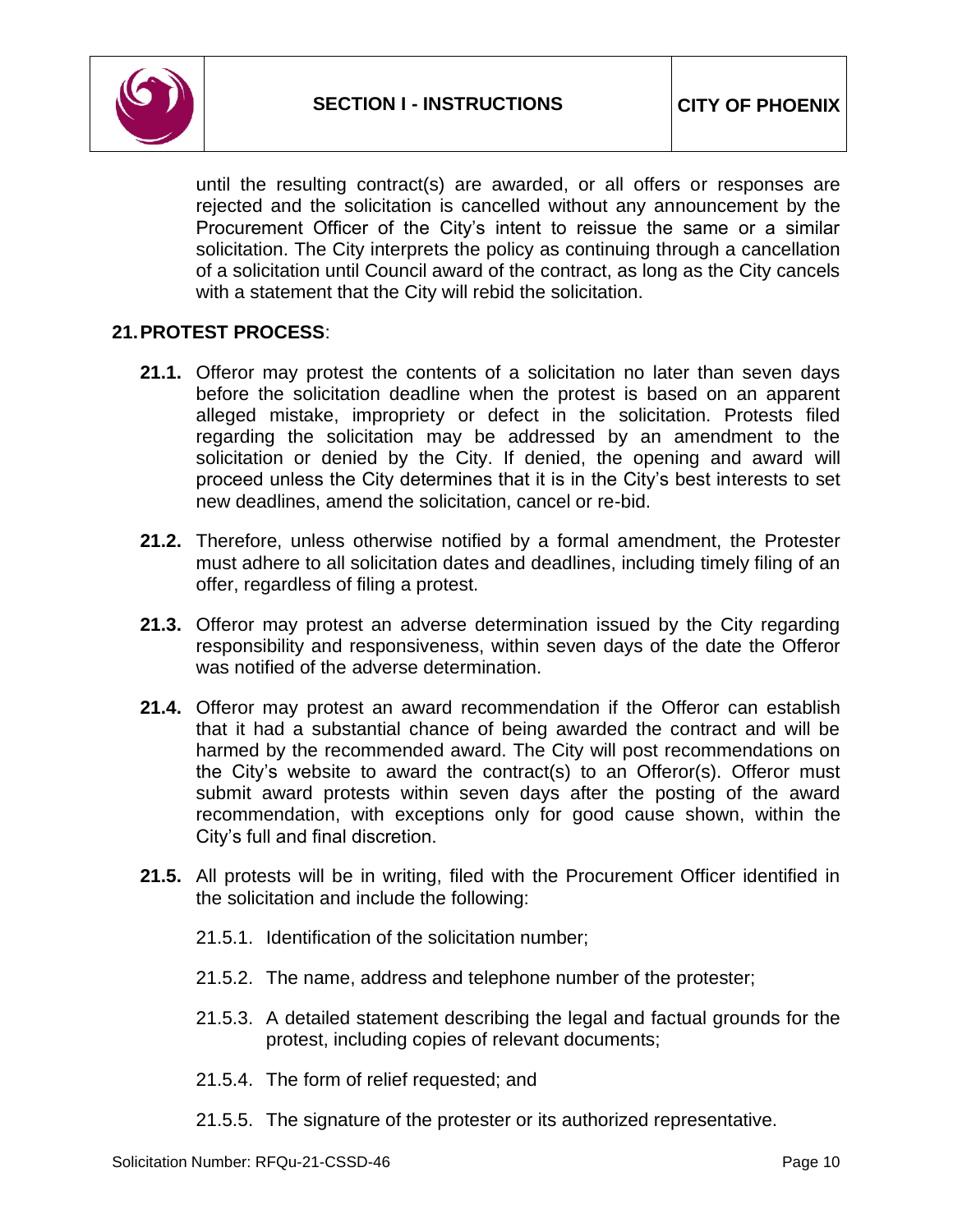**21.6.** The Procurement Officer will render a written decision within a reasonable period after the protest is filed. The City will not request City Council authorization to award the contract until the protest process is complete. All protests and appeals must be submitted in accordance with the City's Procurement Code, (Phoenix City Code, Ch. 43) and any protests or appeals not submitted within the time requirements will not be considered. Protests must be filed with the Procurement Officer.

### **22.PUBLIC RECORD**:

All Offers submitted in response to this solicitation will become the property of the City and become a matter of public record available for review pursuant to Arizona State law. If an Offeror believes that a specific section of its Offer response is confidential, the Offeror will isolate the pages marked confidential in a specific and clearly labeled section of its Offer response. An Offeror may request specific information contained within its Offer is treated by the Procurement Officer as confidential provided the Offeror clearly labels the information "confidential." To the extent necessary for the evaluation process, information marked as "confidential" will not be treated as confidential. Once the procurement file becomes available for public inspection, the Procurement Officer will not make any information identified by the Offerors as "confidential" available to the public unless necessary to support the evaluation process or if specifically requested in accordance with applicable public records law. When a public records request for such information is received, the Procurement Officer will notify the Offeror in writing of any request to view any portion of its Offer marked "confidential." The Offeror will have the time set forth in the notice to obtain a court order enjoining such disclosure. If the Offeror does not provide the Procurement Officer with a court order enjoining release of the information during the designated time, the Procurement Officer will make the information requested available for inspection.

# **23.LATE OFFERS:**

Late Offers will be rejected. If a late Offer is submitted, the Department will document the date and time of the submittal of the late Offer, keep the Offer and notify the Offeror that its Offer was disqualified for being late. The City is not responsible for late Offers as a result of their being sent via U.S. mail in time to the designated location. It is the responsibility of the Offeror to ensure their Offers are properly received before the due date and time.

#### **24.RIGHT TO DISQUALIFY:**

The City reserves the right to disqualify any Offeror who fails to provide information or data requested or who provides materially inaccurate or misleading information or data. The City further reserves the right to disqualify any Offeror on the basis of any real or apparent conflict of interest that is disclosed by the Offeror submitted or any other data or information available to the City. This disqualification is at the sole discretion of the City. By submission of a solicitation response, the Offeror waives any right to object now or at any future time, before any agency or body including,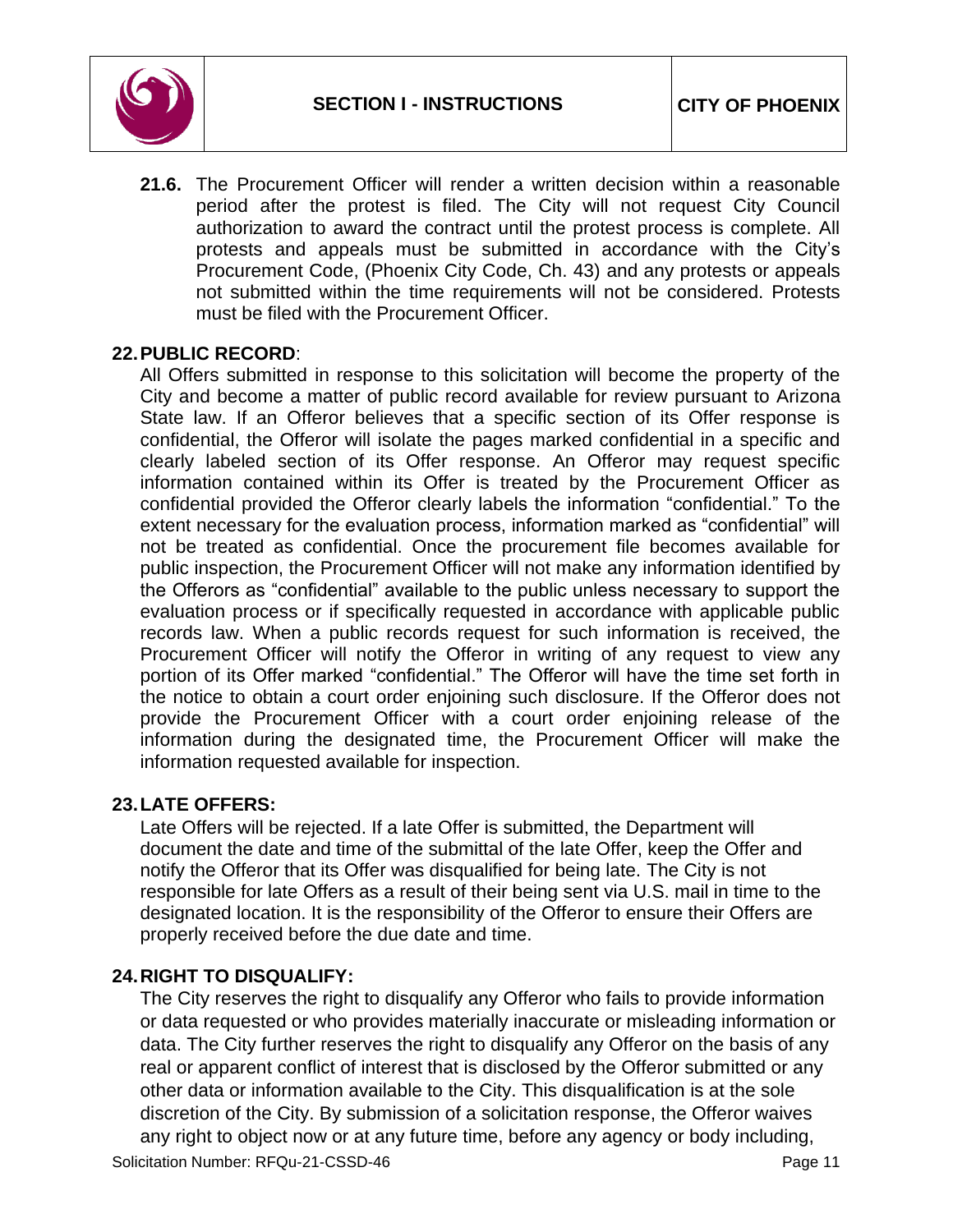

but not limited to, the City Council of the City or any court as to the exercise by the City of such right to disqualify or as to any disqualification by reason of real or apparent conflict of interest determined by the City. The City reserves the right to replace the disqualified Offeror.

### **25.CONTRACT AWARD:**

The City reserves the right to award a contract by individual line items, by group, all or none, or any other combination most advantageous to the City. The City reserves the right to multiple award.

### **26.DETERMINING RESPONSIVENESS AND RESPONSIBILITY:**

- **26.1.** Offers will be reviewed for documentation of any required minimum qualifications, and completeness and compliance with the solicitation requirements. The City reserves sole discretion to determine responsiveness and responsibility.
- **26.2.** Responsiveness: Nonresponsive Offers will not be considered in the evaluation process. The solicitation states criteria that determine responsiveness, and the solicitation includes terms and conditions that if included or excluded from Offers will render an Offer nonresponsive.
- **26.3.** Responsibility: To obtain true economy, the City must conduct solicitations to minimize the possibility of a subsequent default by the Offeror, late deliveries, or other unsatisfactory performance that may result in additional administrative costs. It is important that the Offeror be a responsible Offeror. Responsibility includes the Offeror's integrity, skill, capacity, experience, and facilities for conducting the work to be performed.
- **26.4.** The Procurement Officer will review each Offer to determine if the Offeror is responsible. The City's determination as to whether an Offeror is responsible will be based on all information furnished by the Offeror, interviews (if any), and information received from Offeror's references, including information about Offeror's history, terminations for convenience or cause, contract breach lawsuits or notices of claim and any other sources the City deems appropriate. Award of the Contract resulting from the solicitation will not be made until any necessary investigation, which each Offeror agrees to permit by submitting its Offer, is made by the City as it deems necessary. A review of responsibility may occur up to contract award.
- **26.5.** The Offeror's unreasonable failure to promptly supply information about an inquiry with respect to responsibility may be grounds for a determination of non-responsibility with respect to such Offeror.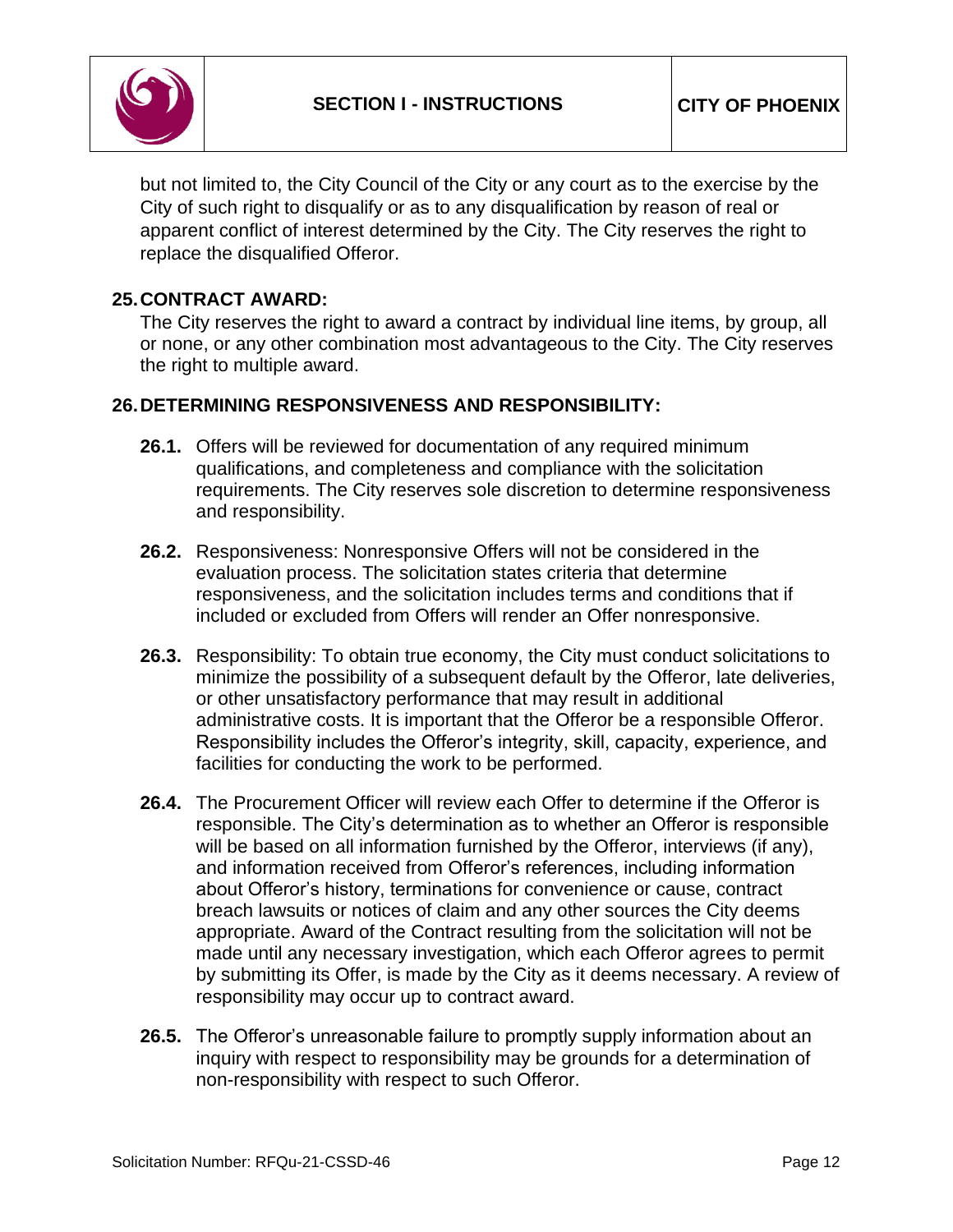

### **27.DETAILED EVALUATION OF OFFERS AND DETERMINATION OF COMPETITIVE RANGE:**

The Procurement Officer will reach a pass/fail consensus score for each evaluation criterion. The overall consensus will determine the Offerors' rankings, and which Offers are within the Competitive Range, when appropriate.

# **28.OFFERS NOT WITHIN THE COMPETITIVE RANGE:**

The City may notify Offerors of Offers that the City determined are not in the Competitive Range.

### **29.DISCUSSIONS WITH OFFERORS IN THE COMPETITIVE RANGE:**

- **29.1.** The City will notify each Offeror whose Offer is in the Competitive Range or made the 'short list' and provide in writing any questions or requests for clarification to the Offeror. Each Offeror so notified may be interviewed by the City and asked to discuss answers to written or oral questions or provide clarifications to any facet of its Offer. The Offerors in the competitive range may be required to provide a demonstration of their product.
- **29.2.** Demonstrations Offerors in the competitive range may be invited to construct a hands-on sample or presentation of their solution at the City of Phoenix. In addition, each finalist may prepare and deliver a presentation of their proposed solution based on the script developed by the evaluation panel. The City may also require a hands-on lab demonstration designed specifically for the evaluation panel. The results of the surveys will be tabulated and delivered to the evaluation team for the final review and solution selection session(s).
- **29.3.** To the fullest extent permitted by law, the City will not provide any information, financial or otherwise, to any Offeror about other Offers received in response to this solicitation. During discussions with Offerors in the Competitive Range, the City will not give Offerors specific prices or specific financial requirements that Offerors must meet to qualify for further consideration. The City may state that proposed prices are too high with respect to the marketplace or otherwise unacceptable. Offerors will not be told of their relative rankings before Contract award.

# **30.BEST AND FINAL OFFERS (BAFO):**

- **30.1.** A BAFO is an option available for negotiations. Each Offeror in the Competitive Range, which is determined in the City's sole discretion, may be afforded the opportunity to amend its Offer and make one BAFO.
- **30.2.** If an Offeror's BAFO modifies its initial Offer, the modifications must be identified in the BAFO. The City will evaluate BAFOs based on the same requirements and criteria applicable to initial Offers. The City will adjust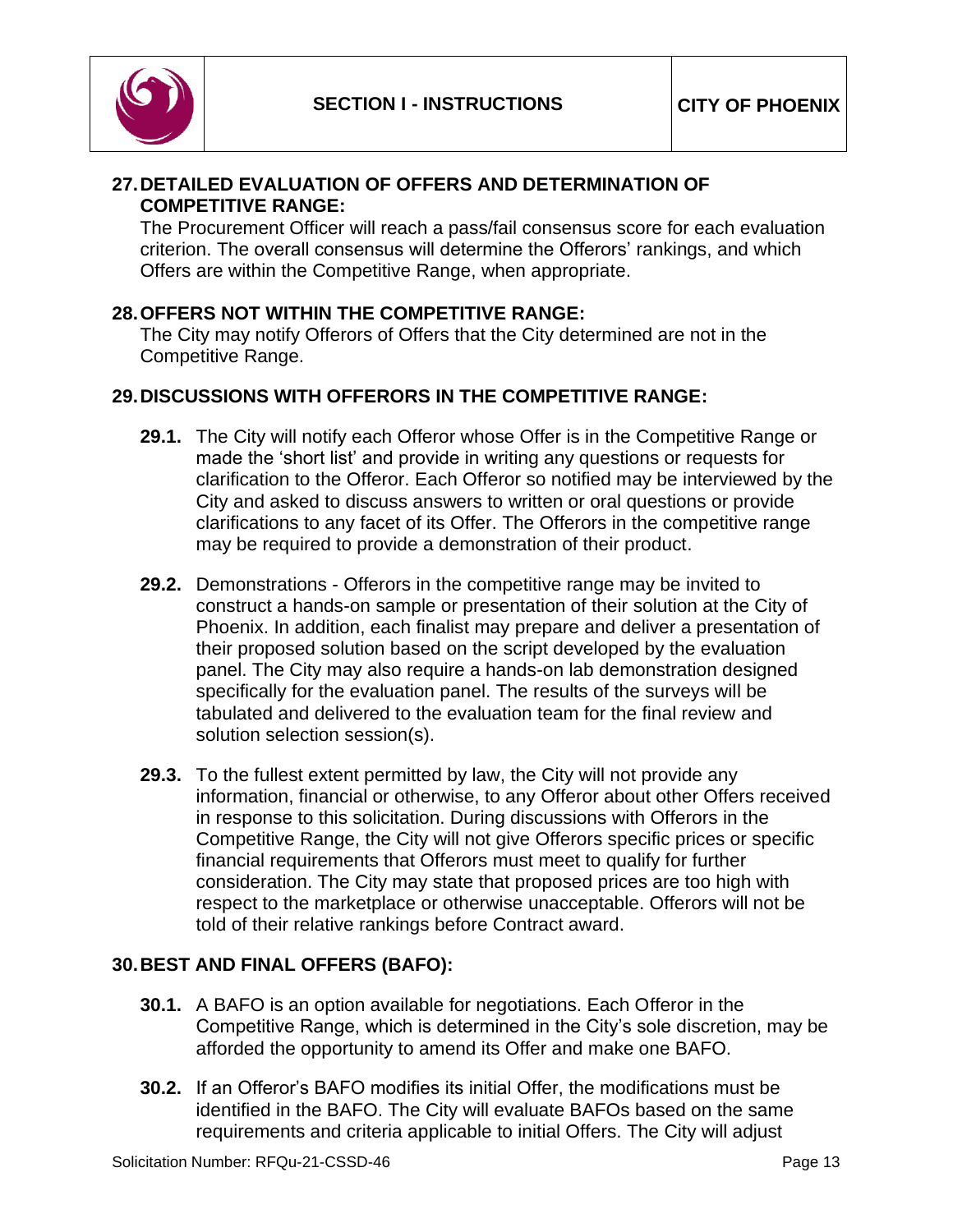

appropriately the initial scores for criteria that have been affected by Offer modifications made by a BAFO. Based on the criteria defined in the solicitation as weighted, the City will then perform final scoring and prepare final rankings.

- **30.3.** The Procurement Officer will recommend the Offer that is the best value and most advantageous to the City based on the evaluation criteria.
- **30.4.** The City reserves the right to make an award to an Offeror whose Offer is the highest rated, best value, and most advantageous to the City based on the evaluation criteria, without conducting written or oral discussions with any Offeror, without negotiations, and without soliciting BAFOs.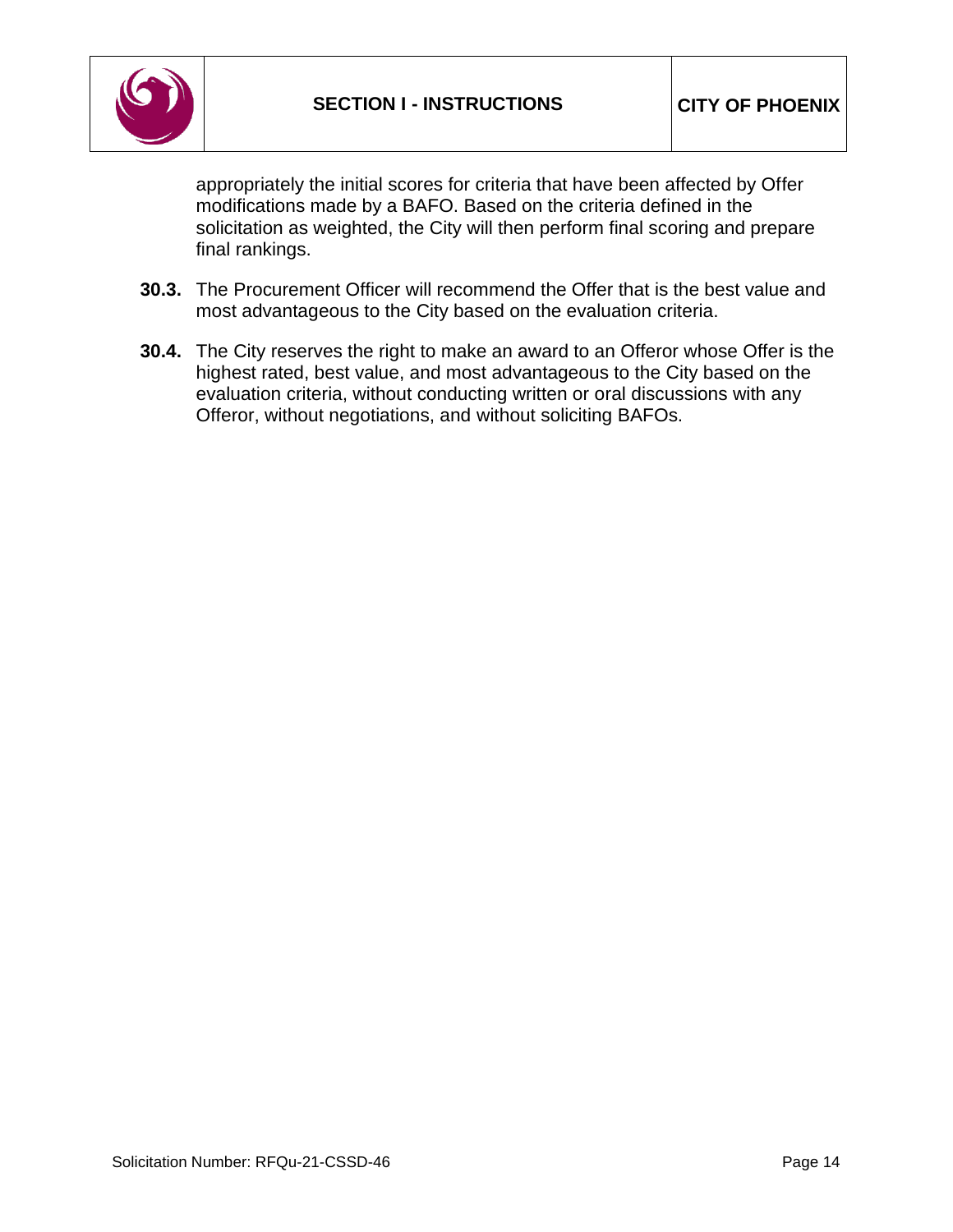

# **1. DEFINITION OF KEY WORDS USED IN THE SOLICITATION:**

| Shall, Will, Must: | Indicates a mandatory requirement. Failure to meet<br>these mandatory requirements may result in the rejection<br>of Offer as non-responsive.                                                                                                                     |
|--------------------|-------------------------------------------------------------------------------------------------------------------------------------------------------------------------------------------------------------------------------------------------------------------|
| Should:            | Indicates something that is recommended but not<br>mandatory. If the Contractor fails to provide<br>recommended information, the City may, at its sole<br>option, ask the Contractor to provide the information or<br>evaluate the offer without the information. |
| May:               | Indicates something that is not mandatory but<br>permissible.                                                                                                                                                                                                     |

For purposes of this solicitation, the following definitions will apply:

| "A.R.S."                            | <b>Arizona Revised Statute</b>                                                                                                                                                                                                                                                                              |
|-------------------------------------|-------------------------------------------------------------------------------------------------------------------------------------------------------------------------------------------------------------------------------------------------------------------------------------------------------------|
| "Buyer" or "Procurement<br>Officer" | City of Phoenix staff person responsible for the<br>solicitation. The City employee or employees who have<br>specifically been designated to act as a contact person<br>or persons to the Contractor, and responsible for<br>monitoring and overseeing the Contractor's<br>performance under this contract. |
| "City"                              | The City of Phoenix                                                                                                                                                                                                                                                                                         |
| "Contractor"                        | The individual, partnership, or corporation who, as a<br>result of the competitive process, is awarded a contract<br>by the City of Phoenix.                                                                                                                                                                |
| "Contract" or<br>"Agreement"        | The legal agreement executed between the City of<br>Phoenix, AZ and the Contractor.                                                                                                                                                                                                                         |
| "Days"                              | Means calendar days unless otherwise specified.                                                                                                                                                                                                                                                             |
| "Deputy Finance<br>Director"        | The contracting authority for the City of Phoenix, AZ,<br>authorized to sign contracts and amendments thereto<br>on behalf of the City of Phoenix, AZ.                                                                                                                                                      |
| "Employer"                          | Any individual or type of organization that transacts                                                                                                                                                                                                                                                       |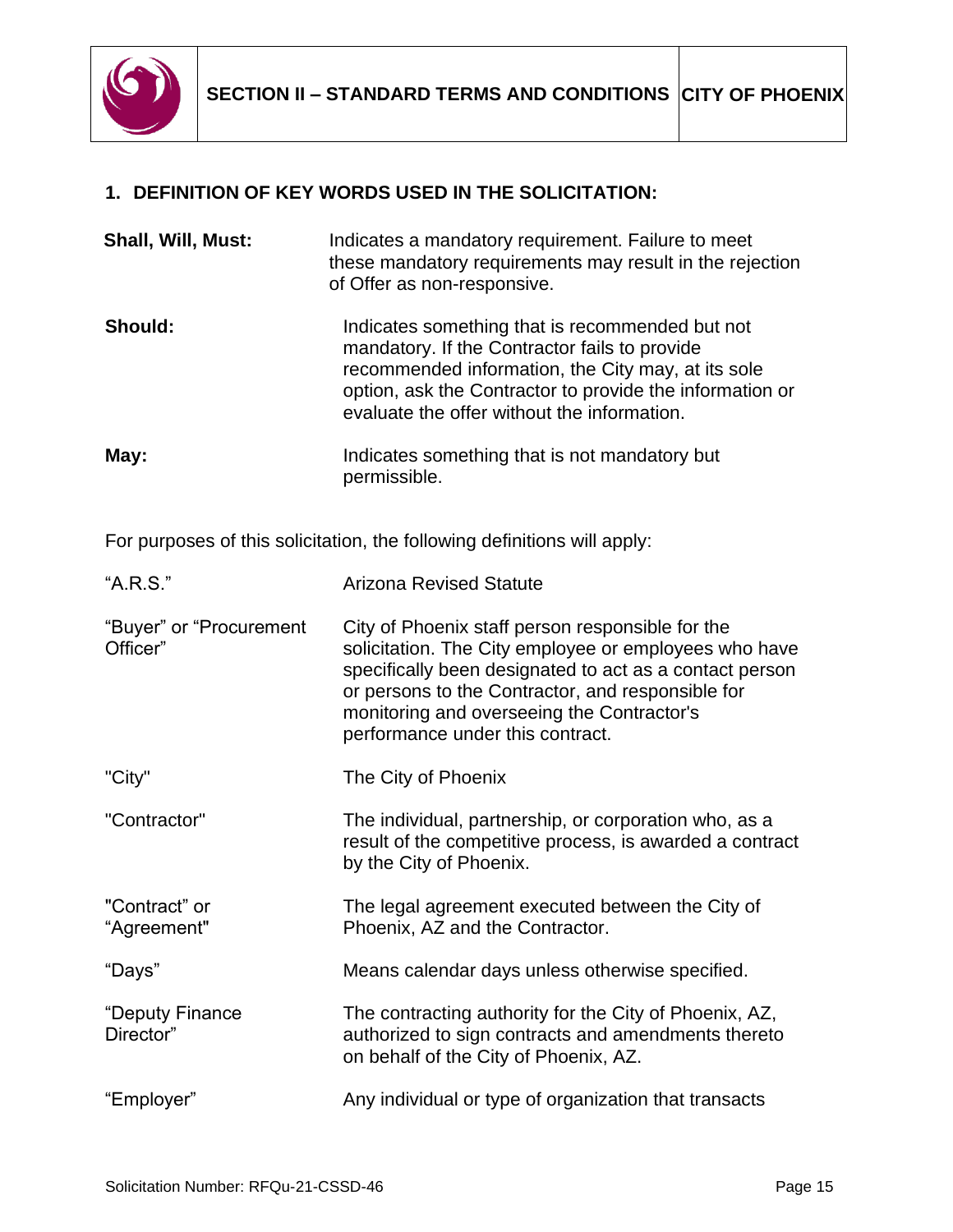

|                    | business in this state, that has a license issued by an<br>agency in this state and employs one or more<br>employees in this state. Employer includes this state,<br>any political subdivision of this state and self-employed<br>persons. In the case of an independent contractor,<br>employer means the independent contractor and does<br>not mean the person or organization that uses contract<br>labor. (A.R.S. 23-211). |
|--------------------|---------------------------------------------------------------------------------------------------------------------------------------------------------------------------------------------------------------------------------------------------------------------------------------------------------------------------------------------------------------------------------------------------------------------------------|
| "Offer"            | Means a response from a supplier, contractor or<br>service provider to a solicitation request that, if<br>awarded, binds the supplier, contractor or service<br>provider to perform in accordance with the contract.<br>Same as bid, proposal, quotation or tender.                                                                                                                                                             |
| "Offeror"          | Any Vendor, Seller or Supplier submitting a competitive<br>offer in response to a solicitation from the City. Same<br>as Bidder or Proposer.                                                                                                                                                                                                                                                                                    |
| "Solicitation"     | Means an Invitation for Bid (IFB), Request for Proposal<br>(RFP), Request for Quotations (RFQ), Request for<br>Qualifications (RFQu) and request for sealed bids, or<br>any other type of formal procurement which the City<br>makes public through advertising, mailings, or some<br>other method of communication. It is the process by<br>which the City seeks information, proposals, bids or<br>quotes from suppliers.     |
| "Suppliers"        | Firms, entities or individuals furnishing goods or<br>services to the City.                                                                                                                                                                                                                                                                                                                                                     |
| "Vendor or Seller" | A seller of goods or services.                                                                                                                                                                                                                                                                                                                                                                                                  |

# **2. CONTRACT INTERPRETATION:**

- **2.1. APPLICABLE LAW:** This Contract will be governed by the law of the State of Arizona, and suits pertaining to this Contract will be brought only in Federal or State courts in Maricopa County, State of Arizona.
- **2.2. CONTRACT ORDER OF PRECEDENCE:** In the event of a conflict in the provisions of the Contract, as accepted by the City and as they may be amended, the following will prevail in the order set forth below: 2.2.1. Special terms and conditions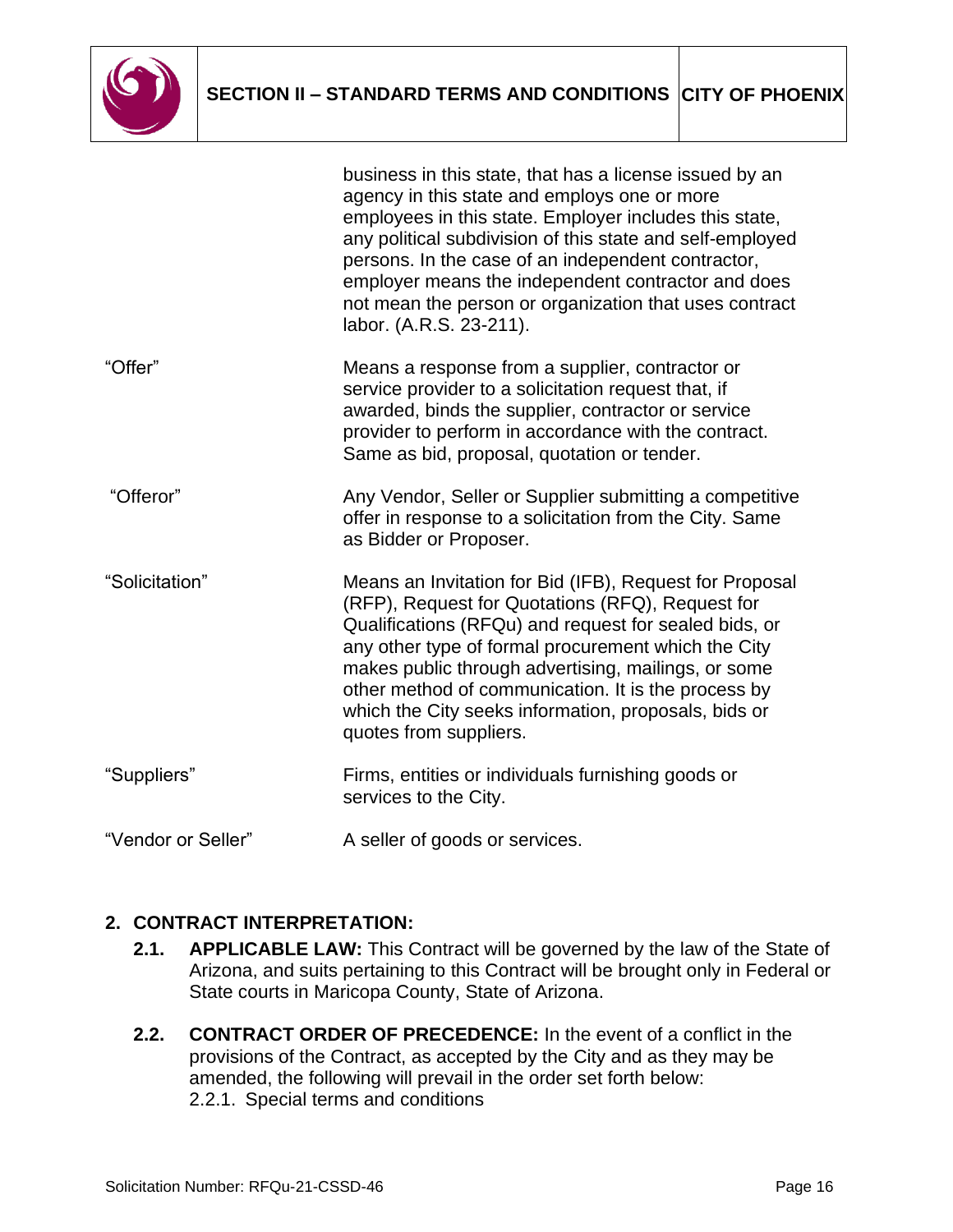

- 2.2.2. Standard terms and conditions
- 2.2.3. Amendments
- 2.2.4. Statement or scope of work
- 2.2.5. Specifications
- 2.2.6. Attachments
- 2.2.7. Exhibits
- 2.2.8. Instructions to Contractors
- 2.2.9. Other documents referenced or included in the Solicitation
- **2.3. ORGANIZATION – EMPLOYMENT DISCLAIMER:** The Agreement resulting hereunder is not intended to constitute, create, give rise to or otherwise recognize a joint venture agreement or relationship, partnership or formal business organization of any kind, and the rights and obligations of the parties will be only those expressly set forth in the agreement. The parties agree that no persons supplied by the Contractor in the performance of Contractor's obligations under the agreement are considered to be City's employees and that no rights of City civil service, retirement or personnel rules accrue to such persons. The Contractor will have total responsibility for all salaries, wage bonuses, retirement, withholdings, workmen's compensation, occupational disease compensation, unemployment compensation, other employee benefits and all taxes and premiums appurtenant thereto concerning such persons, and will save and hold the City harmless with respect thereto.
- **2.4. SEVERABILITY:** The provisions of this Contract are severable to the extent that any provision or application held to be invalid will not affect any other provision or application of the contract which may remain in effect without the invalid provision or application.
- **2.5. NON-WAIVER OF LIABILITY:** The City of Phoenix as a public entity supported by tax monies, in execution of its public trust, cannot agree to waive any lawful or legitimate right to recover monies lawfully due it. Therefore, any Contractor agrees that it will not insist upon or demand any statement whereby the City agrees to limit in advance or waive any right the City might have to recover actual lawful damages in any court of law under applicable Arizona law.
- **2.6. PAROL EVIDENCE:** This Agreement is intended by the parties as a final expression of their agreement and is intended also as a complete and exclusive statement of the terms of this agreement. No course of prior dealings between the parties and no usage in the trade will be relevant to supplement or explain any term used in this Contract. Acceptance or acquiescence in a course of performance rendered under this contract will not be relevant to determine the meaning of this Contract even though the accepting or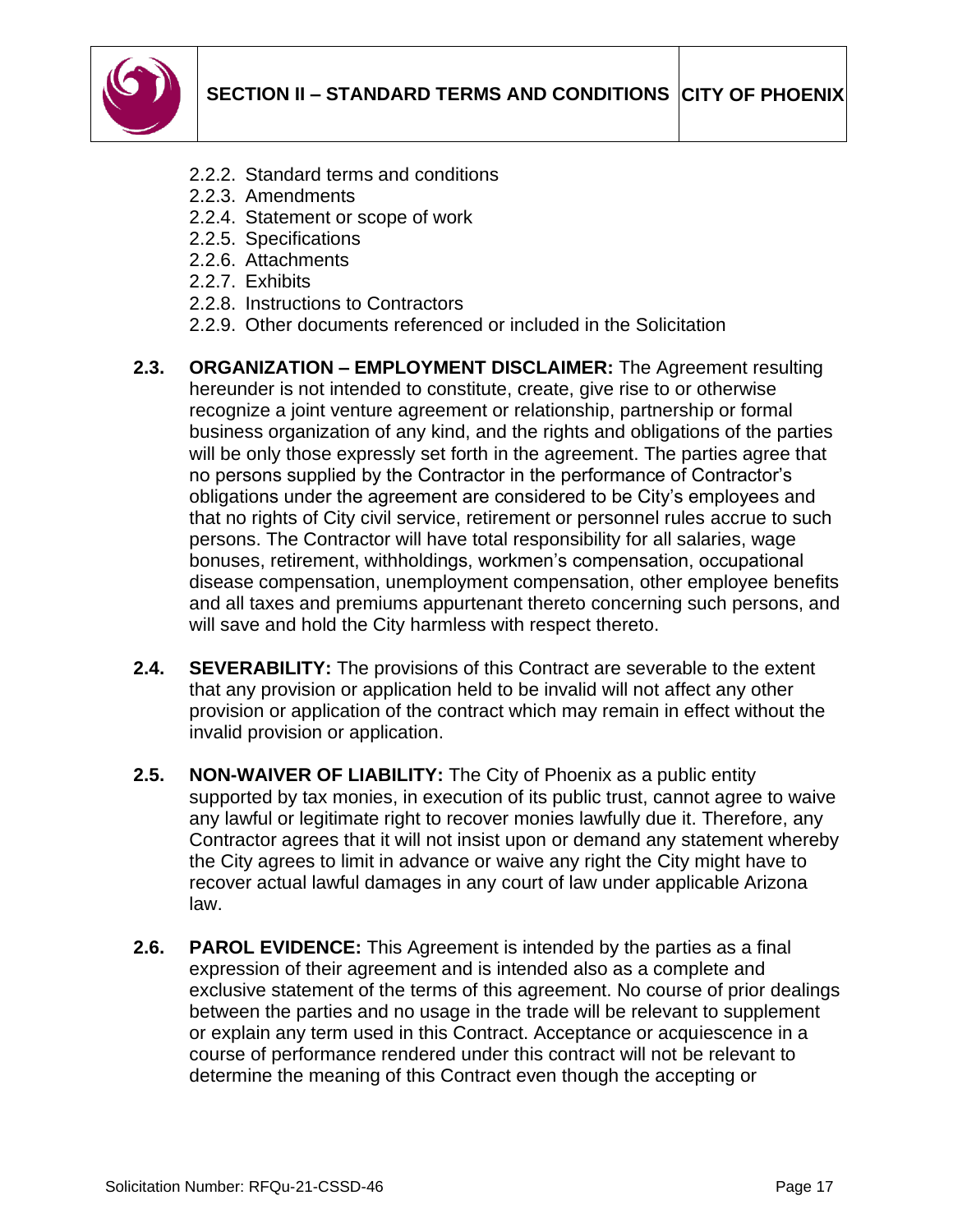

acquiescing party has knowledge of the nature of the performance and opportunity to object.

### **3. CONTRACT ADMINISTRATION AND OPERATION:**

- **3.1. RECORDS:** All books, accounts, reports, files and other records relating to the contract will be subject at all reasonable times to inspection and audit by the City for five years after completion of the contract. Such records will be produced at a City of Phoenix office as designated by the City. Confidentiality will be maintained, and City will not violate any proprietary or other confidentiality agreements vendor has in place.
- **3.2. DISCRIMINATION PROHIBITED:** Contractor agrees to abide by the provisions of the Phoenix City Code Chapter 18, Article V as amended.

Any contractor, in performing under this contract, will not discriminate against any worker, employee or applicant, or any member of the public, because of race, color, religion, sex, national origin, age or disability nor otherwise commit an unfair employment practice. The supplier and/or lessee will take action to ensure that applicants are employed, and employees are dealt with during employment without regard to their race, color, religion, sex, or national origin, age or disability and adhere to a policy to pay equal compensation to men and women who perform jobs that require substantially equal skill, effort and responsibility, and that are performed within the same establishment under similar working conditions. Such action will include but not be limited to the following: Employment, promotion, demotion or transfer, recruitment or recruitment advertising, layoff or termination; rates of pay or other forms of compensation; and selection for training; including apprenticeship. The supplier further agrees that this clause will be incorporated in all subcontracts with all labor organizations furnishing skilled, unskilled and union labor, or who may perform any such labor or services in connection with this contract. Contractor further agrees that this clause will be incorporated in all subcontracts, job-contractor agreements or subleases of this agreement entered into by supplier/lessee.

**3.3. EQUAL EMPLOYMENT OPPORTUNITY AND PAY:** In order to do business with the City, Contractor must comply with Phoenix City Code, 1969, Chapter 18, Article V, as amended, Equal Employment Opportunity Requirements. Contractor will direct any questions in regard to these requirements to the Equal Opportunity Department, (602) 262-6790.

**For a Contractor with** *35 employees or fewer:* Contractor in performing under this Agreement shall not discriminate against any worker, employee or applicant, or any member of the public, because of race, color, religion, sex, national origin, age, or disability, nor otherwise commit an unfair employment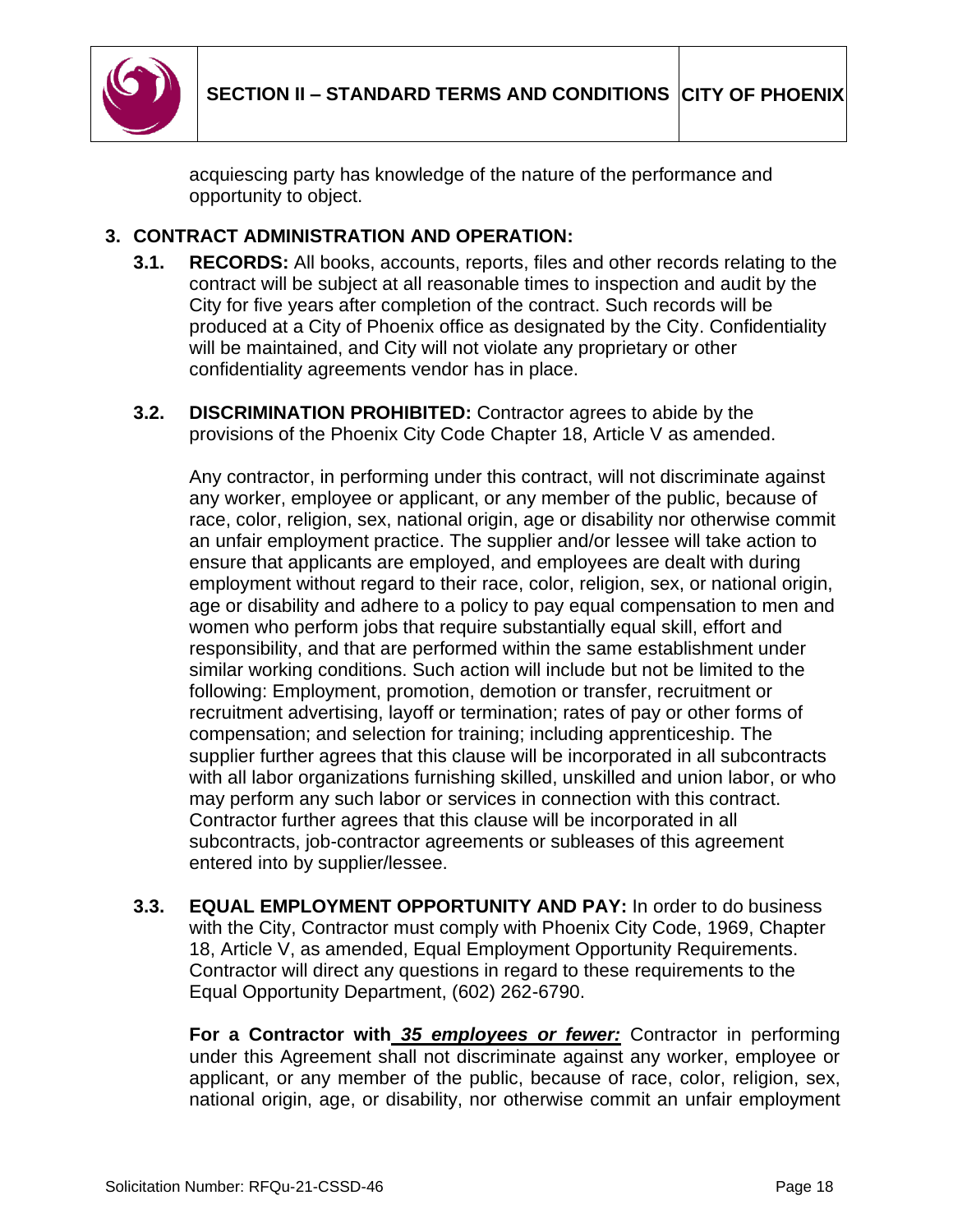

practice. The Contractor will ensure that applicants are employed, and employees are dealt with during employment without regard to their race, color, religion, sex, national origin, age, or disability. Such action shall include but not be limited to the following: employment, promotion, demotion or transfer, recruitment or recruitment advertising, layoff or termination; rates of pay or other forms of compensation; and selection for training; including apprenticeship. The Contractor further agrees that this clause will be incorporated in all subcontracts related to this Agreement that involve furnishing skilled, unskilled and union labor, or who may perform any such labor or services in connection with this Agreement. Contractor further agrees that this clause will be incorporated in all subcontracts, Contractor agreements or subleases of this agreement entered into by supplier/lessee.

**For a Contractor with** *more than 35 employees:* Contractor in performing under this Agreement shall not discriminate against any worker, employee or applicant, or any member of the public, because of race, color, religion, sex, national origin, age, or disability, nor otherwise commit an unfair employment practice. The Contractor will ensure that applicants are employed, and employees are dealt with during employment without regard to their race, color, religion, sex, national origin, age, or disability, and shall adhere to a policy to pay equal compensation to men and women who perform jobs that require substantially equal skill, effort, and responsibility, and that are performed within the same establishment under similar working conditions. Such action shall include but not be limited to the following: employment, promotion, demotion or transfer, recruitment or recruitment advertising, layoff or termination; rates of pay or other forms of compensation; and selection for training; including apprenticeship. The Contractor further agrees that this clause will be incorporated in all subcontracts with all labor organizations furnishing skilled, unskilled and union labor, or who may perform any such labor or services in connection with this contract. Contractor further agrees that this clause will be incorporated in all subcontracts, job-Contractor agreements or subleases of this Agreement entered into by supplier/lessee. The Contractor further agrees not to discriminate against any worker, employee or applicant, or any member of the public, because of sexual orientation or gender identity or expression and shall ensure that applicants are employed, and employees are dealt with during employment without regard to their sexual orientation or gender identity or expression.

3.4.3 Documentation: Suppliers and lessees may be required to provide additional documentation to the Equal Opportunity Department affirming that a nondiscriminatory policy is being utilized.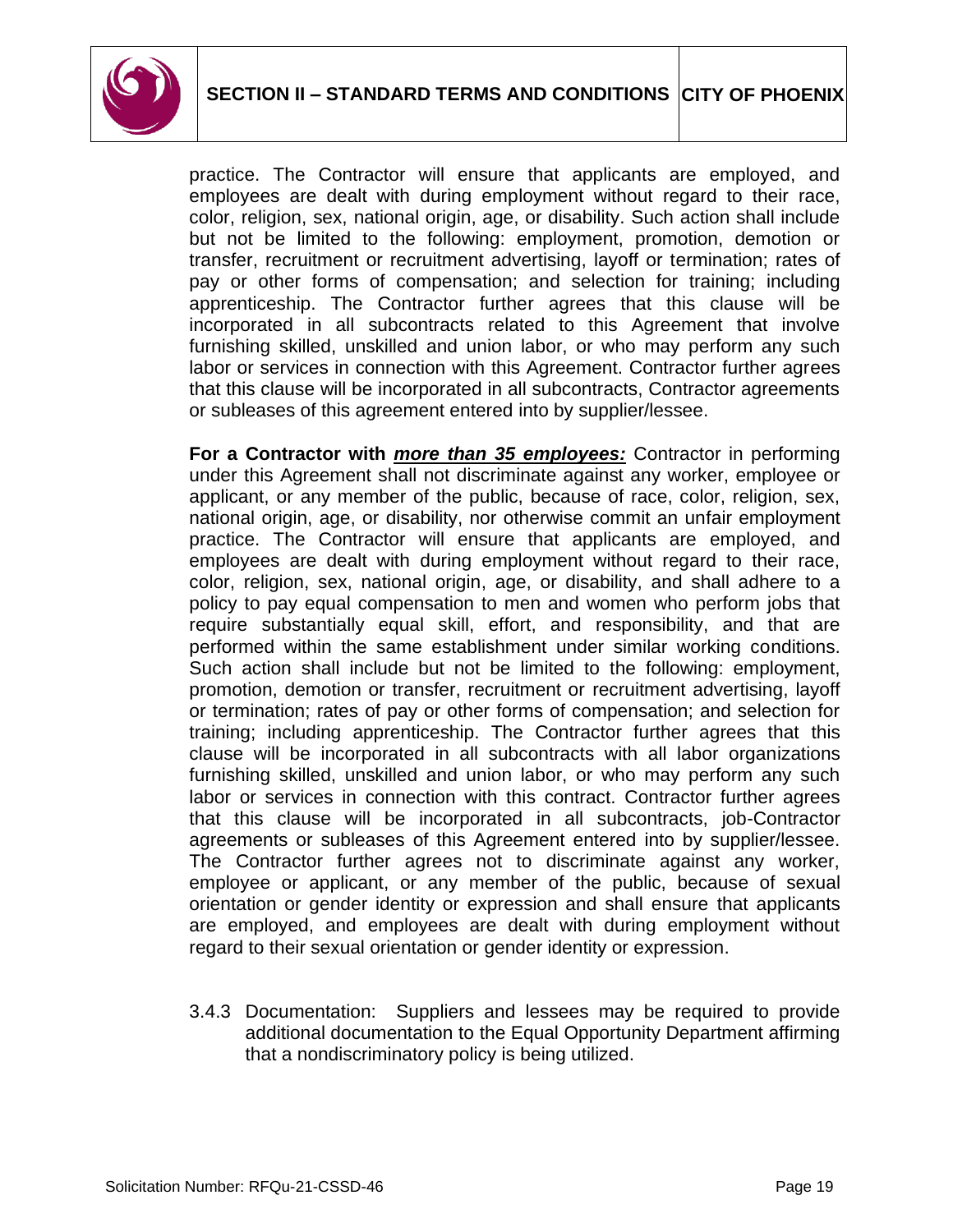

- 3.4.4 Monitoring: The Equal Opportunity Department shall monitor the employment policies and practices of suppliers and lessees subject to this article as deemed necessary. The Equal Opportunity Department is authorized to conduct on-site compliance reviews of selected firms, which may include an audit of personnel and payroll records, if necessary.
- **3.4. LEGAL WORKER REQUIREMENTS:** The City of Phoenix is prohibited by A.R.S. § 41-4401 from awarding a contract to any Contractor who fails, or whose subcontractors fail, to comply with A.R.S. § 23-214(A). Therefore, Contractor agrees that:
	- 3.4.1. Contractor and each subcontractor it uses warrants their compliance with all federal immigration laws and regulations that relate to their employees and their compliance with A.R.S. § 23-214, subsection A.
	- 3.4.2. A breach of a warranty under paragraph 1 will be deemed a material breach of the contract that is subject to penalties up to and including termination of the contract.
	- 3.4.3. The City of Phoenix retains the legal right to inspect the papers of any Contractor or subcontractor employee who works on the contract to ensure that the Contractor or subcontractor is complying with the warranty under paragraph 1**.**

#### **3.5. HEALTH, ENVIRONMENTAL AND SAFETY REQUIREMENTS**: The Contractor's products, services and facilities will be in full compliance with all applicable Federal, State and local health, environmental and safety laws, regulations, standards, codes and ordinances, regardless of whether or not they are referred to by the City.

At the request of City representatives, the Contractor will provide the City:

- 3.5.1. Environmental, safety and health regulatory compliance documents (written safety programs, training records, permits, etc.) applicable to services provided by the Contractor in this contract
- 3.5.2. A list of all federal, state, or local (EPA, OSHA, Maricopa County, etc.) citations or notice of violations issued against their firm or their subcontractors including dates, reasons, dispositions and resolutions.

The City will have the right, but not the obligation to inspect the facilities, transportation vehicles or vessels, containers and disposal facilities provided by the Contractor or subcontractor. The City will also have the right to inspect operations conducted by the Contractor or subcontractor in the performance of this agreement. The City further reserves the right to make unannounced inspections of the Contractor's facilities (during normal business hours).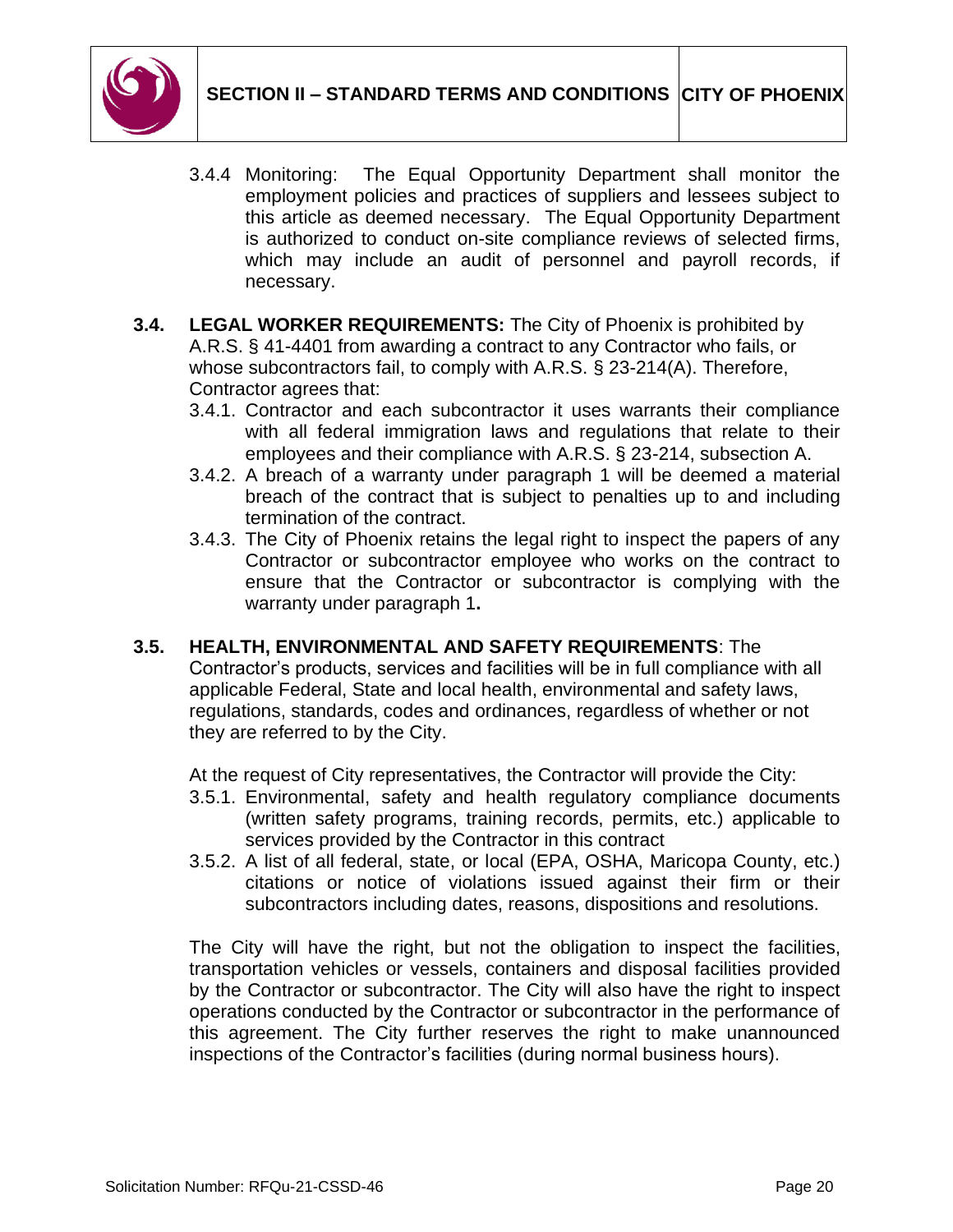

**3.6. COMPLIANCE WITH LAWS**: Contractor agrees to fully observe and comply with all applicable Federal, State and local laws, regulations, standards, codes and ordinances when performing under this Contract regardless of whether they are being referred to by the City. Contractor agrees to permit City inspection of Contractor's business records, including personnel records to verify any such compliance.

Because the contractor will be acting as an independent contractor, the City assumes no responsibility for the Contractor's acts.

- **3.7. LAWFUL PRESENCE REQUIREMENT:** Pursuant to A.R.S. §§ 1-501 and 502, the City of Phoenix is prohibited from awarding a contract to any natural person who cannot establish that he or she is lawfully present in the United States. In order to establish lawful presence, this person must produce qualifying identification and sign a City-provided affidavit affirming that the identification provided is genuine. This requirement will be imposed at the time of contract award. In the event the prevailing responder is unable to satisfy this requirement, the City will offer the award to the next-highest scoring responder. The law does not apply to fictitious entities such as corporations, partnerships and limited liability companies
- **3.8. CONTINUATION DURING DISPUTES:** Contractor agrees that notwithstanding the existence of any dispute between the parties, insofar as is possible, under the terms of the contract, the Contractor will continue to perform the obligations required of Contractor during the continuation of any such dispute unless enjoined or prohibited by an Arizona Court of competent jurisdiction.
- **3.9. EMERGENCY PURCHASES**: The City reserves the right to purchase from other sources those items which are required on an emergency basis and cannot be supplied immediately from stock by the Contractor.

# **4. COSTS AND PAYMENTS:**

- **4.1. GENERAL**: Any prompt payment terms offered must be clearly noted by the Contractor on all invoices submitted to the City for the payment of goods or services received. The City will make every effort to process payment for the purchase of material or services within thirty to forty-five calendar days after receipt of a correct invoice, unless a good faith dispute exists to any obligation to pay all or a portion of the account. Payment terms are specified in the Offer.
	- **4.2. PAYMENT DEDUCTION OFFSET PROVISION**: Contractor acknowledges that the City Charter requires that no payment be made to any Contractor as long as there is an outstanding obligation due to the City. Contractor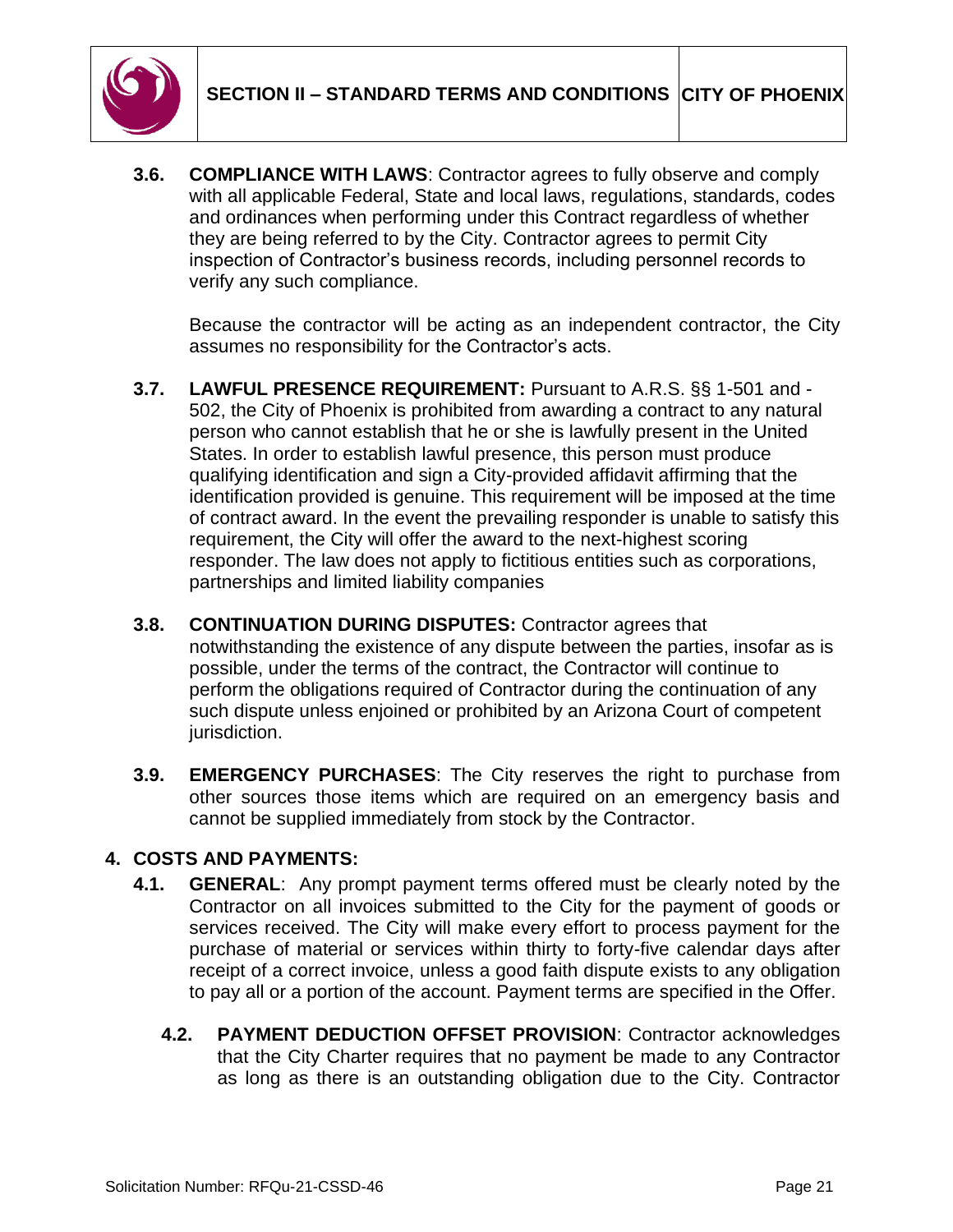

agrees that any obligation it owes to the City will be offset against any payment due to the Contractor from the City.

- **4.3. LATE SUBMISSION OF CLAIM BY CONTRACTOR**: The City will not honor any invoices or claims which are tendered one year after the last item of the account accrued.
- **4.4. DISCOUNTS**: Payment discounts will be computed from the date of receiving acceptable products, materials and/or services or correct invoice, whichever is later to the date payment is mailed.
- **4.5. NO ADVANCE PAYMENTS**: Advance payments are not authorized. Payment will be made only for actual services or commodities that have been received, unless addressed specifically in the Scope of work for subscription services.
- **4.6. FUND APPROPRIATION CONTINGENCY:** The Vendor recognizes that any agreement entered into will commence upon the day first provided and continue in full force and effect until termination in accordance with its provisions. The Vendor and the City herein recognize that the continuation of any contract after the close of any given fiscal year of the City, which ends on June 30th of each year, will be subject to the approval of the budget of the City providing for or covering such contract item as an expenditure therein. The City does not represent that said budget item will be actually adopted, said determination being the determination of the City Council at the time of the adoption of the budget.
- **4.7. MAXIMUM PRICES:** The City will not be invoiced at prices higher than those stated in any contract resulting from this Offer. Contractor certifies, by signing this Offer that the prices offered are no higher than the lowest price the Contractor charges other buyers for similar quantities under similar conditions, as applicable and shown by quotes for like services and goods. Contractor further agrees that any reductions in the price of the goods or services covered by this Offer and occurring after award will apply to the undelivered balance. The Contractor will promptly notify the City of such price reductions.
- **4.8. F.O.B. POINT**: All prices are to be quoted F.O.B. delivered, unless specified elsewhere in this solicitation.

# **5. CONTRACT CHANGES:**

**5.1. CONTRACT AMENDMENTS**: Contracts will be modified only by a written contract amendment signed persons duly authorized to enter into contracts on behalf of the Contractor. No verbal agreement or conversation with any officer,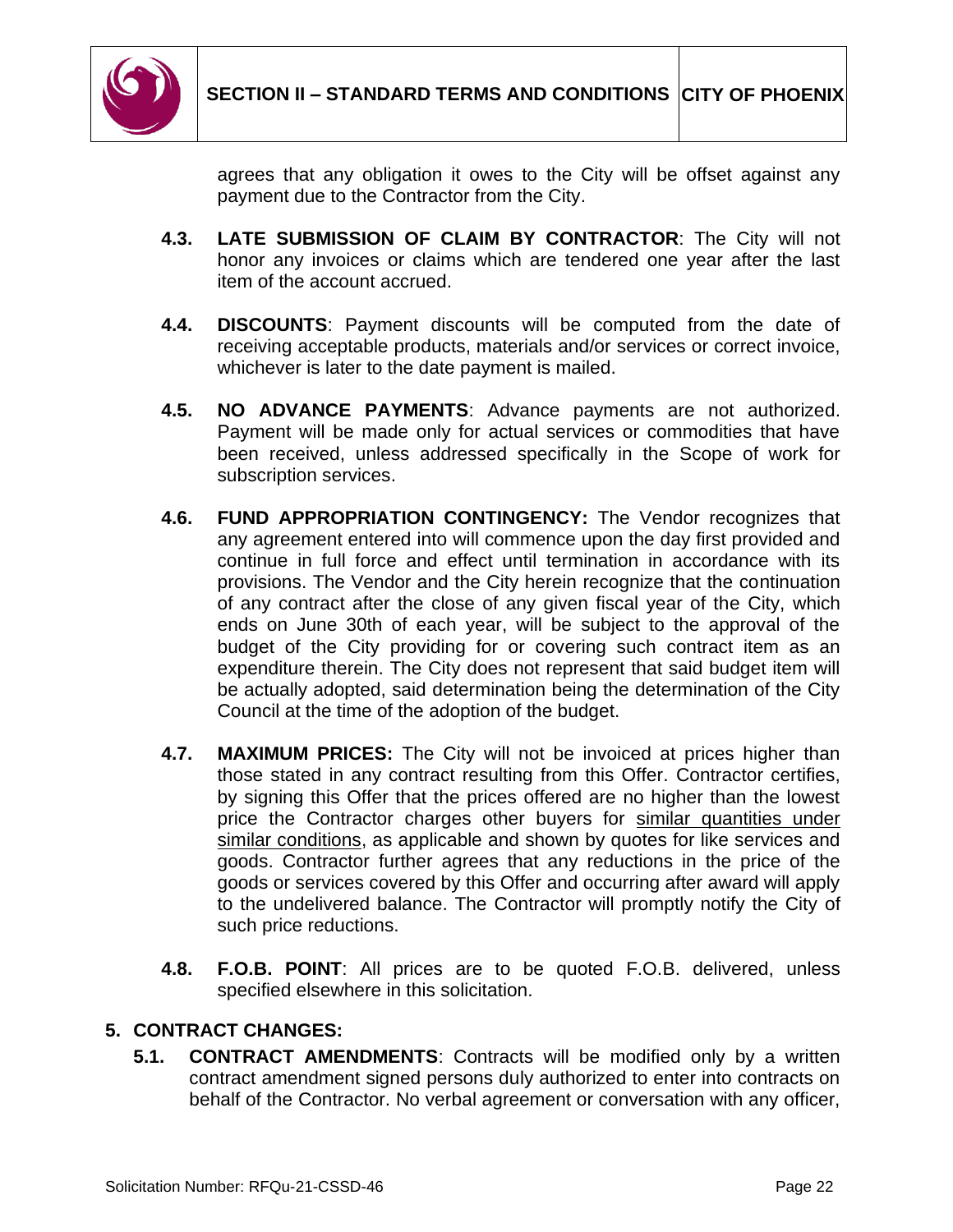

agent, or employee of the City either before or after execution of the contract, will affect or modify any of the terms or obligations contained or to be contained in the contract. Any such verbal agreements or conversation shall be considered as unofficial information and in no way binding upon the City or the Contractor. All agreements shall be in writing and contract changes shall be by written amendment signed by both parties.

- **5.2. ASSIGNMENT - DELEGATION**: No right or interest in this contract nor monies due hereunder will be assigned in whole or in part without written permission of the City, and no delegation of any duty of Contractor will be made without prior written permission of the City, which may be withheld for good cause. Any assignment or delegation made in violation of this section will be void.
- **5.3. NON-EXCLUSIVE CONTRACT**: Any contract resulting from this solicitation will be awarded with the understanding and agreement that it is for the sole convenience of the City. The City reserves the right to obtain like goods or services from another source when necessary.
- **5.4. AUTHORIZED CHANGES**: The City reserves the right at any time to make changes in any one or more of the following: (a) specifications; (b) methods of shipment or packing; (c) place of delivery; (d) time of delivery; and/or (e) quantities. If the change causes an increase or decrease in the cost of or the time required for performance, an equitable adjustment may be made in the price or delivery schedule, or both. Any claim for adjustment will be deemed waived unless asserted in writing within thirty days from the receipt of the change. Price increases or extensions of delivery time will not be binding on the City unless evidenced in writing and approved by the Deputy Finance Director prior to the institution of the change.

# **6. RISK OF LOSS AND LIABILITY:**

- **6.1. TITLE AND RISK OF LOSS**: The title and risk of loss of material or service will not pass to the City until the City actually receives the material or service at the point of delivery; and such loss, injury, or destruction will not release seller from any obligation hereunder.
- **6.2. ACCEPTANCE:** All material or service is subject to final inspection and acceptance by the City. Material or service failing to conform to the specifications of this contract will be held at Contractor's risk and may be returned to the Contractor. If so returned, all costs are the responsibility of the Contractor. Noncompliance will conform to the cancellation clause set forth in this document.
- **6.3. FORCE MAJEURE**: Except for payment of sums due, neither party will be liable to the other nor deemed in default under this contract if and to the extent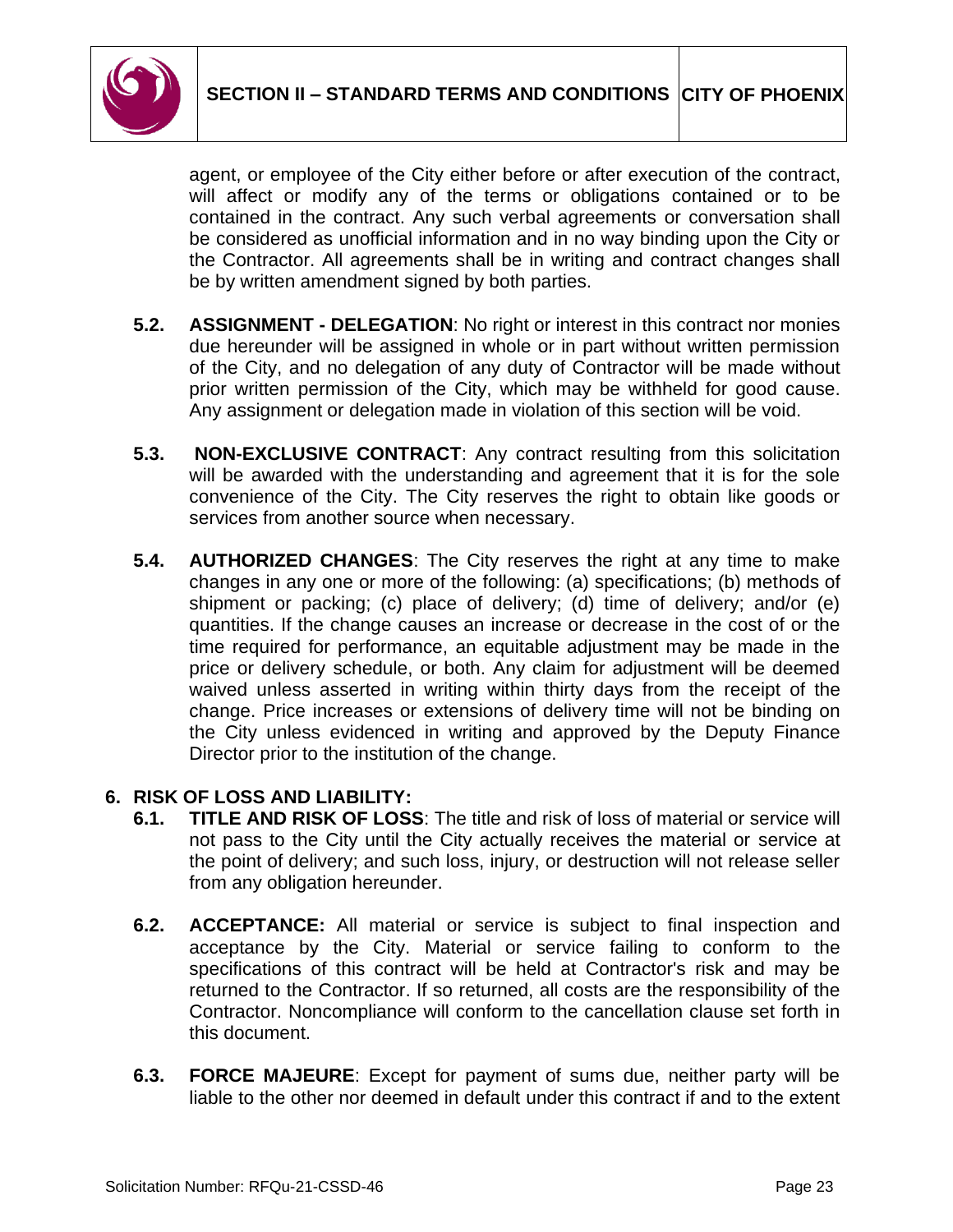

that such party's performance of this contract is prevented by reason of force majeure. The term "force majeure" means an occurrence that is beyond the control of the party affected and occurs without its fault or negligence. Force majeure will not include late performance by a subcontractor unless the delay arises out of a force majeure occurrence in accordance with this force majeure term and condition.

If either party is delayed at any time in the progress of the work by force majeure, the delayed party will notify the other party in writing of such delay, as soon as is practical, of the commencement thereof and will specify the causes of such delay in such notice. Such notice will be hand-delivered or mailed certified-return receipt and will make a specific reference to this provision, thereby invoking its provisions. The delayed party will cause such delay to cease as soon as practicable and will notify the other party in writing when it has done so. The time of completion will be extended by contract modification for a period of time equal to the time that results or effects of such delay prevent the delayed party from performing in accordance with this contract.

- **6.4. LOSS OF MATERIALS**: The City does not assume any responsibility, at any time, for the protection of or for loss of materials, from the time that the contract operations have commenced until the final acceptance of the work by the project manager.
- **6.5. CONTRACT PERFORMANCE:** Contractor will furnish all necessary labor, tools, equipment, and supplies to perform the required services at the City facilities designated, unless otherwise specifically addressed in the scope, or elsewhere in this Agreement. The City's authorized representative will decide all questions which may arise as to the quality and acceptability of any work performed under the contract. If, in the opinion of the City's authorized representative, performance becomes unsatisfactory, the City will notify the Contractor.

The Contractor will have 30 days from that time to correct any specific instances of unsatisfactory performance, unless a different amount of time is specified in the agreement. In the event the unsatisfactory performance is not corrected within the time specified, the City will have the immediate right to complete the work to its satisfaction and will deduct the cost to cover from any balances due or to become due the Contractor. Repeated incidences of unsatisfactory performance may result in cancellation of the agreement for default.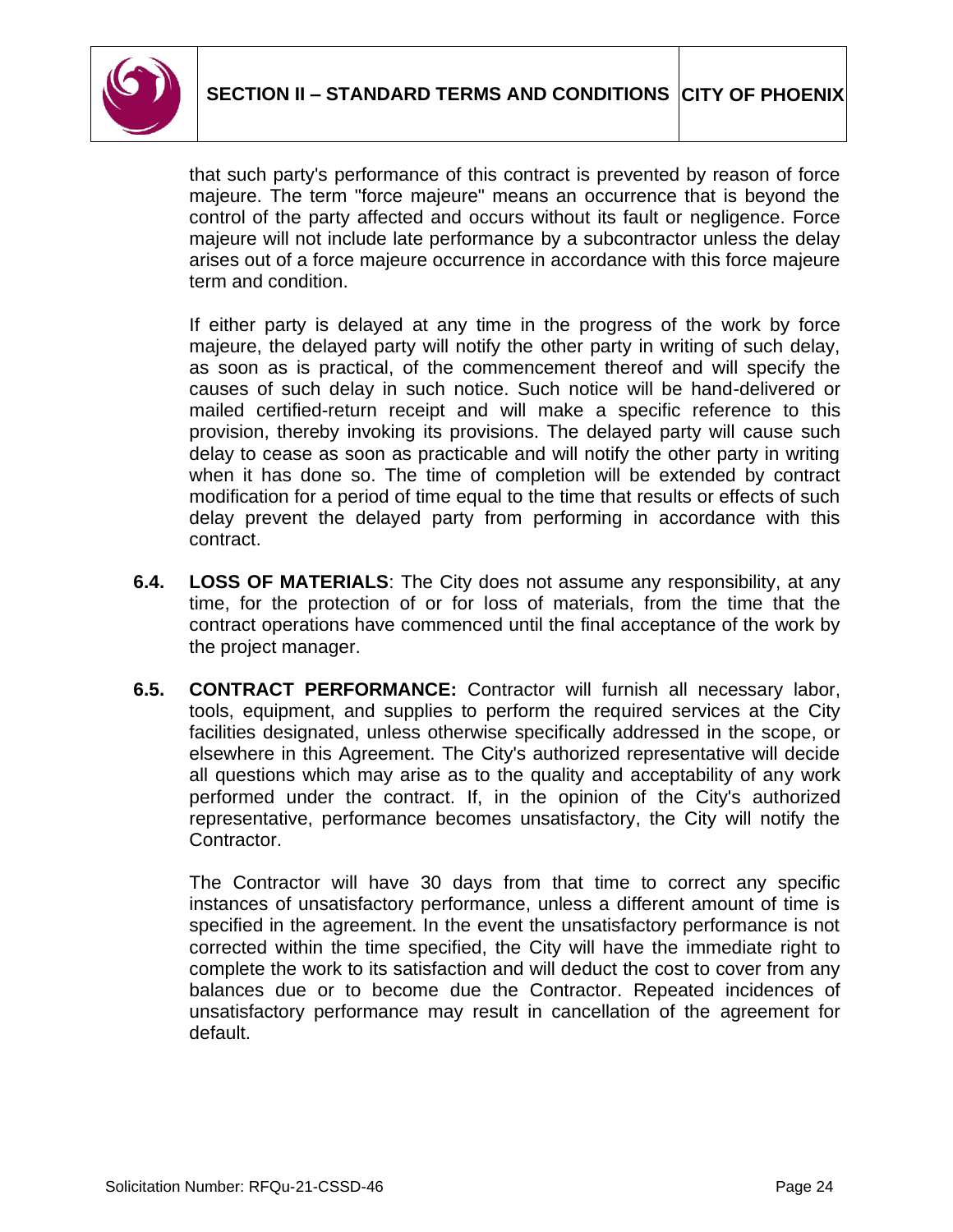

**6.6. DAMAGE TO CITY PROPERTY**: Contractor will perform all work so that no damage to the building or grounds results. Contractor will repair any damage caused to the satisfaction of the City at no cost to the City.

Contractor will take care to avoid damage to adjacent finished materials that are to remain. If finished materials are damaged, Contractor will repair and finish to match existing material as approved by the City at Contractor's expense.

# **7. CITY'S CONTRACTUAL RIGHTS:**

- **7.1.** Whenever one party to this contract in good faith has reason to question the other party's intent to perform, the former party may demand that the other party give a written assurance of this intent to perform. In the event that a demand is made and no written assurance is given within five days, the demanding party may treat this failure as an anticipatory repudiation of this contract.
- **7.2. NON-EXCLUSIVE REMEDIES:** The rights and remedies of the City under this Contract are non-exclusive.
- **7.3. DEFAULT IN ONE INSTALLMENT TO CONSTITUTE BREACH:** Each installment or lot of the agreement is dependent on every other installment or lot and a delivery of non-conforming goods or a default of any nature under one installment or lot will impair the value of the whole agreement and constitutes a total breach of the agreement as a whole.
- **7.4. ON TIME DELIVERY:** Because the City is providing services which involve health, safety and welfare of the general public, delivery time is of the essence. Delivery must be made in accordance with the delivery schedule promised by the Contractor.
- **7.5. DEFAULT:** In case of default by the Contractor, the City may, by written notice, cancel this contract and repurchase from another source and may recover the excess costs by (1) deduction from an unpaid balance due; (2) collection against the bid and/or performance bond, or (3) a combination of the aforementioned remedies or other remedies as provided by law.
- **7.6. COVENANT AGAINST CONTINGENT FEES:** Seller warrants that no person or selling agent has been employed or retained to solicit or secure this contract upon an agreement or understanding for a commission, percentage, brokerage, or contingent fee, excepting bona fide employers or bona fide established commercial or selling agencies maintained by the seller for the purpose of securing business. For breach or violation of this warranty, the City will have the right to annul the contract without liability or in its discretion to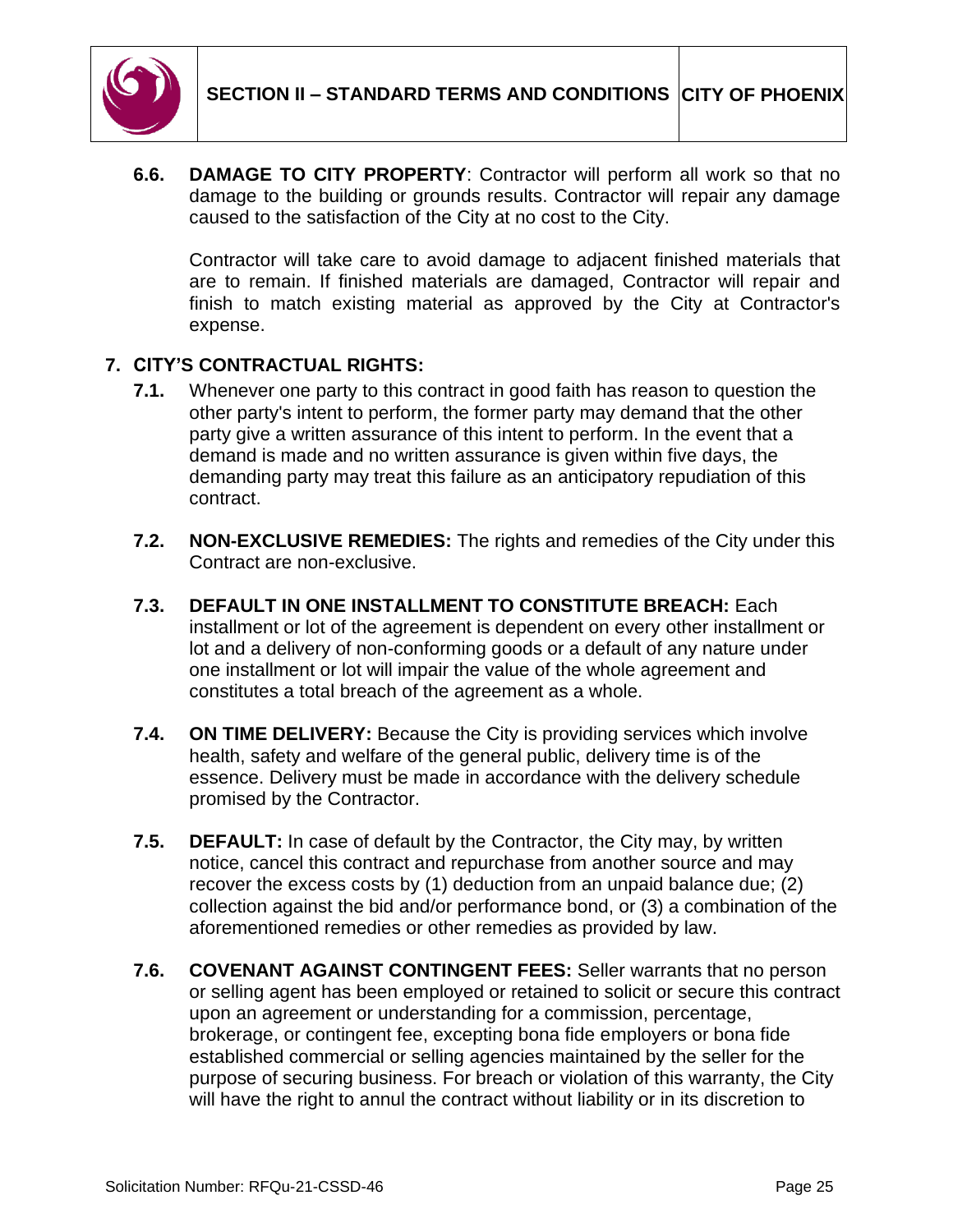

deduct from the contract price a consideration, or otherwise recover the full amount of such commission, brokerage or contingent fee.

- **7.7. COST JUSTIFICATION:** In the event only one response is received, the City may require that the Contractor submit a cost proposal in sufficient detail for the City to perform a cost/price analysis to determine if the Offer price is fair and reasonable.
- **7.8. WORK PRODUCT, EQUIPMENT AND MATERIALS**: All work product, equipment, or materials created or purchased under this contract belongs to the City and must be delivered to the City at City's request upon termination of this contract. Contractor agrees to assign to City all rights and interests Contractor may have in materials prepared under this contract that are "works for hire" within the meaning of the copyright laws of the United States, including any right to derivative use of the material.

#### **8. CONTRACT TERMINATION:**

**8.1. GRATUITIES**: The City may, by written notice to the Contractor, cancel this contract if it is found that gratuities, in the form of entertainment, gifts or otherwise, were offered or given by the Contractor or any agent or representative of the Contractor, to any officer or employee of the City making any determinations with respect to the performing of such contract. In the event this contract is canceled by the City pursuant to this provision, the City will be entitled, in addition to any other rights and remedies, to recover or withhold from the Contractor the amount of the gratuity.

#### **8.2. CONDITIONS AND CAUSES FOR TERMINATION**:

- 8.2.1 This contract may be terminated at any time by mutual written consent, or by the City, with or without cause, upon giving thirty-day written notice to Contractor. The City at its convenience, by written notice, may terminate this contract, in whole or in part. If this contract is terminated, the City will be liable only for payment under the payment provisions of this contract for services rendered and accepted material received by the City before the effective date of termination. Title to all materials, work-in-process and completed but undeliverable goods, will pass to the City after costs are claimed and allowed. The Seller will submit detailed cost claims in an acceptable manner and will permit the City to examine such books and records as may be necessary in order to verify the reasonableness of any claims.
- 8.2.2 The City reserves the right to cancel the whole or any part of this contract due to failure of Contractor to carry out any term, promise, or condition of the contract. The City will issue a written notice of default to Contractor for acting or failing to act as in any of the following: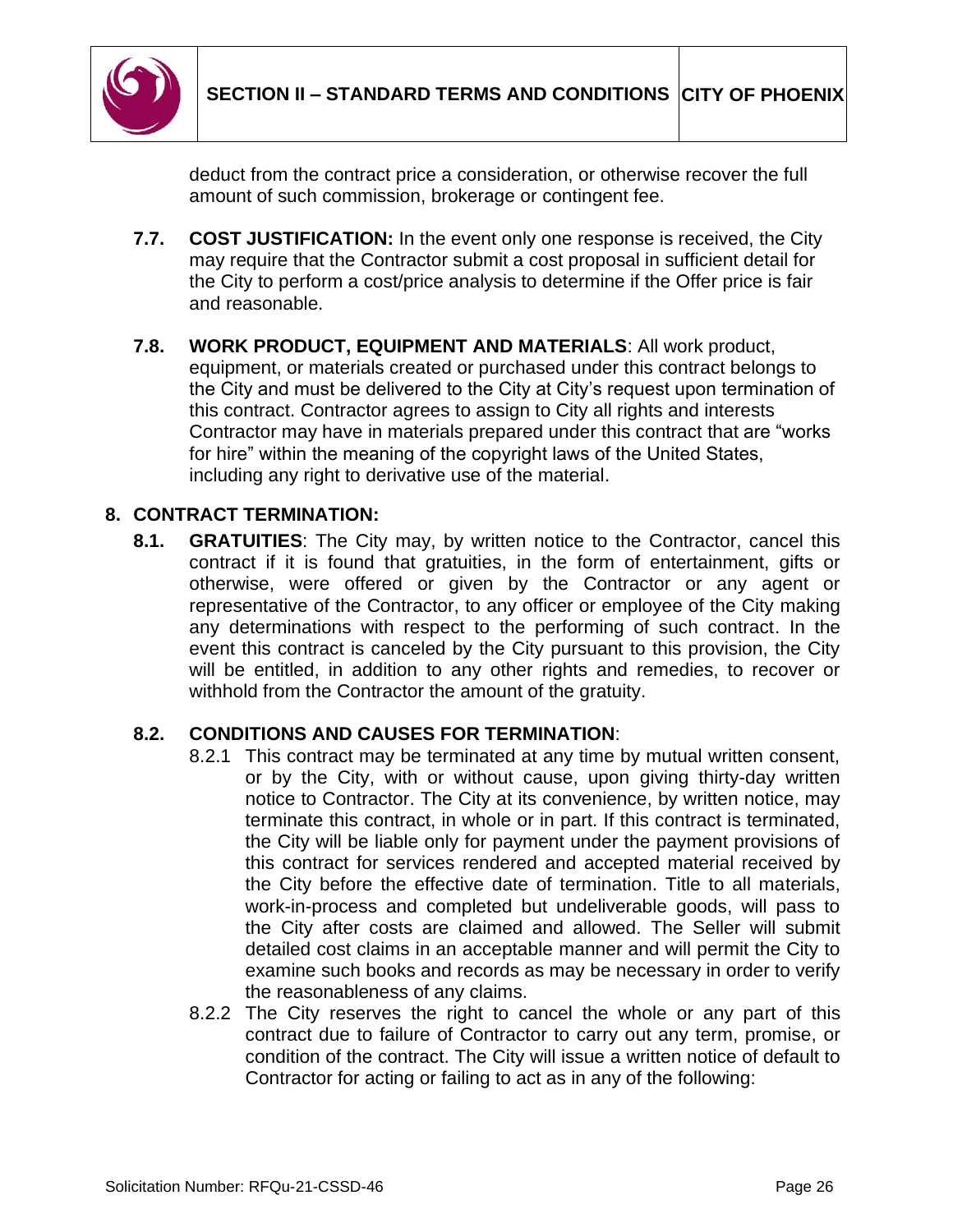

- In the opinion of the City, Contractor provides personnel who do not meet the requirements of the contract;
- In the opinion of the City, Contractor fails to perform adequately the stipulations, conditions or services/specifications required in this contract;
- In the opinion of the City, Contractor attempts to impose on the City personnel or materials, products or workmanship, which is of an unacceptable quality.
- Contractor fails to furnish the required service and/or product within the time stipulated in the contract;
- In the opinion of the City, Contractor fails to make progress in the performance of the requirements of the contract and/or give the City a positive indication that Contractor will not or cannot perform to the requirements of the contract.
- **8.3. CONTRACT CANCELLATION:** All parties acknowledge that this contract is subject to cancellation by the City of Phoenix pursuant to the provision of Section 38-511, Arizona Revised Statutes.

# **9. STATE AND LOCAL TRANSACTION PRIVILEGE TAXES:**

In accordance with applicable state and local law, transaction privilege taxes may be applicable to this transaction. The state and local transaction privilege (sales) tax burden is on the person who is conducting business in Arizona and the City of Phoenix. The legal liability to remit the tax is on the person conducting business in Arizona. Any failure by the Contractor to collect applicable taxes from the City shall not relieve the Contractor from its obligation to remit taxes. It is the responsibility of the prospective Offeror to determine any applicable taxes. The City will look at the price or offer submitted and will not deduct, add or alter pricing based on speculation or application of any taxes, nor will the City provide advice or guidance. If you have questions regarding your tax liability, please seek advice from a tax professional prior to submitting your Offer. You may also find information at [Phoenix Tax Division](https://www.phoenix.gov/finance/plt) or [State of AZ Department](https://www.azdor.gov/Business.aspx) of Revenue Once your Offer is submitted, the Offer is valid for the time specified in this Solicitation, regardless of mistake or omission of tax liability. If the City finds over payment of a project due to tax consideration that was not due, the Contractor will be liable to the City for that amount, and by contracting with the City agrees to remit any overpayments back to the City for miscalculations on taxes included in a Offer price.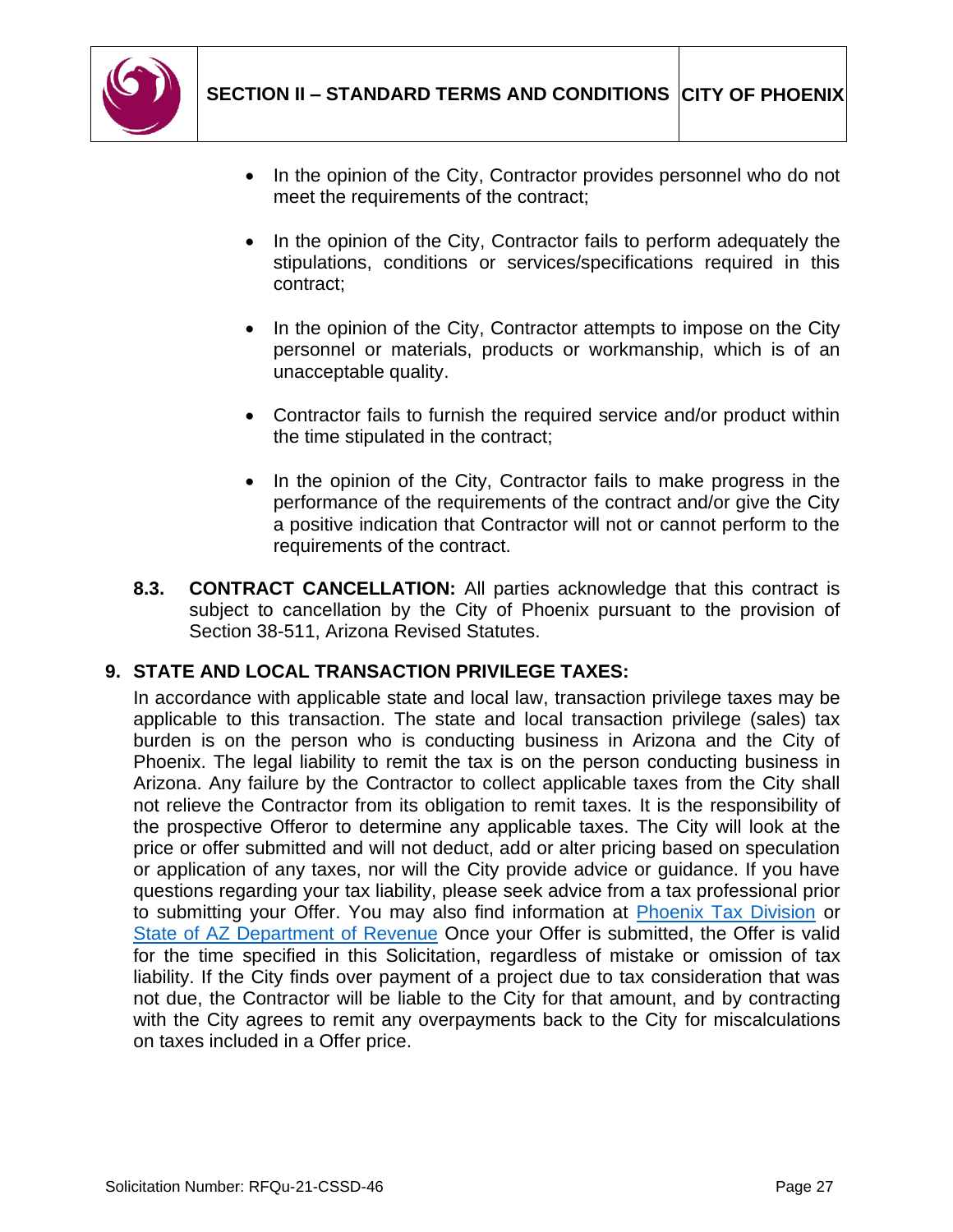

# **10.TAX INDEMNIFICATION:**

Contractor shall, and require the same of all subcontractors, pay all federal, state and local taxes applicable to its operation and any persons employed by the Contractor. Contractor shall, and require the same of all subcontractors, hold the City harmless from any responsibility for taxes, damages and interest, if applicable, contributions required under federal, and/or state and local laws and regulations and any other costs including transaction privilege taxes, unemployment compensation insurance, Social Security and Worker's Compensation.

# **11.TAX RESPONSIBILITY QUALIFICATION:**

Contractor may be required to establish, to the satisfaction of City, that any and all fees and taxes due to the City or the State of Arizona for any License or Transaction Privilege taxes, Use taxes or similar excise taxes, are currently paid (except for matters under legal protest). Contractor agrees to a waiver of the confidentiality provisions contained in the City Finance Code and any similar confidentiality provisions contained in Arizona statutes relative to State Transaction Privilege Taxes or Use Taxes. Contractor agrees to provide written authorization to the City Finance Department and to the Arizona State Department of Revenue to release tax information relative to Arizona Transaction Privilege Taxes or Arizona Use Taxes in order to assist the Department in evaluating Contractor's qualifications for and compliance with contract for duration of the term of contract.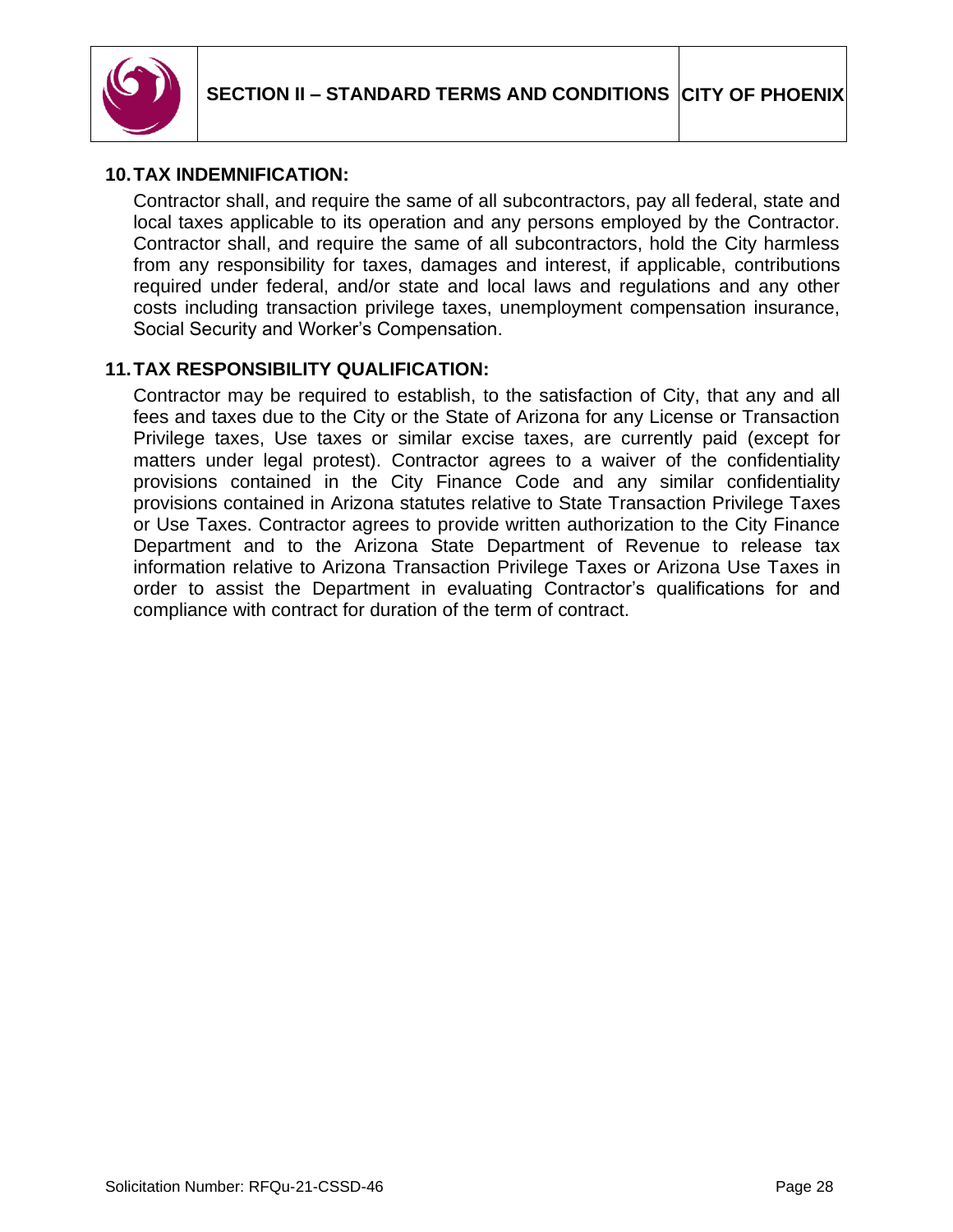

# <span id="page-28-0"></span>**1. PRICE:**

All prices offered shall be firm and fixed for the term of the contract.

# **2. METHOD OF ORDERING (PURCHASE ORDERS):**

Issuance of written purchase order(s) by the Community and Senior Services Division. Contractor shall deliver items and/or services only upon receipt of a written purchase order issued by the Community and Senior Services Division. All Contractor invoices and packing/delivery tickets must include the City of Phoenix purchase order number.

### **3. METHOD OF INVOICING:**

Each invoice will be accompanied with supporting documentation and will be submitted free of mathematical errors. Sample of invoice is attached hereto as Exhibit B – Recreational Services Invoice Template. All appropriate documentation will be provided that supports the charges reflected in the invoice. Upon finding an error and/or missing documentation, the City will return the invoice to the Contractor. The Contractor will promptly resubmit the revised invoice to the City. Each revised invoice will document the date that the revised invoice is submitted to the City. Requests for payment must be submitted with documentation of dates and hours worked, rate charged, and a detailed description of the Services performed. Failure of City to identify an error does not waive any of the City's rights.

Invoice must include the following:

- City contract agreement number.
- Vendor name and complete address
- Vendor Identification Number
- Description of services provided
- Dates of services provided
- Unit price, extended and totaled.
- Applicable tax.
- Total amount due
- Invoice number and date.

Invoices shall be submitted via mail or email to the Senior Center Supervisor in which the Services were provided. The Senior Center Supervisor's contact information is attached hereto as Exhibit C – Senior Centers Locations and Supervisors.

# **4. METHOD OF PAYMENT:**

Payment to be made from Contractor's invoice, and a copy of the signed delivery invoices submitted to cover items received and accepted during the billing period. Invoices must contain the agreement number under which the contract is awarded.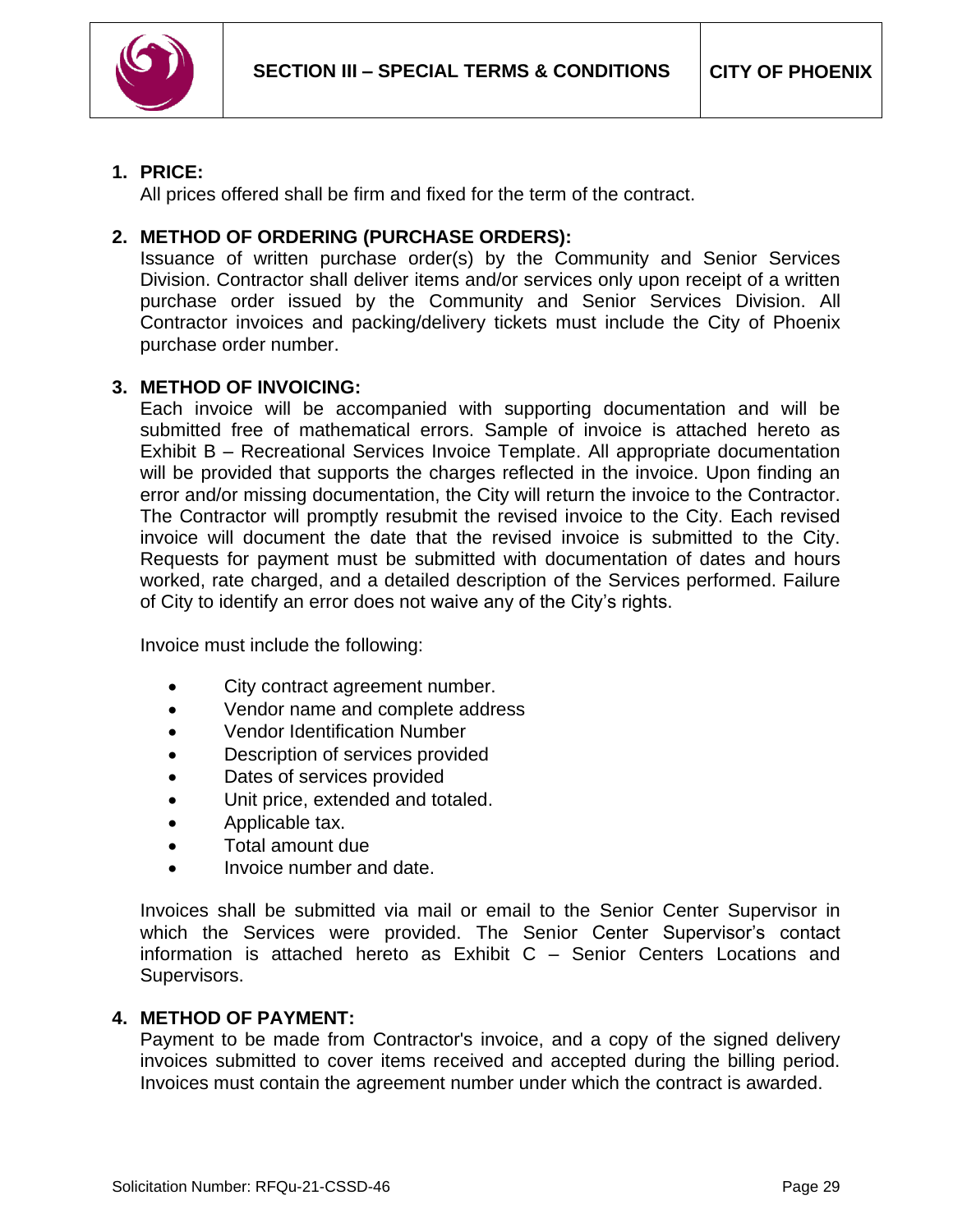

### **5. AUTHORIZED CHANGES:**

The City reserves the right at any time to make changes in any one or more of the following: (a) specifications; (b) methods of shipment or packing; (c) place of delivery; (d) time of delivery; and/or (e) quantities. If the change causes an increase or decrease in the cost of or the time required for performance, an equitable adjustment may be made in the price or delivery schedule, or both. Any claim for adjustment will be deemed waived unless asserted in writing within thirty days from the receipt of the change. Price increases or extensions of delivery time will not be binding on the City unless evidenced in writing and approved by the Deputy Finance Director prior to the institution of the change.

#### **6. AWARD QUALIFICATION:**

The Contractor hereby agrees that any of its employees who may be assigned to the City sites satisfy obligations under this contract shall be used exclusively for that purpose during the hours when they are working in areas covered by this Contract and shall perform no work at other City of Phoenix facilities. In the event that other services, in addition to or separate from the services specified herein, may be deemed necessary by the Deputy Finance Director or Department Director or his authorized representative, the Contractor may be requested to perform the additional or special service.

#### **7. CONTRACT WORKER ACCESS CONTROLS, BADGE AND KEY ACCESS REQUIREMENT:**

#### **7.1. Contractor and Subcontractor Workers Background Screening:**

- **7.1.1.** Contractor agrees that all Contractor and subcontractors' workers (collectively "Contractor's Worker(s))" that Contractor furnishes to the City pursuant to this agreement will be subject to background and security checks and screening (collectively "Background Screening") at Contractor's sole cost and expense, unless otherwise addressed in the Scope of Work.
- **7.1.2.** The City requires a completed Contract Worker Badge/Key/Intrusion Detection Responsibilities Agreement for each Contract Worker who requires a badge or key.
- **7.1.3.** The background screening provided by Contractor will comply with all applicable laws, rules and regulations. Contractor further agrees that the background screening required in this section is necessary to preserve and protect the public health, safety and welfare.
- **7.1.4.** The background screening requirements set forth in this section are the minimum requirements for the agreement. The City in no way warrants that these minimum requirements are sufficient to protect Contractor from any liabilities that may arise out of the Contractor's services under this agreement or Contractor's failure to comply with this section. Therefore, in addition to the specific measures set forth below, Contractor and its Contract Workers will take such other reasonable,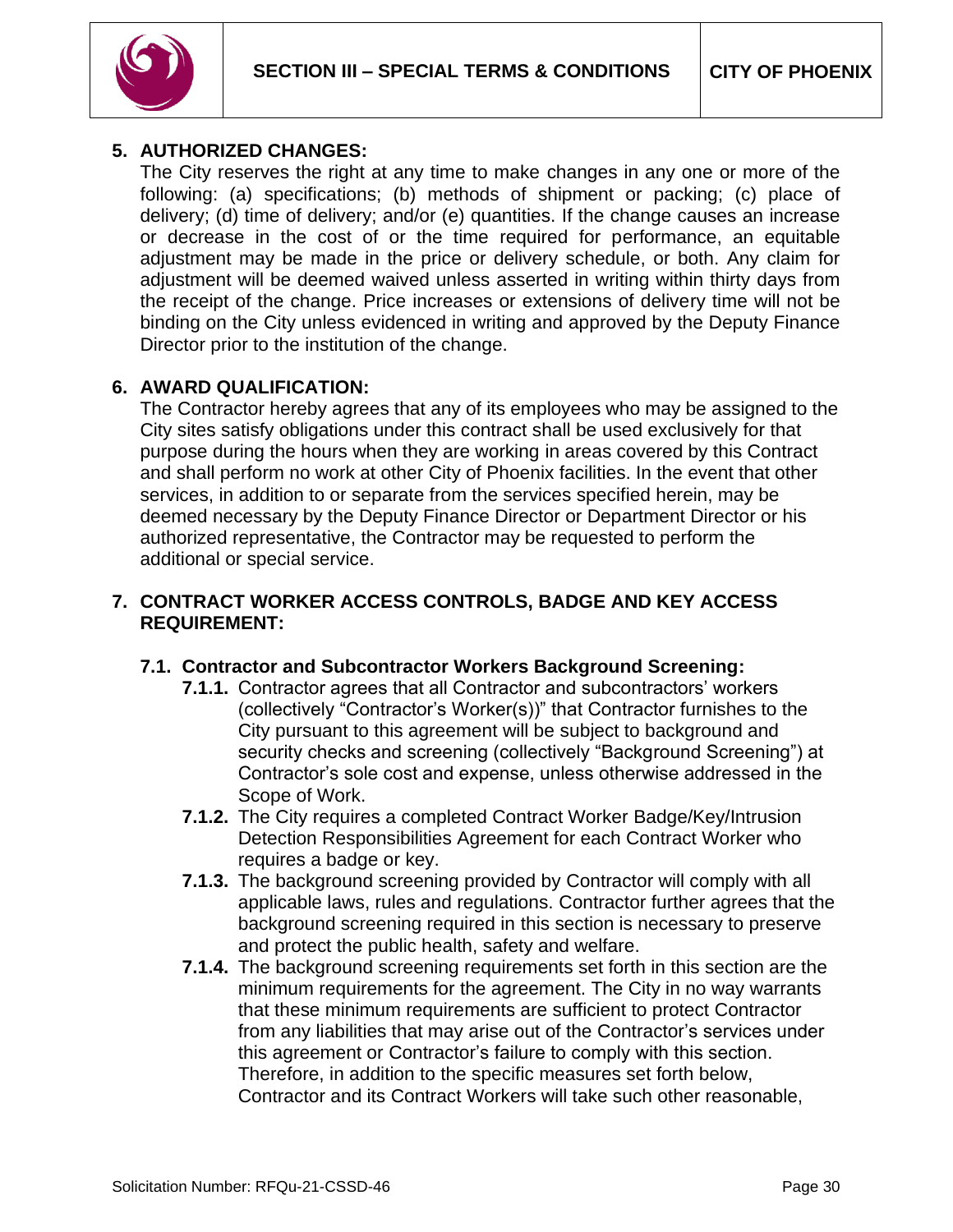

prudent and necessary measures to further preserve and protect public health, safety and welfare when providing services under this agreement.

- **7.1.5.** Unless otherwise addressed in the scope of work, the contracting department will review and approve maximum risk background check results provided by the Contractor. Information to verify the results will be returned to the Contractor after the City's review. The City will not keep records related to background checks. The City will only respond with an approve or deny.
- **7.2. Background Screening Level:** Because of the varied types of services performed, the City has established two levels of risk and associated background screening: Standard and Maximum risk. The current risk level and background screening required is **MAXIMUM RISK.**
- **7.3. Maximum Risk Level:** A maximum risk background screening will be performed every five years when the Contract Worker's work assignment will:
	- **7.3.1.** work directly with vulnerable adults or children, (under age 18); or
	- **7.3.2.** any responsibility for the receipt of payment of City funds or control of inventories, assets, or records that are at risk of misappropriation; or
	- **7.3.3.** unescorted access to:
		- City data centers, money rooms, high-valve equipment rooms; or
		- unescorted access to private residences; or
		- access to critical infrastructure sites/facilities; or
		- direct or remote access to Criminal Justice Information Systems (CJIS) infrastructure.
- **7.4. Requirements:** The background screening for maximum risk level will include a background check for real identity/legal name and will include felony and misdemeanor records from any county in the United States, the State of Arizona, plus any other jurisdiction where the Contractor worker has lived at any time in the preceding seven years from the Contract Worker's proposed date of hire. In addition, Maximum screening levels may require additional checks as included herein, depending on the scope of work, and may be amended if the scope of work changes.
- **7.5. Additional Maximum Risk Background Checks:** Maximum screening will additionally require:
	- **7.5.1.** Credit Check (for cash handling, accounting, and compliance positions only)
	- **7.5.2.** Driving records (for driving positions only)
	- **7.5.3.** Fingerprint verification (when Contract Worker is working directly with children or vulnerable adults or scope takes the individual to a City location with Criminal Justice Information System (CJIS) access.)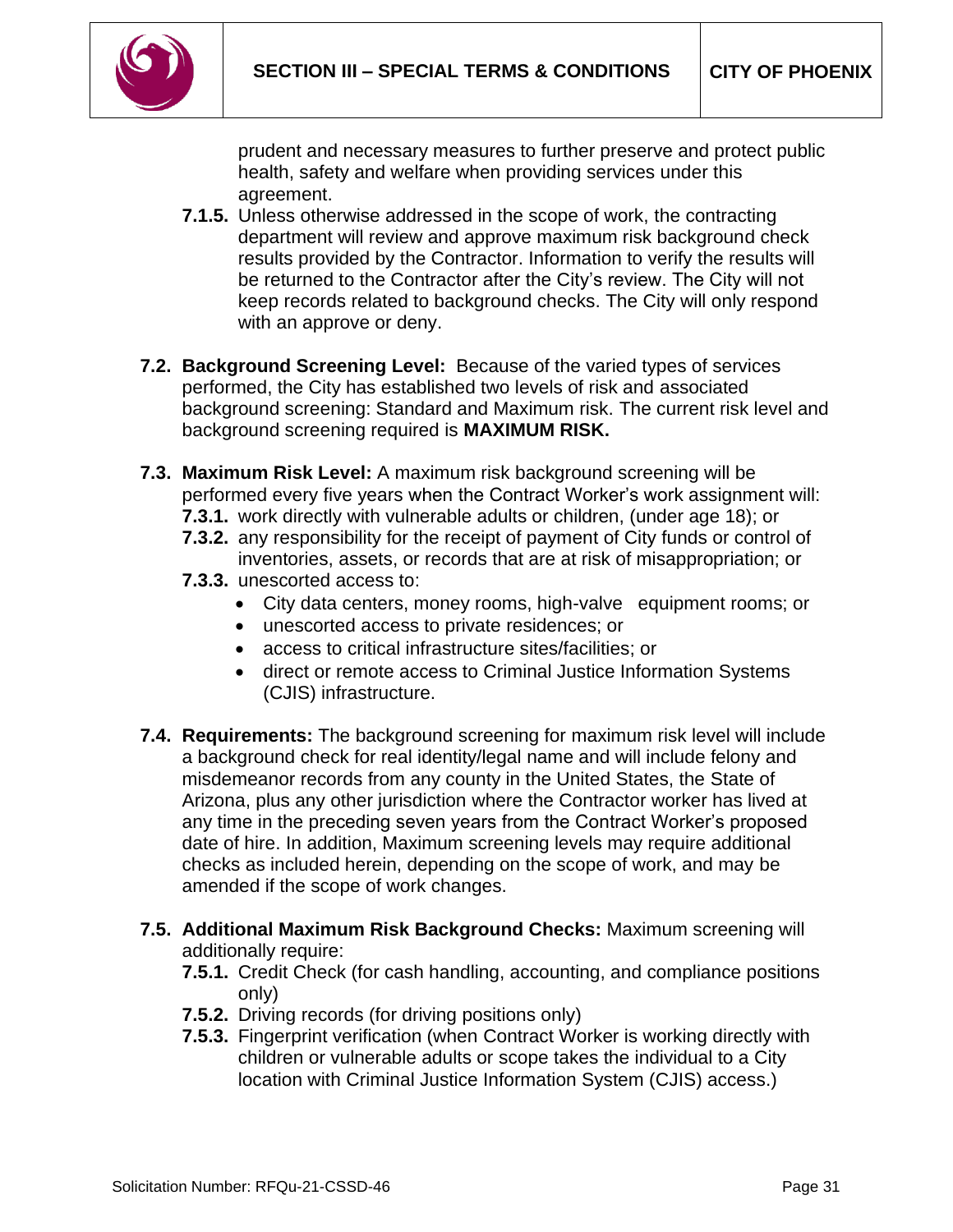

- **7.6. Contractor Certification; City Approval of Maximum Risk Background Screening:**
	- **7.6.1.** Unless otherwise provided for in the Scope of Work, Contractor will be responsible for:
		- **7.6.1.1.**determining whether Contract Worker(s) are disqualified from performing work for the City for maximum risk level background checks; and,
		- **7.6.1.2.**submitting pass/fail results to the City for approval; and,
		- **7.6.1.3.**for reviewing the results of the background check every three to five years, dependent on scope; and,
		- **7.6.1.4.**to engage in whatever due diligence is necessary to make the decision on whether to disqualify a Contract Worker; and,
		- **7.6.1.5.**Submitting the list of qualified Contract Workers to the contracting department; and,
		- **7.6.1.6.**If, upon review of the background information, the City will advise the Contractor if it believes a Contract Worker should be disqualified. The Contractor will evaluate the Contract Worker and if the Contractor believes that there are extenuating circumstances that suggest that the person should not be disqualified, the Contractor will discuss those circumstances with the contracting department. The contracting department decision on disqualification of a Contract Worker is final.
	- **7.6.2.** For sole proprietors, the Contractor must comply with the background check for himself and any business partners, or members or employees who will assist on the contract and for whom the requirements of the Agreement apply.
	- **7.6.3.** By executing this agreement, Contractor certifies and warrants that Contractor has read the background screening requirements and criteria in this section, and that all background screening information furnished to the City is accurate and current.
	- **7.6.4.** The City final documented decision will be an "approve" or "deny" for identified Contract Workers.
	- **7.6.5.** The City will not keep records related to background checks once they are confirmed. Information to verify the results will be returned to the Contractor, or any contracted agency that assists with review, after the City's completed review.
	- **7.6.6.** By executing this agreement, Contractor further certifies and warrants that Contractor has satisfied all such background screening requirements for the maximum risk background screening, and verified legal worker status, as required.
		- **7.6.6.1.**Contract Workers will not apply for the appropriate City of Phoenix identification and access badge or keys until Contractor has received the City's written acceptance of Contract Worker's maximum risk background screening. The City may, in its sole discretion, accept or reject any or all the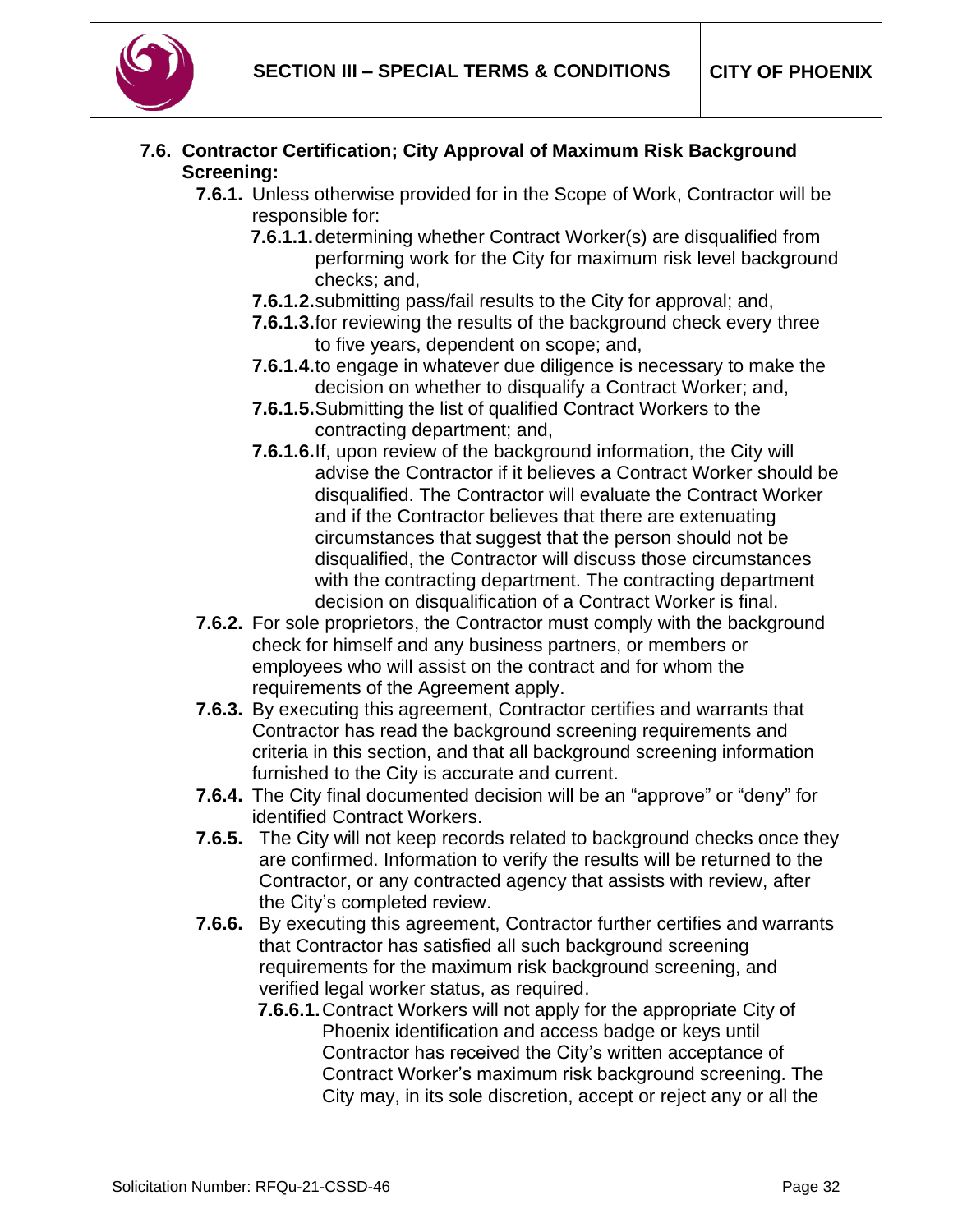

Contract Workers proposed by Contractor for performing work under this Agreement. A Contract Worker rejected for work at a maximum risk level under this agreement will not be proposed to perform work under other city contracts or engagements without city's prior written approval.

- **7.7. Terms of This Section Applicable to all of Contractor's Contracts and Subcontracts:** Contractor will include the terms of this section for Contract Worker background screening in all contracts and subcontracts for services furnished under this Agreement.
- **7.8. Materiality of Background Screening Requirements; Indemnity**: The background screening requirements are material to City's entry into this agreement and any breach of these provisions will be deemed a material breach of this contract. In addition to the indemnity provisions set forth in this agreement, Contractor will defend, indemnify and hold harmless the City for all claims arising out of this background screening section including, but not limited to, the disqualifications of a Contract Worker by Contractor. The background screening requirements are the minimum requirements for the Agreement. The City in no way warrants that these minimum requirements are sufficient to protect Contractor from any liabilities that may arise out of the Contractor's services under this Agreement or Contractor's failure to comply with this section. Therefore, Contractor and its Contract Workers will take any reasonable, prudent and necessary measures to preserve and protect public health, safety and welfare when providing services under this Agreement.
- **7.9. Continuing Duty; Audit:** Contractor's obligations and requirements that Contract Workers satisfy this background screening section will continue throughout the entire term of this agreement. Contractor will notify the City immediately of any change to a background screening of a Contract Worker previously approved by the City. Contractor will maintain all records and documents related to all background screenings and the City reserves the right to audit Contractor's compliance with this section.

# **7.10.Variances and Exemptions**

- **7.10.1.** There are federal and state regulations that necessitate an exemption from this policy. Contract Workers who fall under the following areas may be considered exempt from this policy:
	- Federal Homeland Defense Bureau (e.g. Aviation, Water Services, Transit, Police and Fire Departments).
	- Transportation Security Administration (e.g. Aviation, Fire, and Police Departments).
	- Federal Aviation Administration (e.g. Aviation, Police, and Fire Departments).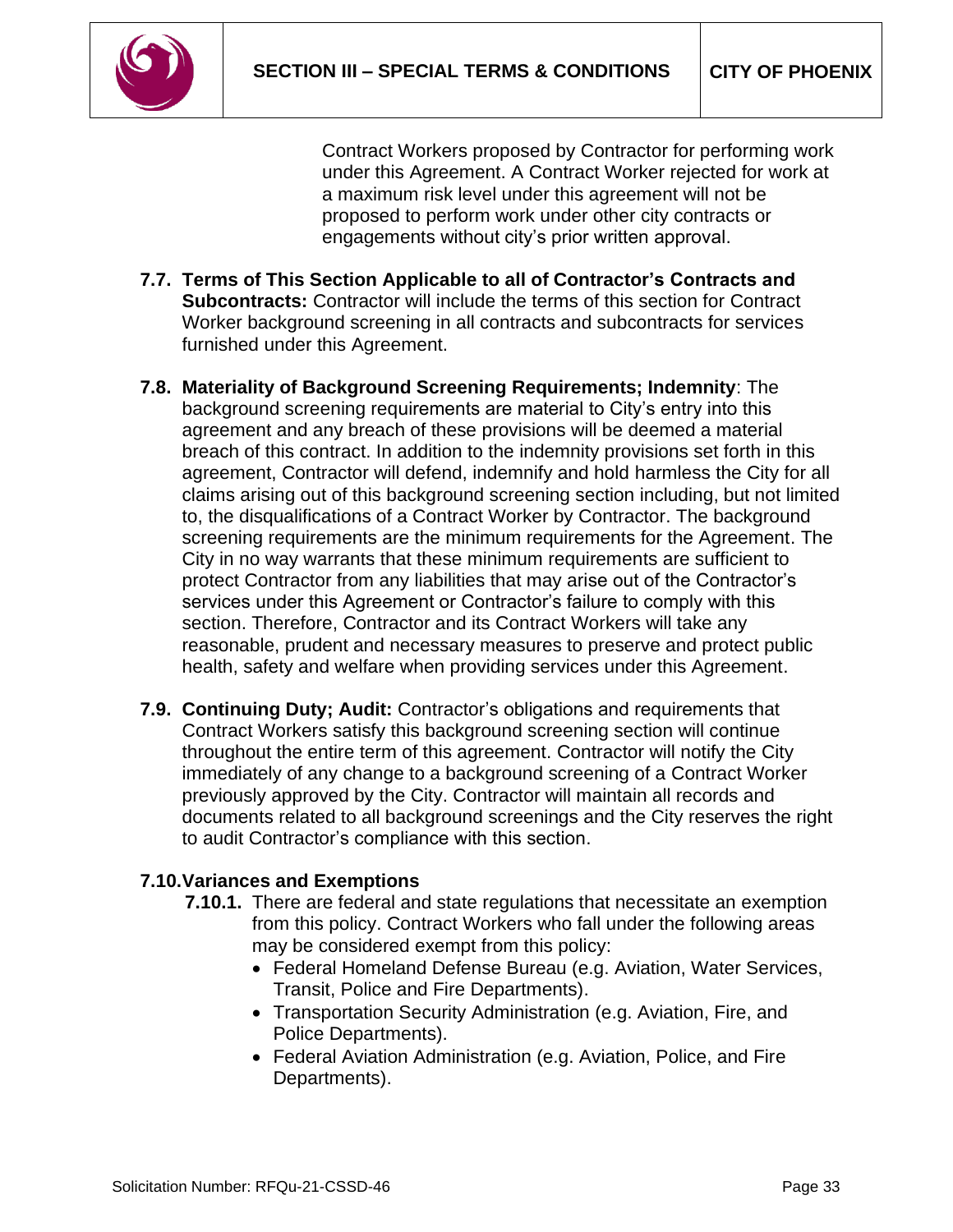

- Department of Public Safety (DPS) Administration presenting a current Level One Department of Public Safety fingerprint card (e.g. Human Services, Housing, Parks, and Aviation Departments).
- Arizona or other State Bars (Lawyers registered to practice and licensed by a State bar).
- Other background checks performed within the last three to five years may be approved if they fit all required criteria herein.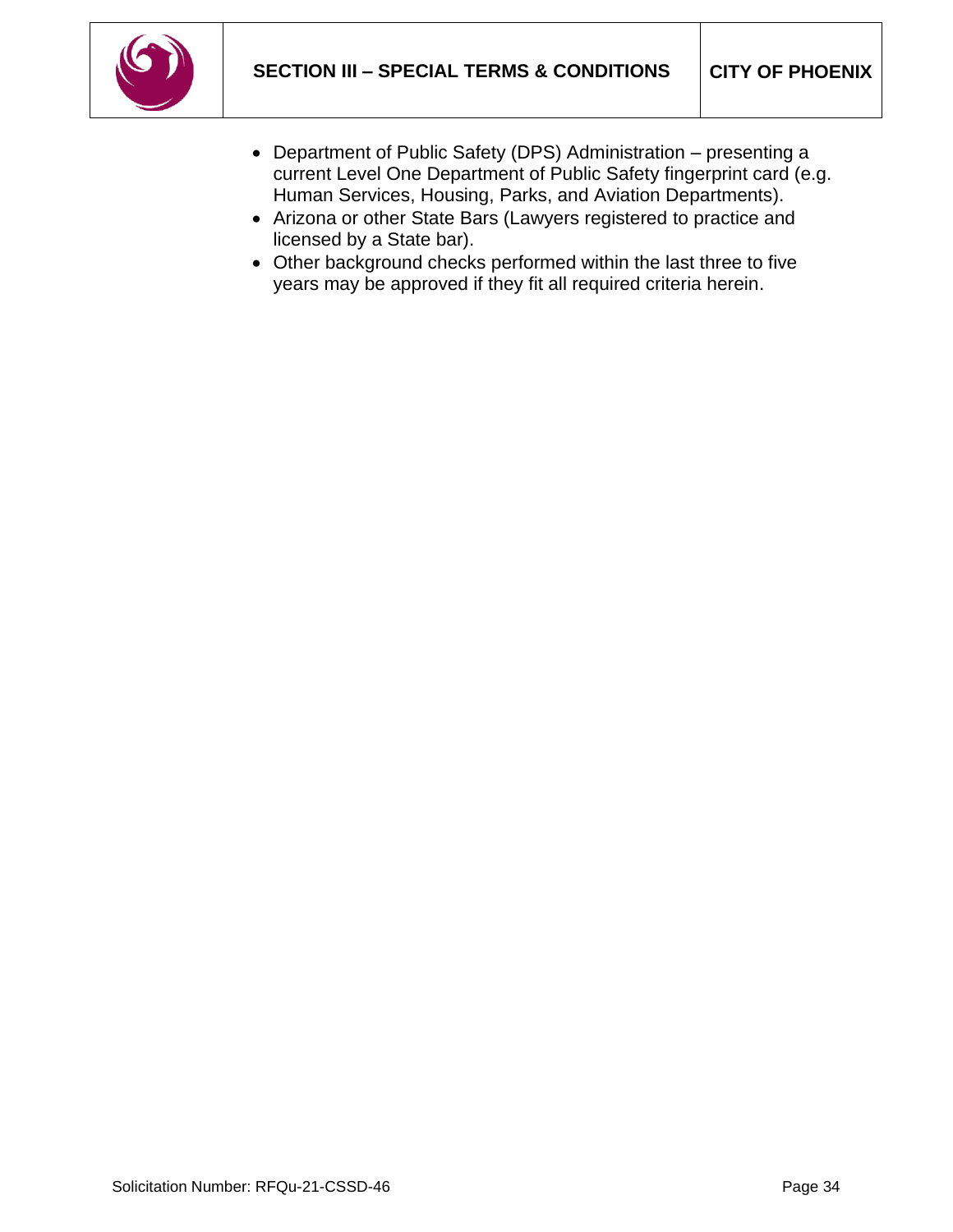

# **1. INDEMNIFICATION CLAUSE:**

Contractor ("Indemnitor") must indemnify, defend, save and hold harmless the City of Phoenix and its officers, officials, agents, and employees ( "Indemnitee") from and against any and all claims, actions, liabilities, damages, losses, or expenses (including court costs, attorneys' fees, and costs of claim processing, investigation and litigation) ( "Claims") caused, or alleged to be caused, in whole or in part, by the wrongful, negligent or willful acts, or errors or omissions of Contractor or any of its owners, officers, directors, agents, employees or subcontractors in connection with this Contract. This indemnity includes any claim or amount arising out of or recovered under the Workers' Compensation Law or arising out of the failure of Contractor to conform to any federal, state or local law, statute, ordinance, rule, regulation or court decree. Contractor must indemnify Indemnitee from and against any and all Claims, except those arising solely from Indemnitee's own negligent or willful acts or omissions. Contractor will be responsible for primary loss investigation, defense and judgment costs where this indemnification applies. In consideration of the award of this Contract, Contractor agrees to waive all rights of subrogation against Indemnitee for losses arising from the work performed by Contractor for the City. The obligations of Contractor under this provision survive the termination or expiration of this Contract.

# **2. INSURANCE REQUIREMENTS:**

Contractor and subcontractors must procure insurance against claims that may arise from or relate to performance of the work hereunder by Contractor and its agents, representatives, employees and subcontractors. Contractor and subcontractors must maintain that insurance until all of their obligations have been discharged, including any warranty periods under this Contract.

These insurance requirements are minimum requirements for this Contract and in no way limit the indemnity covenants contained in this Contract. The City in no way warrants that the minimum limits stated in this section are sufficient to protect the Contractor from liabilities that might arise out of the performance of the work under this contract by the Contractor, its agents, representatives, employees or subcontractors and Contractor is free to purchase additional insurance as may be determined necessary.

**2.1.MINIMUM SCOPE AND LIMITS OF INSURANCE:** Contractor must provide coverage with limits of liability not less than those stated below. An excess liability policy or umbrella liability policy may be used to meet the minimum liability requirements provided that the coverage is written on a "following form" basis.

# **2.1.1. Commercial General Liability – Occurrence Form**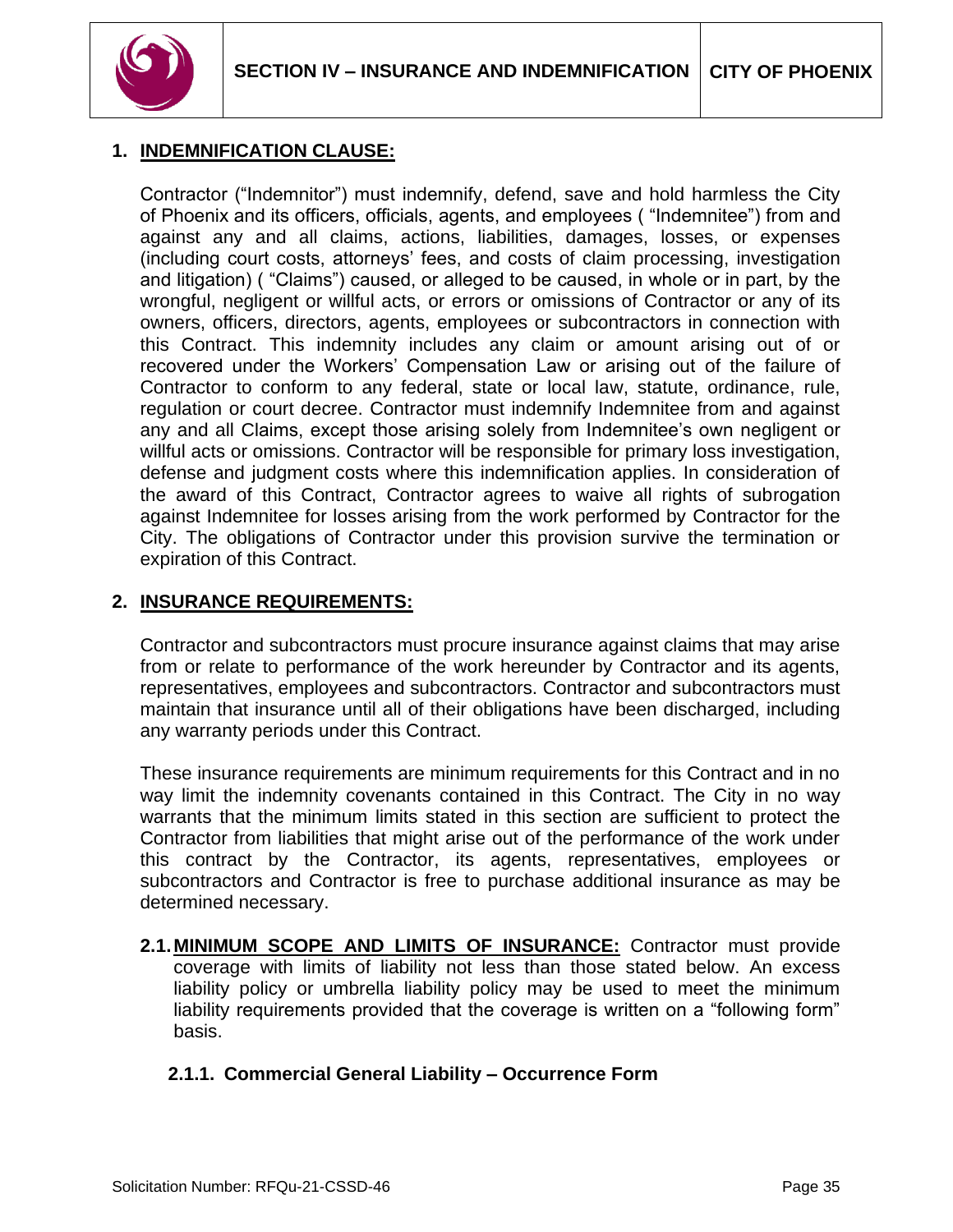

Policy must include bodily injury, property damage and broad form contractual liability coverage.

| \$1,000,000 |
|-------------|
| \$500,000   |
| \$500,000   |
| \$500,000   |
|             |

- The policy must be endorsed to include coverage for sexual abuse and molestation.
- The policy must be endorsed to include the following additional insured language: "The City of Phoenix is named as an additional insured with respect to liability arising out of the activities performed by, or on behalf of the Contractor."

#### **2.1.2. Worker's Compensation and Employers' Liability**

| Statutory |
|-----------|
|           |
| \$100,000 |
| \$100,000 |
| \$500,000 |
|           |

- Policy must contain a waiver of subrogation against the City of Phoenix.
- This requirement does not apply when a contractor or subcontractor is exempt under A.R.S. §23-902(E), **AND** when such contractor or subcontractor executes the appropriate sole proprietor waiver form.
- **3. ADDITIONAL INSURANCE REQUIREMENTS:** The policies must include, or be endorsed to include, the following provisions:
	- **3.1.**On insurance policies where the City of Phoenix is named as an additional insured, the City of Phoenix is an additional insured to the full limits of liability purchased by the Contractor even if those limits of liability are in excess of those required by this Contract.
	- **3.2.**The Contractor's insurance coverage must be primary insurance and noncontributory with respect to all other available sources.
- **4. NOTICE OF CANCELLATION:** For each insurance policy required by the insurance provisions of this Contract, the Contractor must provide to the City, within 2 business days of receipt, a notice if a policy is suspended, voided or cancelled for any reason.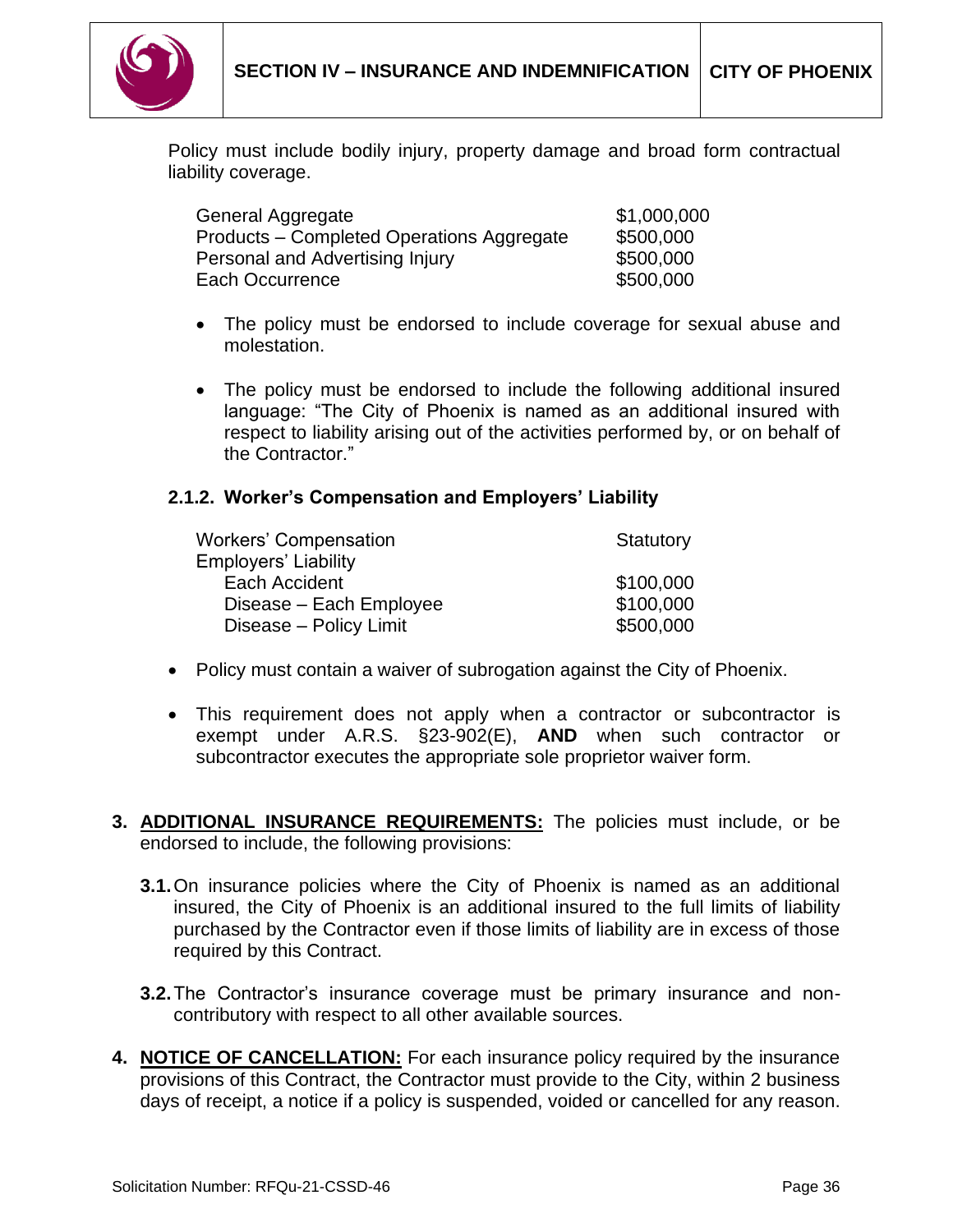

Such notice must be emailed to hsdprocurement@phoenix.gov.

- **5. ACCEPTABILITY OF INSURERS:** Insurance is to be placed with insurers duly licensed or authorized to do business in the state of Arizona and with an "A.M. Best" rating of not less than B+ VI. The City in no way warrants that the above-required minimum insurer rating is sufficient to protect the Contractor from potential insurer insolvency.
- **6. VERIFICATION OF COVERAGE:** Contractor must furnish the City with certificates of insurance (ACORD form or equivalent approved by the City) as required by this Contract. The certificates for each insurance policy are to be signed by a person authorized by that insurer to bind coverage on its behalf*.*

All certificates and any required endorsements are to be received and approved by the City before work commences. Each insurance policy required by this Contract must be in effect at or prior to commencement of work under this Contract and remain in effect for the duration of the project. Failure to maintain the insurance policies as required by this Contract or to provide evidence of renewal is a material breach of contract.

All certificates required by this Contract must be sent directly to **hsdprocurement@phoenix.gov**. The City project/contract number and project description must be noted on the certificate of insurance. The City reserves the right to require complete, certified copies of all insurance policies required by this Contract at any time**. DO NOT SEND CERTIFICATES OF INSURANCE TO THE CITY'S RISK MANAGEMENT DIVISION.**

- **7. SUBCONTRACTORS:** Contractors' certificate(s) must include all subcontractors as additional insureds under its policies **or** Contractor must furnish to the City separate certificates and endorsements for each subcontractor. All coverages for subcontractors must be subject to the minimum requirements identified above.
- **8. APPROVAL:** Any modification or variation from the insurance requirements in this Contract must be made by the Law Department, whose decision is final. Such action will not require a formal Contract amendment, but may be made by administrative action.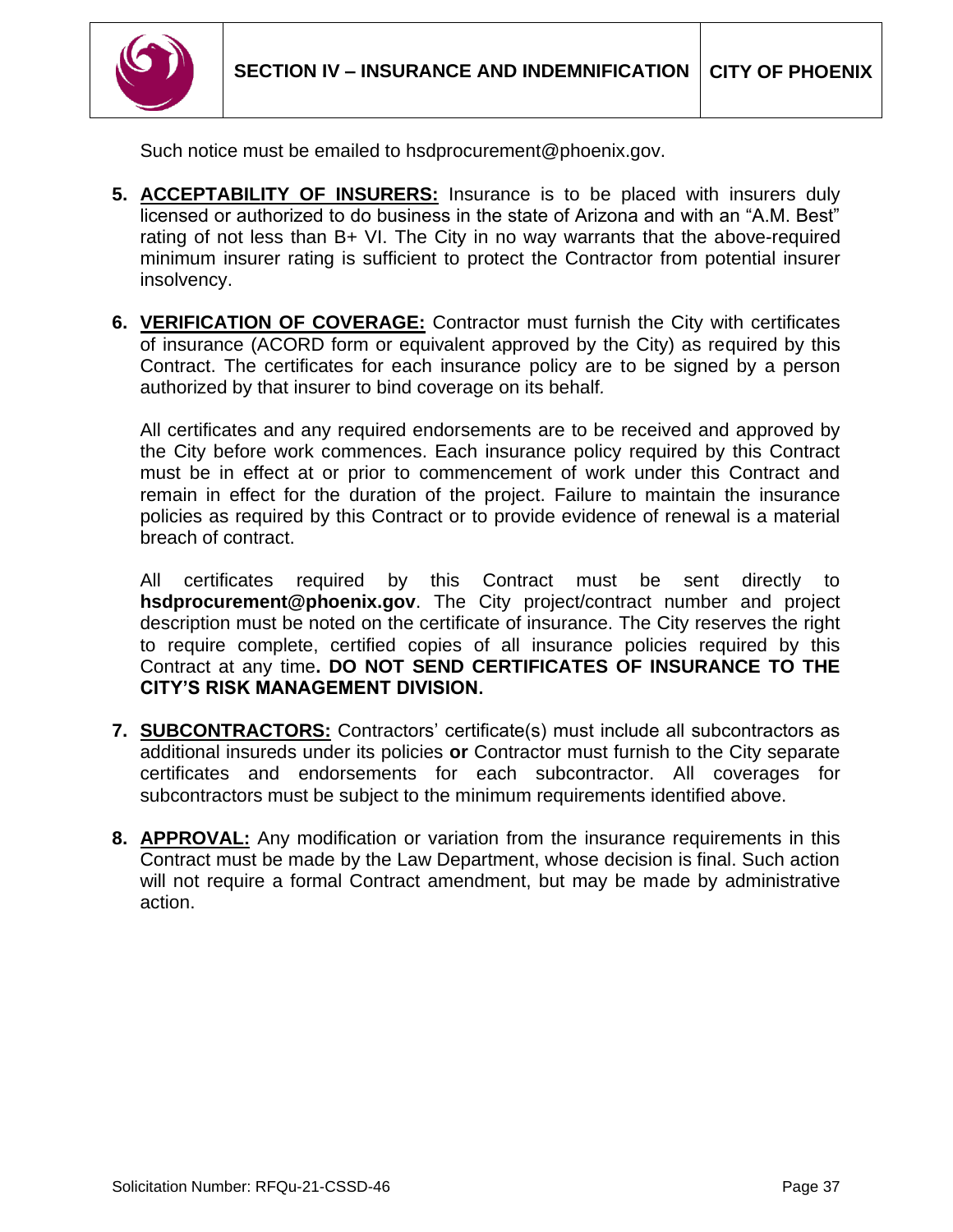

### <span id="page-37-0"></span>**SECTION V – SCOPE OF WORK**

- **1.** The City of Phoenix Human Services Department, Community and Senior Services Division – Senior Programs is inviting qualified Offerors to submit a written RFQu response for Entertainers and/or Instructors.
- **2.** The Community and Senior Services Division is committed to promote independence, maintain dignity and maximize quality of life for its residents through socialization opportunities, supportive services and resource referrals. The Senior Programs provide a multitude of classes, programs, and other services to the community in its 15 Senior Centers. A list of the City's senior centers can be found in Exhibit C – Senior Center Locations and Supervisors. Some class programs and services include, but are not limited to, dance, fitness, music, art, theater, computer and internet instruction, and language classes.
- **3.** Through this RFQu, the City will add vendors to a QVL based on the categories listed in Attachment A – RFQu Response Form. Once established, the QVL shall be in effect beginning on or about August 1, 2020 through June 30, 2025.
- **4.** The City desires to engage qualified Offerors to provide various recreational services at various senior centers and facilities located throughout Phoenix. Categories for recreational services include, but are not limited to, sports, dance, fitness activity, performing arts and music instruction, arts and crafts, science and language instruction, and miscellaneous services.

#### **5. Contractor shall:**

- a) Provide classes as agreed upon and approved per the QVL.
- b) Maintain accurate records to include, but not limited to, attendance records.
- c) NOT collect registration fees on the City's behalf.
- d) Ensure Contractor and its employees act professionally, ethically, and diligently carry out their responsibilities with acknowledgement and due respect for their expertise and licensure, as applicable, and in the best interest of the City's seniors, their health and welfare.

#### **6. Time of Performance**

- a) Schedule will be determined by Senior Center Supervisors as outlined by each agreed upon program.
- b) Recreational Services Contract is valid from August 1, 2021 until no later than June 30, 2025.

#### **7. Contractor Conduct**

Harassment can be defined as any behavior that is disrespectful and causes discomfort to another person. Harassment, whether physical or verbal, destroys morale and impairs teamwork and efficiency. The City of Phoenix has a strong policy against any form or type of harassment to any person. It is important for all persons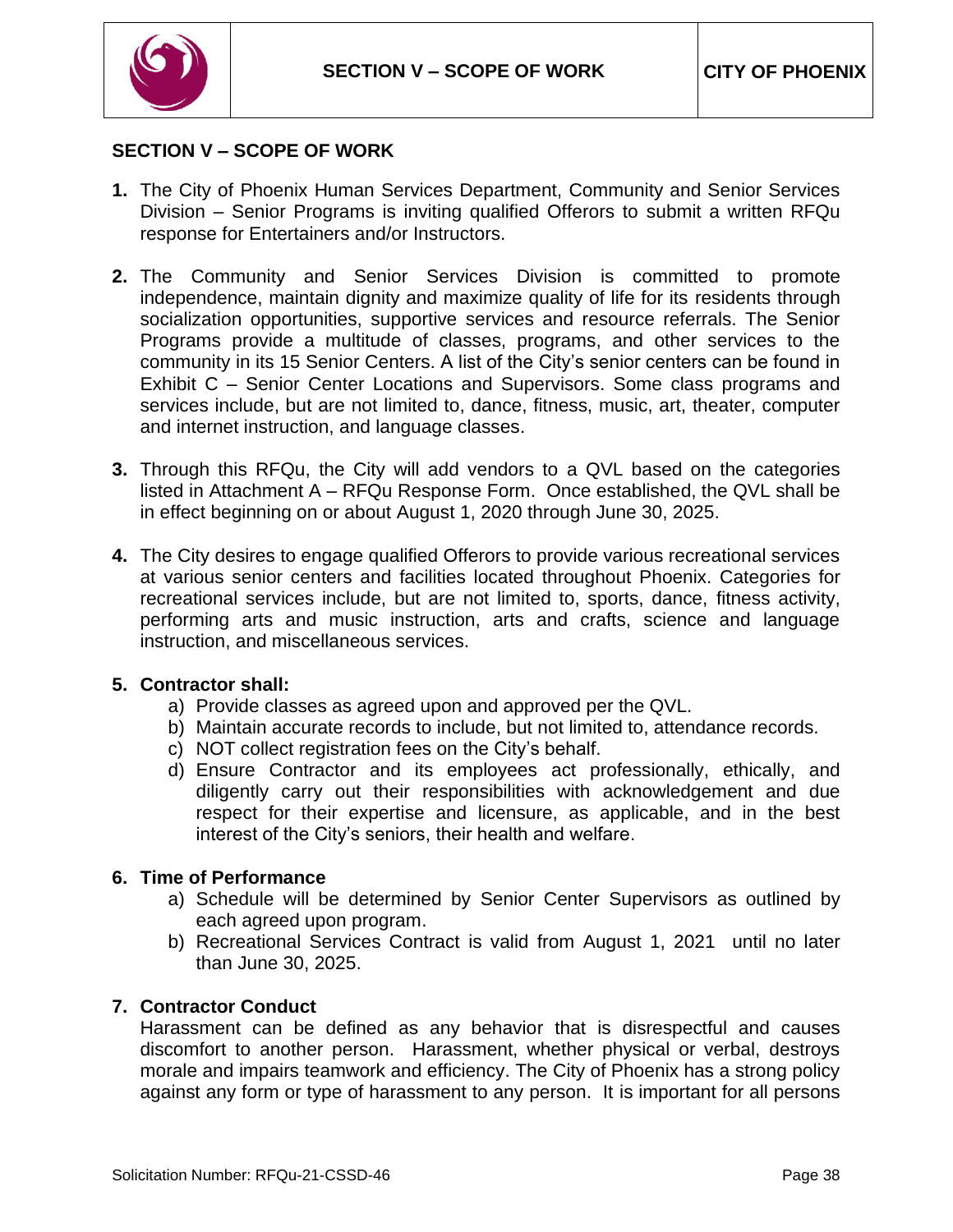

to recognize that harassment based on any of the protected characteristics or race, color, religion, sex, age, national origin, ancestry, citizenship, disability, veteran status, medical condition, marital status and sexual orientation is illegal. Failure to adhere to the terms of the contract may be cause for immediate contract termination.

### **8. Registration Fees and Payment**

Registration fees may be collected by the City of Phoenix, Human Services Department. However, the Recreation Services Contract is designed to pay the Contractor for services rendered at the rate set forth in Attachment C – Scope of Services and Fees.

Advance payments are not possible.

The City of Phoenix will not withhold money for social security or federal income tax. Payments to the "Independent Contractor" from the City in excess of \$600 will be reported to the Internal Revenue Service. It is the Contractor's responsibility to satisfy any taxes due by the Contractor in an appropriate manner.

#### **Virtual Services**

In response to increased safety and social distancing guidelines, senior centers may expand programming to include virtual formats.

### **1. OBJECTIVE**

The purpose of this scope is to provide Contractor with the opportunity to expand the services outlined in Attachment B to a virtual format. Contractor will also have the option to amend the cost for virtual programming services according to participation, per person kit fees, and/or additional time needed to complete services virtually.

#### **2. VIRTUAL SERVICES**

Virtual programs include live or recorded programs over the Internet or telephonic activities for senior center members. Contractor will provide to the City an explanation of how services will be provided virtually.

Contractor will include information on where virtual services will be provided (at home, in a studio, or at a senior center) and any related virtual programming needs. The City will not provide Internet connection or electronic/projector equipment to the Contractor. If needed, the City will make space and equipment available to Contractor at identified senior centers on a scheduled basis during regular business hours.

Services will remain as outlined in Attachment B – Scope of Services and Fees, but will be amended to allow for provision of services in a virtual format. The Contractor will provide services utilizing a Human Services Department WebEx account or other approved virtual platform. The Contractor will schedule virtual programming in coordination with Senior Programs staff, make arrangements for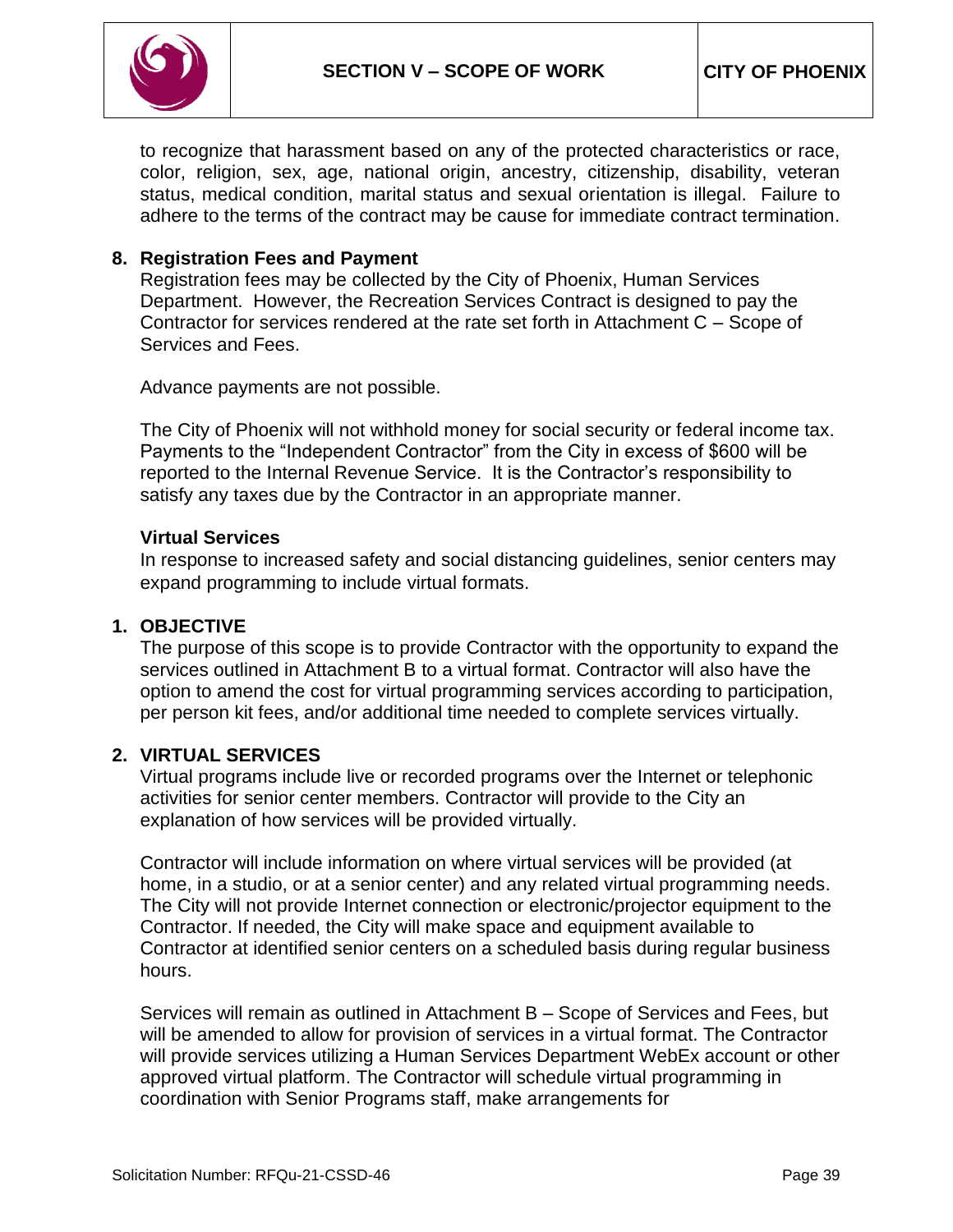

presentation/production of the class, and provide an invoice to the City following the class either electronically or as a hard copy. If additional supplies and/or delivery of

supplies to participants is necessary, changes must be explicitly identified and explained.

Contractors will not be given access to any senior center member's Personal Identifying Information (PII). Senior Center members will be contacted and informed of each class offering by Senior Programs staff. Senior Programs staff will preregister members for each class, conduct a check in/roll call process prior to each class, and monitor each class offered on WebEx or other approved virtual platform by the Contractor.

#### **3. STANDARDS**

Contractors shall perform the services outlined herein to the satisfaction of the City with the degree of skill and care that does not endanger or injure senior center members and City staff; and does not damage City premises or equipment. The Contractor represents that it is fully experienced and properly qualified, is in compliance with all applicable license requirements, and is organized and financed to perform the services outlined herein. Services provided by the Contractors will be performed in a manner consistent with that level of care and skill ordinarily exercised by members of the Contractor's profession currently practicing in the same industry under similar conditions.

#### **4. PAYMENT FOR VIRTUAL SERVICES**

Upon completion of all services, Contractor will submit a valid and error-free invoice electronically or in hard copy to the Center Supervisor where services are being rendered. Invoices may not be submitted prior to services rendered. A valid invoice must include the following information:

Vendor Name and Complete Address Vendor Number Contract Number Service Date Description of Services Provided Unit Price, Extended and Totaled (example: cost per hour) Applicable Tax Total Amount Due Invoice Number Invoice Date Signed and Dated Invoice

The City Senior Programs staff will verify information included on the invoice and submit for payment.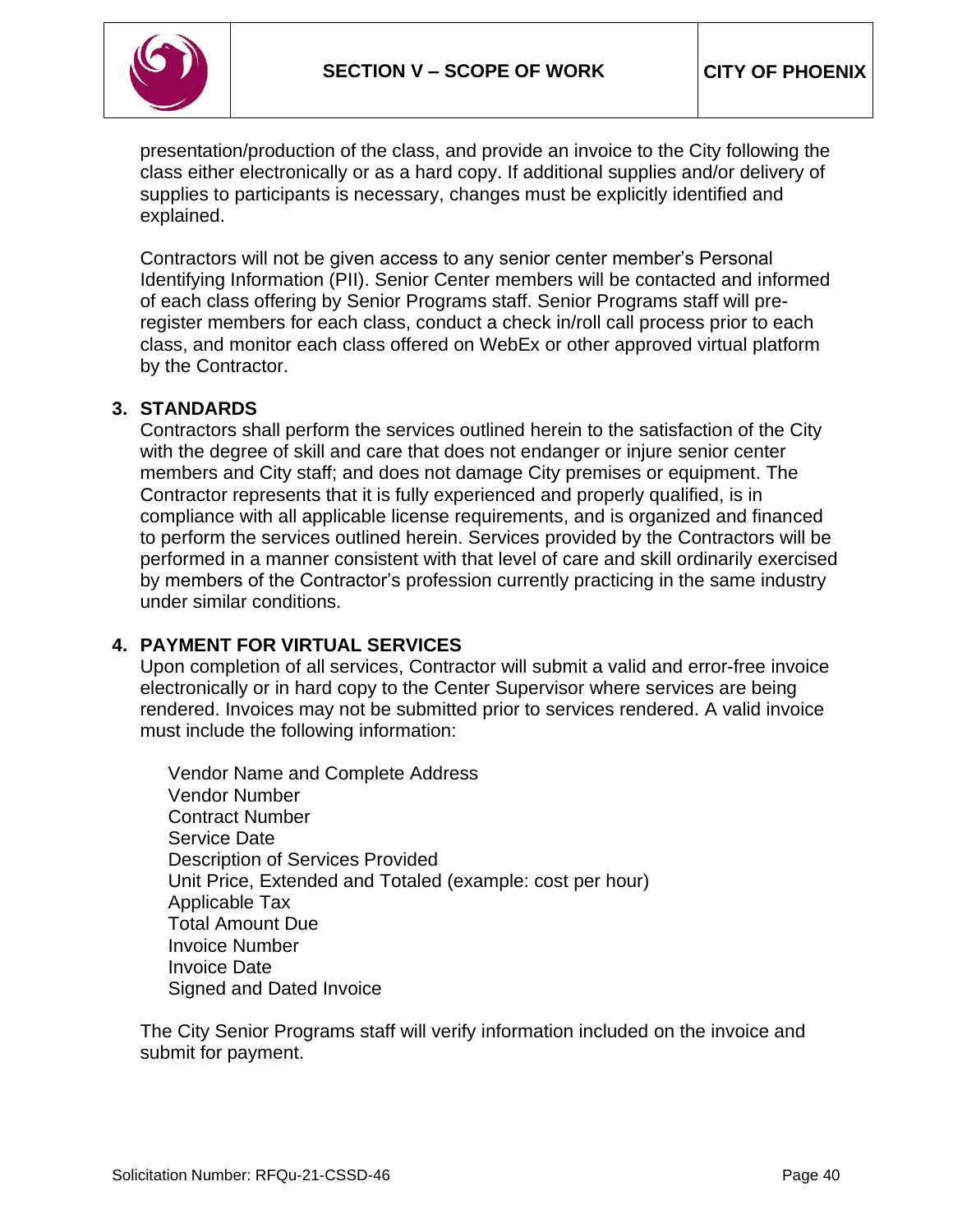

Upon completion of the service and upon receipt of a valid invoice from the Contractor, Senior Programs staff will process the invoice and payment will be remitted per City standards, usually within 45 days of the service.

### **5. CONTRACTOR'S REQUIREMENTS AND QUALIFICATIONS**

The Contractor represents that it is familiar with the work to be performed and any conditions that may affect its performance. The Contractor further represents that it is fully experienced and properly qualified, is in compliance with all applicable license requirements, and is organized and financed to perform the services. Services provided by Contractor will be performed in a manner consistent with that level of care and skill ordinarily exercised by member of the Contractor's profession currently practicing in the same industry under similar conditions.

#### **6. CONTRACTORS RESPONSIBILITIES**

**6.1.** If applicable, Contractor must have a per person supply reimbursement amount listed on their contract. Example is a craft class with a "craft kit" that is to be supplied by the Contractor. Supply reimbursements must adhere to the following criteria for each class.

The following details must be agreed upon between Senior Programs staff and the Contractor at least 10 (ten) business days prior to the scheduled class date:

- Required course supplies, i.e. "craft kits" Reimbursement cost per student as listed on contract. Payment as listed on contract either as a cost per student or hourly/session fee.
- Reimbursement supply quantity (this is based upon the number of registered participants in CMS at the time of discussion with the Contractor and staff).
- Course date and time
- Course location.

#### **7. CITY'S RESPONSIBILITIES**

**7.1.** The City is able to provide space and equipment for the Contractor to provide their service(s) in a virtual format. This includes access to a room at a senior center, standard equipment for the service, and a means to project the class electronically such as a laptop, smart TV and/or digital camera. Space and equipment use are dependent on the programming schedule and must be coordinated with Senior Programs staff during regular program hours (Monday through Friday, 8 a.m. to 5 p.m.).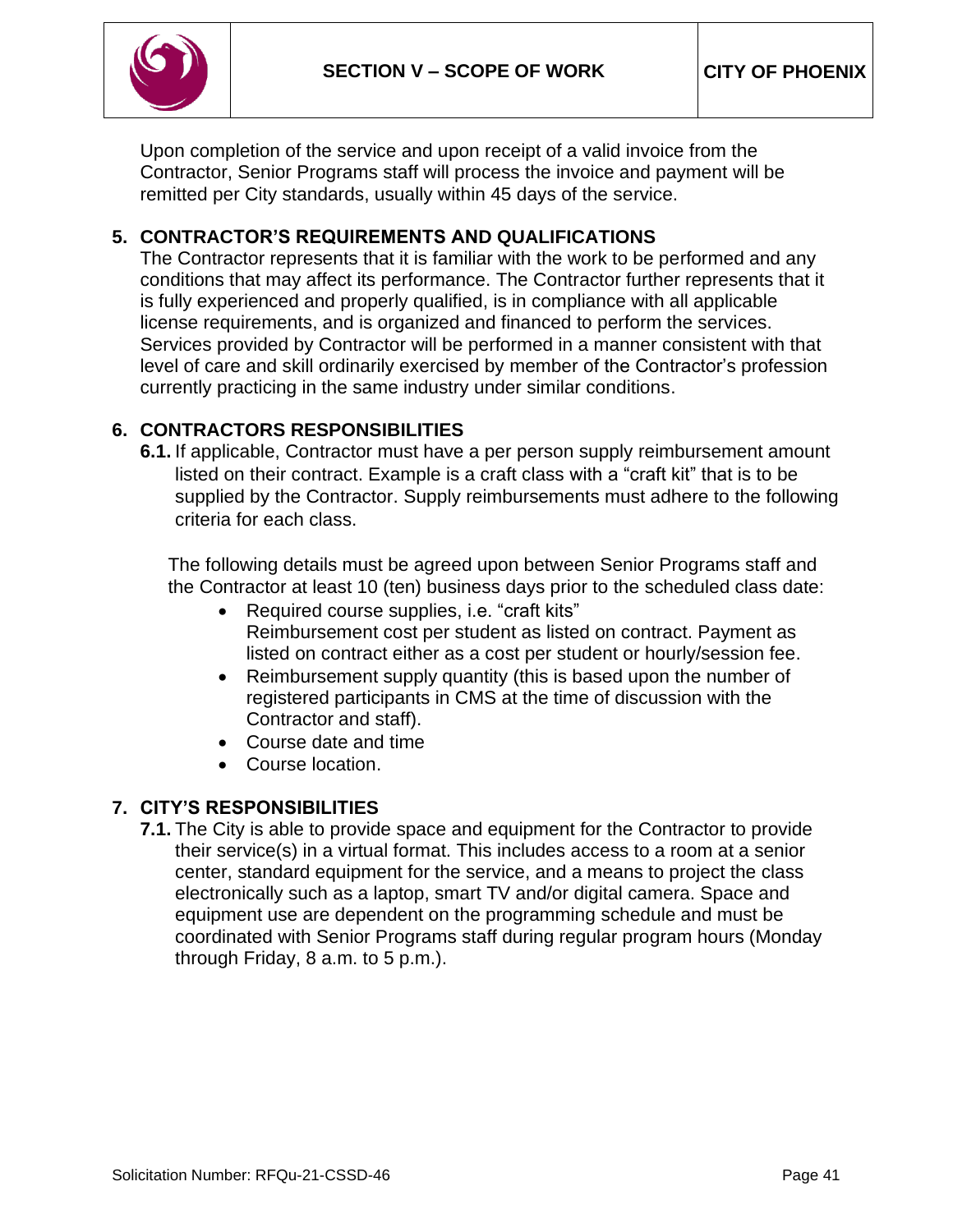

# **1. SUBMISSION OF OFFER:**

- **1.1.** Electronic Offers must be in possession of the Department on or prior to the exact time and date indicated in the Schedule of Events. Late offers will not be considered. The prevailing clock will be the email arrival time.
- **1.2.** Due to the COVID-19 pandemic, if you plan to respond to this solicitation, please submit your bid electronically via email to hsdprocurement@phoenix.gov. The date and time on the email will provide proof of submission and verification if the bid was received on or prior to the Due Date and Time. Please enter the solicitation number on the subject line of the email when submitting your bid. Indicate in the body of the email that you are submitting a response to the solicitation.
- **1.3.** Offers must be submitted electronically via email and the following information should be noted on the subject line:
	- Solicitation Number
	- Solicitation Title

### **1. OFFER SUBMITTAL FORMAT:**

The written offer should be:

- Typewritten for ease of evaluation;
- Signed by an authorized representative of the Offeror;
- Submitted with contact information for the individual(s) authorized to negotiate with the City;
- Submitted in any type of binder, preferably using double-sided copying and at least 30% post-consumer content paper;
- Submitted with a table of contents and tabbed per the following major sections:
	- **Tab 1 General Information**
	- **Tab 2 Company Information**
	- **Tab 3 All Submittals**
	- **Tab 4 Signed Addenda**

#### **2. OFFER SUBMITTAL CONTENT:**

The Offeror's response will include the following:

#### **2.1. Tab 1 – General Information**

In this section, Offeror shall provide one page with the following information:

Full company name, address, phone number, and the name and email address of your contact person for the proposal. Do not include additional information.